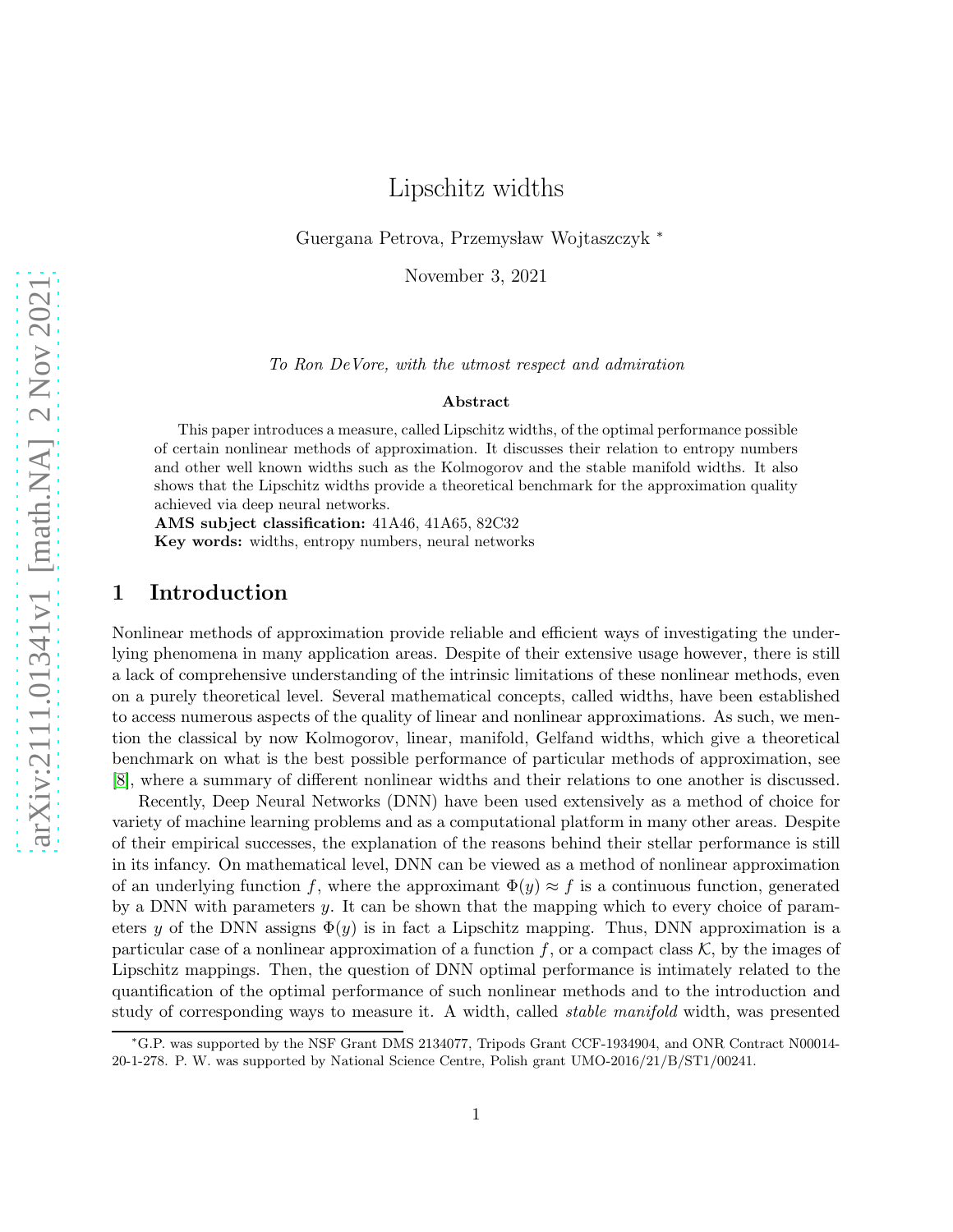in [\[5\]](#page-39-1), with the sole purpose to determine the optimal performance of such nonlinear methods in the context of numerical computation, where the stability plays an essential role. In this paper, we take a slightly different point of view and introduce the concept of *Lipschitz* widths, where we are not so concerned about the numerical stability of the method, but rather about the best possible performance of these nonlinear methods of approximation.

Our setting is a Banach space X equipped with a norm  $\|\cdot\|_X$ , where we wish to approximate the elements f of a compact subset  $K \subset X$  of X with error measured in this norm. For every fixed  $n \in \mathbb{N}$  and every  $\gamma \geq 0$ , the approximants to K will come from the images  $\Phi(y) \in X$  of  $\gamma$ -Lipschitz maps  $\Phi: (B_{Y_k}, \|\cdot\|_{Y_k}) \to X$ , where  $k \leq n$ , and  $B_{Y_k}$  is the unit ball in  $\mathbb{R}^k$  with respect to some norm  $\|\cdot\|_{Y_k}$  in  $\mathbb{R}^k$ . The quality of this approximation is a critical element in the design and analysis of various numerical methods, among which are DNNs. Note that any numerical method based on Lipschitz mappings will have performance no better than the optimal performance of this approximation method. On the other hand, it may not be easy to actually design a numerical method for a particular application that achieves this optimal performance.

In our analysis, we examine model classes  $\mathcal{K} \subset X$ , i.e., compact subsets  $\mathcal{K}$  of X, that summarize what we know about the target function f. Classical model classes  $K$  are finite balls in smoothness spaces like the Lipschitz, Sobolev, or Besov spaces. The *Lipschitz* widths  $d_n^{\gamma}(\mathcal{K})_X$  then quantify the best possible performance of the above approximation methods on a given model class  $K$ .

The paper is organized as follows. Some of the basic properties of Lipschitz widths are discussed in §[2](#page-2-0) and §[3,](#page-10-0) where it is shown that for a fixed  $n \in \mathbb{N}$ ,  $d_n(\mathcal{K})_X$  is a continuous function of  $\gamma \geq 0$ , see Theorem [2.5.](#page-6-0) We also prove the statements

$$
\lim_{n \to \infty} d_n^{\gamma}(\mathcal{K})_X = 0, \text{ and } \lim_{\gamma \to \infty} d_n^{\gamma}(\mathcal{K})_X = 0,
$$

each of which characterizes the set  $K$  as a totally bounded set, see Lemma [2.6](#page-7-0) and Lemma [2.9.](#page-9-0)

The relation between Lipschitz widths and entropy numbers  $\varepsilon_n(\mathcal{K})$  is investigated in §[4,](#page-13-0) The-orem [4.2,](#page-14-0) where among other things, we show that for any compact subset  $\mathcal{K} \subset X$  of a Banach space  $X$  we have

$$
d_n^{2\operatorname{rad}(\mathcal{K})}(\mathcal{K})_X \leq \varepsilon_n(\mathcal{K})_X, \quad n = 1, 2, \dots.
$$

Examples are given to show that this inequality is almost optimal. We also discuss in this section estimates from below and above for the Lipschitz width  $d_n(\mathcal{K})_X$ , provided bounds for the entropy numbers  $\varepsilon_n(\mathcal{K})_X$  are available, see Corollary [4.8.](#page-21-0) Some of our estimates are optimal, as demonstrated in Theorem [4.10,](#page-24-0) where we show that the Lipschitz widths could be smaller than the entropy numbers for certain compact classes  $K$ .

Since the Lipschitz width is a new concept of width, we compare it with some of the well known classical widths. We show that for appropriate values of the parameter  $\gamma$ , Lipschitz widths are smaller than the Kolmogorov widths, see §[5,](#page-26-0) Theorem [5.1.](#page-27-0) They are also smaller than the stable manifold widths, see §[6,](#page-31-0) Theorem [6.1.](#page-32-0) However, as demonstrated by the provided Examples, in both cases, their actual behavior may be very different.

At last, in §[7,](#page-33-0) we discuss the Lipschitz widths  $d_n^{\gamma_n}(\mathcal{K})_X$  with  $\gamma_n = C'n^{\delta}\lambda^n$  and show that they provide a theoretical benchmark for the performance of certain DNN approximation, see Theorem [7.1.](#page-33-1) The analysis of these widths is performed in Theorem [7.3](#page-35-0) and Corollary [7.4,](#page-38-0) where it is demonstrated that there is indeed a gain in the performance of the Lipschitz width  $d_n^{\gamma_n}(\mathcal{K})_X$  when compared to the entropy numbers  $\varepsilon_n(\mathcal{K})_X$  in the following sense

$$
\text{if } \varepsilon_n(\mathcal{K})_X \asymp \frac{[\log_2 n]^\beta}{n^\alpha} \quad \Rightarrow \quad d_n^{\gamma_n}(\mathcal{K})_X \asymp \frac{[\log_2 n]^\beta}{n^{2\alpha}}.
$$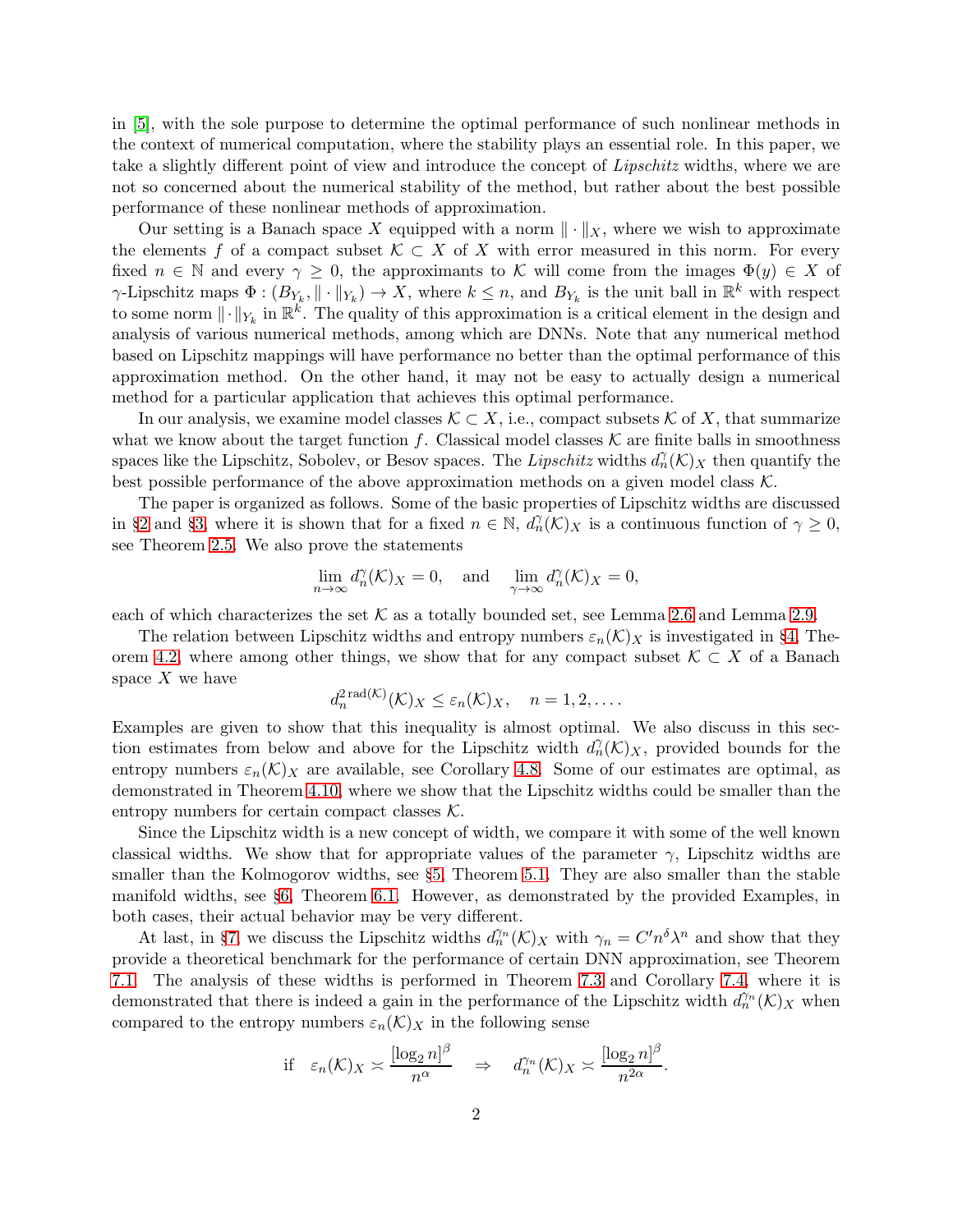This estimate, when applied in the case of  $K$  being the unit ball of certain Besov spaces, extends the results from [\[6\]](#page-39-2) to the case when error is measured in  $L_p$ ,  $p \neq \infty$ .

# <span id="page-2-0"></span>2 Definition and basic properties

We are mainly interested in compact sets, however we define the basic concepts for bounded sets. We consider a bounded subset  $\mathcal{K} \subset X$  of a Banach space  $(X, \|\cdot\|_X)$  with norm  $\|\cdot\|_X$  and denote by  $(\mathbb{R}^n, \|\cdot\|_{Y_n}), n \geq 1$  the n-dimensional Banach space with a fixed norm  $\|\cdot\|_{Y_n}$ . For  $\gamma \geq 0$ , we define the fixed Lipschitz width

<span id="page-2-3"></span>
$$
d^{\gamma}(\mathcal{K}, Y_n)_X := \inf_{\Phi_n} \sup_{f \in \mathcal{K}} \inf_{y \in B_{Y_n}} ||f - \Phi_n(y)||_X, \tag{2.1}
$$

where the infimum is taken over all Lipschitz mappings

$$
\Phi_n : (B_{Y_n}, \|\cdot\|_{Y_n}) \to X, \quad B_{Y_n} := \{y \in \mathbb{R}^n : \|y\|_{Y_n} \le 1\},\
$$

that satisfy the Lipschitz condition

<span id="page-2-1"></span>
$$
\sup_{y,y' \in B_{Y_n}} \frac{\|\Phi_n(y) - \Phi_n(y')\|_X}{\|y - y'\|_{Y_n}} \le \gamma,
$$
\n(2.2)

with constant  $\gamma$ . Next, we define the *Lipschitz* width

$$
d_n^{\gamma}(\mathcal{K})_X := \inf_{k \le n} \inf_{\|\cdot\|_{Y_k}} d^{\gamma}(\mathcal{K}, Y_k)_X, \tag{2.3}
$$

where the infimum is taken over all norms  $\|\cdot\|_{Y_k}$  in  $\mathbb{R}^k$  and all  $k \leq n$ . Clearly, we have that for every norm  $\|\cdot\|_{Y_n}$  on  $\mathbb{R}^n$ ,

$$
d_n^{\gamma}(\mathcal{K})_X \le d^{\gamma}(\mathcal{K}, Y_n)_X, \quad n \ge 1. \tag{2.4}
$$

Before going further, let us recall the definition of a diameter and radius of a bounded set  $\mathcal{M} \subset X$ ,

$$
\operatorname{diam}(\mathcal{M}) := \sup_{f,g \in \mathcal{M}} \|f - g\|_X \le 2 \inf_{g \in X} \sup_{f \in \mathcal{M}} \|f - g\|_X =: 2 \operatorname{rad}(\mathcal{M}).
$$

From [\(2.2\)](#page-2-1) we see that a 0-Lipschitz function is simply the constant function. Thus, for any  $Y_n$  we get

<span id="page-2-4"></span>
$$
\operatorname{rad} \mathcal{K} = d_n^0(\mathcal{K}, Y_n)_X = d_n^0(\mathcal{K})_X. \tag{2.5}
$$

We next list some elementary properties of the Lipschitz widths  $d_n^{\gamma}(\mathcal{K})$ <sub>X</sub> that we gather in the following lemma.

<span id="page-2-5"></span>**Lemma 2.1.** For any bounded subset  $K \subset X$  of a Banach space X, any  $n \in \mathbb{N}$ , and any  $\gamma > 0$ , we have

(i) The Lipschitz width  $d_n(\mathcal{K})$ <sub>X</sub> is given by

<span id="page-2-2"></span>
$$
d_n^{\gamma}(\mathcal{K})_X = \inf_{\|\cdot\|_{Y_n}} d^{\gamma}(\mathcal{K}, Y_n)_X. \tag{2.6}
$$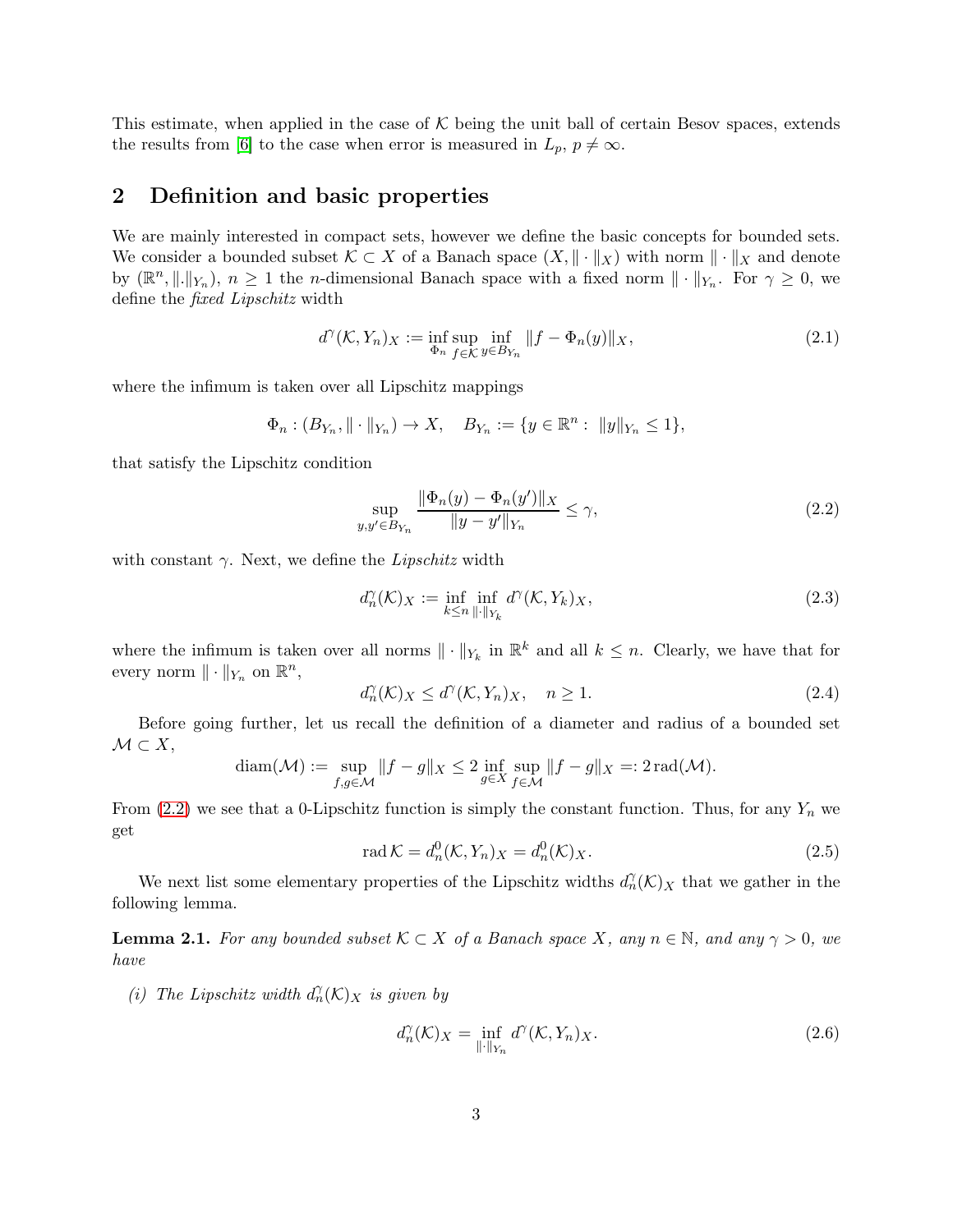(ii) We can restrict the infimum in [\(2.6\)](#page-2-2) only to normed spaces  $(\mathbb{R}^n, \|\cdot\|_{\mathcal{Y}_n})$  with the additional property that the norm  $\|\cdot\|_{\mathcal{Y}_n}$  satisfyies the condition

<span id="page-3-2"></span>
$$
||y||_{\ell_{\infty}^{n}} := \max_{j} |y_{j}| \le ||y||_{\mathcal{Y}_{n}} \le \sum_{j=1}^{n} |y_{j}| =: ||y||_{\ell_{1}^{n}}, \quad y = (y_{1}, y_{2}, \dots, y_{n}) \in \mathbb{R}^{n}.
$$
 (2.7)

(iii) The space  $(\mathbb{R}^n, \|\cdot\|_{Y_n})$  in [\(2.1\)](#page-2-3) and [\(2.6\)](#page-2-2) can be replaced by any normed space  $(X_n, \|\cdot\|_{X_n})$ of dimension n, that is

<span id="page-3-3"></span>
$$
d_n^{\gamma}(\mathcal{K})_X = \inf_{\|\cdot\|_{X_n}} d^{\gamma}(\mathcal{K}, X_n)_X, \quad \text{where} \quad d^{\gamma}(\mathcal{K}, X_n)_X = \inf_{\Phi_n} \sup_{f \in \mathcal{K}} \inf_{x \in B_{X_n}} \|f - \Phi_n(x)\|_X, \quad (2.8)
$$

with  $B_{X_n} := \{x \in X_n : ||x||_{X_n} \leq 1\}.$ 

- (iv)  $d_n^{\gamma}(\mathcal{K})$ <sub>X</sub> is a monotone decreasing function of  $\gamma$  and n. More precisely,
	- If  $\gamma_1 \leq \gamma_2$  then  $d_n^{\gamma_2}(\mathcal{K})_X \leq d_n^{\gamma_1}(\mathcal{K})_X$ ;
	- If  $n_1 \leq n_2$  then  $d_{n_2}^{\gamma}(\mathcal{K})_X \leq d_{n_1}^{\gamma}(\mathcal{K})_X$ .
- (v) For every fixed  $n \in \mathbb{N}$  and  $\gamma \geq 0$ , we have  $d_n(\mathcal{K})_X \leq \text{rad}(\mathcal{K}) < \infty$ .
- (vi) For every fixed  $n \in \mathbb{N}$  and  $\gamma \geq 0$ , we have  $d_n(\mathcal{K})_X = d_n(\bar{\mathcal{K}})_X$  where  $\bar{\mathcal{K}}$  denotes the closure of  ${\cal K}.$

Proof: Since

$$
d_n^{\gamma}(\mathcal{K})_X \leq \inf_{\|\cdot\|_{Y_n}} d^{\gamma}(\mathcal{K}, Y_n)_X,
$$

to show (i), it suffices to show that for every norm  $\|\cdot\|_{Y_k}$  with  $1 \leq k < n$ , there exists a norm  $\|\cdot\|_{Y_n}$ on  $\mathbb{R}^n$  such that

<span id="page-3-0"></span>
$$
d^{\gamma}(\mathcal{K}, Y_n)_X \le d^{\gamma}(\mathcal{K}, Y_k)_X. \tag{2.9}
$$

Indeed, let us fix a  $\gamma$ -Lipschitz map  $\Phi_k: (B_{Y_k}, \|\cdot\|_{Y_k}) \to X$  which achieves  $d^{\gamma}(\mathcal{K}, Y_k)_X$  (if such map does not exist, we can use limiting arguments). We then define the norm  $\|\cdot\|_{Y_n}$  as

$$
||(y, y')||_{Y_n} := ||y||_{Y_k} + ||y'||_{\mathbb{R}^{n-k}},
$$

where  $\|.\|_{\mathbb{R}^{n-k}}$  is any norm in  $\mathbb{R}^{n-k}$ , and a mapping  $\Phi_n : (B_{Y_n}, \|\cdot\|_{Y_n}) \to X$  as

$$
\Phi_n((y,y')) := \Phi_k(y).
$$

Clearly,  $\Phi_n$  is a  $\gamma$ -Lipschitz mapping since

$$
\|\Phi_n((y,y')) - \Phi((z,z'))\|_X = \|\Phi_k(y) - \Phi_k(z)\|_X \leq \gamma \|y - z\|_{Y_k} \leq \gamma \|(y,y') - (z,z')\|_{Y_n},
$$

and thus [\(2.9\)](#page-3-0) holds.

Next, we use (i) to prove (ii). Let  $(\mathbb{R}^n, \|\cdot\|_{Y_n})$  be any normed space. It follows from the Auerbach lemma (see e.g. [\[4,](#page-39-3) p.43] or [\[14,](#page-39-4) II.E.11]), that we can find vectors  $(\bar{v}_j)_{j=1}^n \subset R^n$  and linear functionals  $(f_j)_{j=1}^n \subset (\mathbb{R}^n)^*$  such that

<span id="page-3-1"></span>
$$
\|\bar{v}_j\|_{Y_n} = \|f_j\|_{(\mathbb{R}^n)^*} = 1, \quad j = 1, \dots, n,
$$
\n(2.10)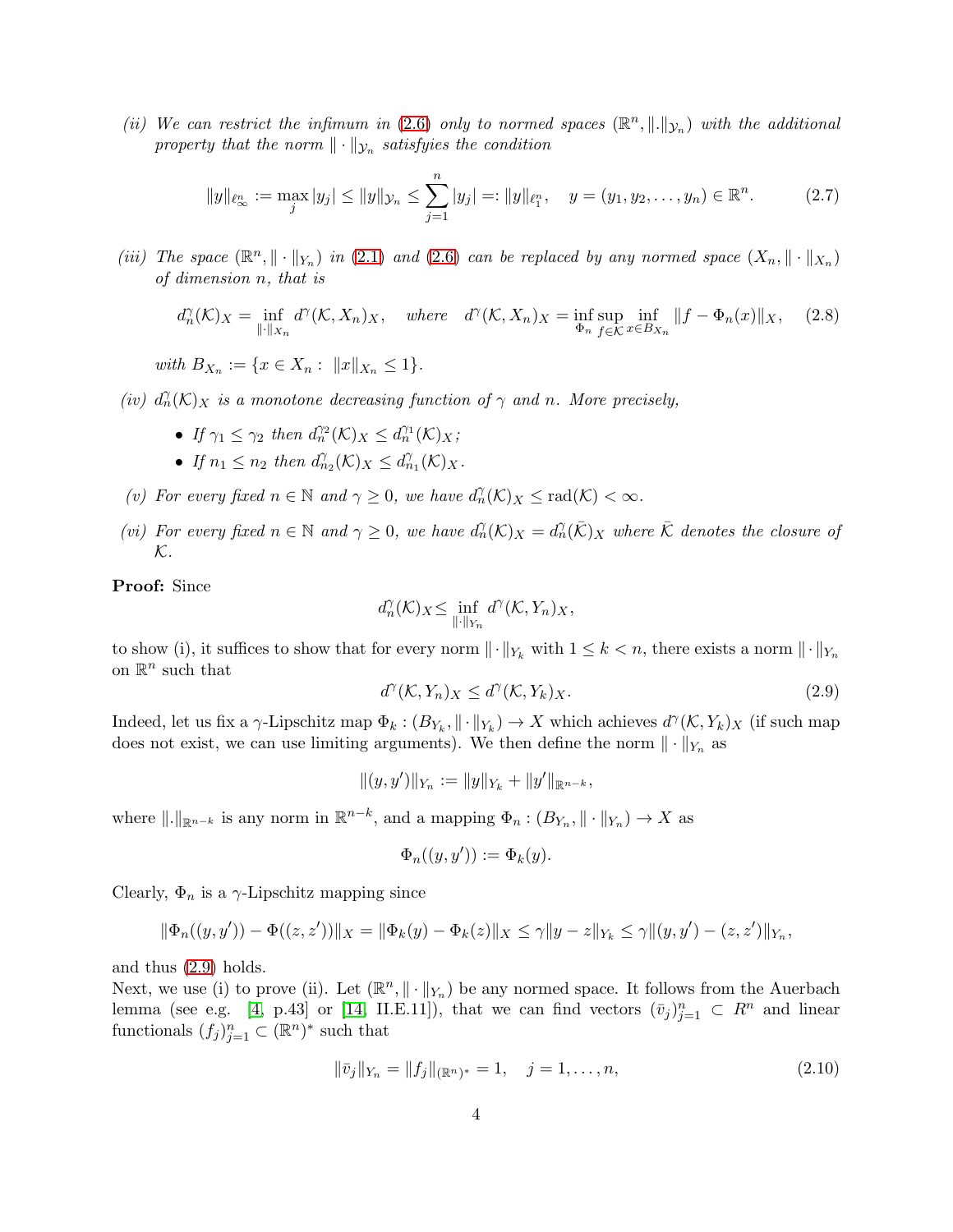and

<span id="page-4-0"></span>
$$
f_i(\bar{v}_j) = \delta_{i,j} = \begin{cases} 1, & i = j, \\ 0, & i \neq j. \end{cases}
$$
 (2.11)

We define a new norm  $\|.\|_{\mathcal{Y}_n}$  on  $\mathbb{R}^n$  as

$$
||y||_{\mathcal{Y}_n} := ||\sum_{j=1}^n y_j \bar{v}_j||_{Y_n}, \quad y = (y_1, \dots, y_n) \in \mathbb{R}^n
$$

which, using the triangle inequality and  $(2.10)$ , satisfies the inequality

<span id="page-4-1"></span>
$$
||y||_{\mathcal{Y}_n} \le \sum_{j=1}^n |y_j| ||\bar{v}_j||_{Y_n} = \sum_{j=1}^n |y_j|.
$$
 (2.12)

On the other hand, using  $(2.10)$  and  $(2.11)$ , we have

<span id="page-4-2"></span>
$$
||y||_{\mathcal{Y}_n} = ||\sum_{j=1}^n y_j \bar{v}_j||_{Y_n} = \sup_{f \in (\mathbb{R}^n)^*, ||f||_{(\mathbb{R}^n)^*} = 1} |f(\sum_{j=1}^n y_j \bar{v}_j)| \ge |f_i(\sum_{j=1}^n y_j \bar{v}_j)| = |y_i|, \quad i = 1, \dots, n.
$$
\n(2.13)

Therefore, it follows from [\(2.12\)](#page-4-1) and [\(2.13\)](#page-4-2) that the newly defined norm satisfies [\(2.7\)](#page-3-2). If we consider the mapping  $\phi_0$  defined as

$$
\phi_0(y) := \sum_{j=1}^n y_j \bar{v}_j, \quad y = (y_1, \dots, y_n) \in R^n,
$$

one can show that  $\phi_0: (B_{\mathcal{Y}_n}, \|\cdot\|_{\mathcal{Y}_n}) \to (B_{Y_n}, \|\cdot\|_{Y_n})$  and that  $\phi_0(B_{\mathcal{Y}_n}) = B_{Y_n}$ . Now, for any  $\gamma$ -Lipschitz mapping  $\Phi_n : (B_{Y_n}, \|\cdot\|_{Y_n}) \to X$ , we define the map  $\tilde{\Phi}_n : (B_{Y_n}, \|\cdot\|_{Y_n}) \to X$  as

$$
\tilde{\Phi}_n := \Phi_n \circ \phi_0.
$$

Note that  $\tilde{\Phi}_n$  is  $\gamma$ -Lipschitz since

$$
\|\tilde{\Phi}_n(y') - \tilde{\Phi}_n(y)\|_X = \|\Phi_n \circ \phi_0(y') - \Phi_n \circ \phi_0(y)\|_X \leq \gamma \|\phi_0(y') - \phi_0(y)\|_{Y_n}
$$
  
=  $\gamma \|\sum_{j=1}^n (y'_j - y_j)\bar{v}_j\|_{Y_n} = \gamma \|y' - y\|_{\mathcal{Y}_n}.$ 

In addition,  $\tilde{\Phi}_n(B_{\mathcal{Y}_n}) = \Phi_n(B_{Y_n})$ , and therefore (ii) follows from (i).

To prove (iii), we fix a basis  $\{\phi_1, \ldots, \phi_n\} \in X_n$ , the mapping  $\kappa : X_n \to \mathbb{R}^n$  given by

$$
\kappa(g) = (y_1, \ldots, y_n),
$$
 for  $g = \sum_{j=1}^n y_j \phi_j,$ 

is isometry between  $(X_n, \|\cdot\|_{X_n})$  and  $(\mathbb{R}^n, \|\cdot\|_{Y_n})$ , where  $\|x\|_{Y_n} := \|g\|_{X_n}$ . Thus, each norm  $\|\cdot\|_{Y_n}$ on  $\mathbb{R}^n$  induces a norm  $\|\cdot\|_{X_n}$  on  $X_n$  and vice versa. Moreover, the mappings  $\Phi_n \circ \kappa : B_{X_n} \to X$ and  $\Phi_n: B_{Y_n} \to X$  have the same Lipschitz constants, which shows the equivalence of the two definitions  $(2.6)$  and  $(2.8)$ .

Next, (iv) and (vi) follow directly from the definition, and (v) follows from [\(2.5\)](#page-2-4) and (iv).  $\Box$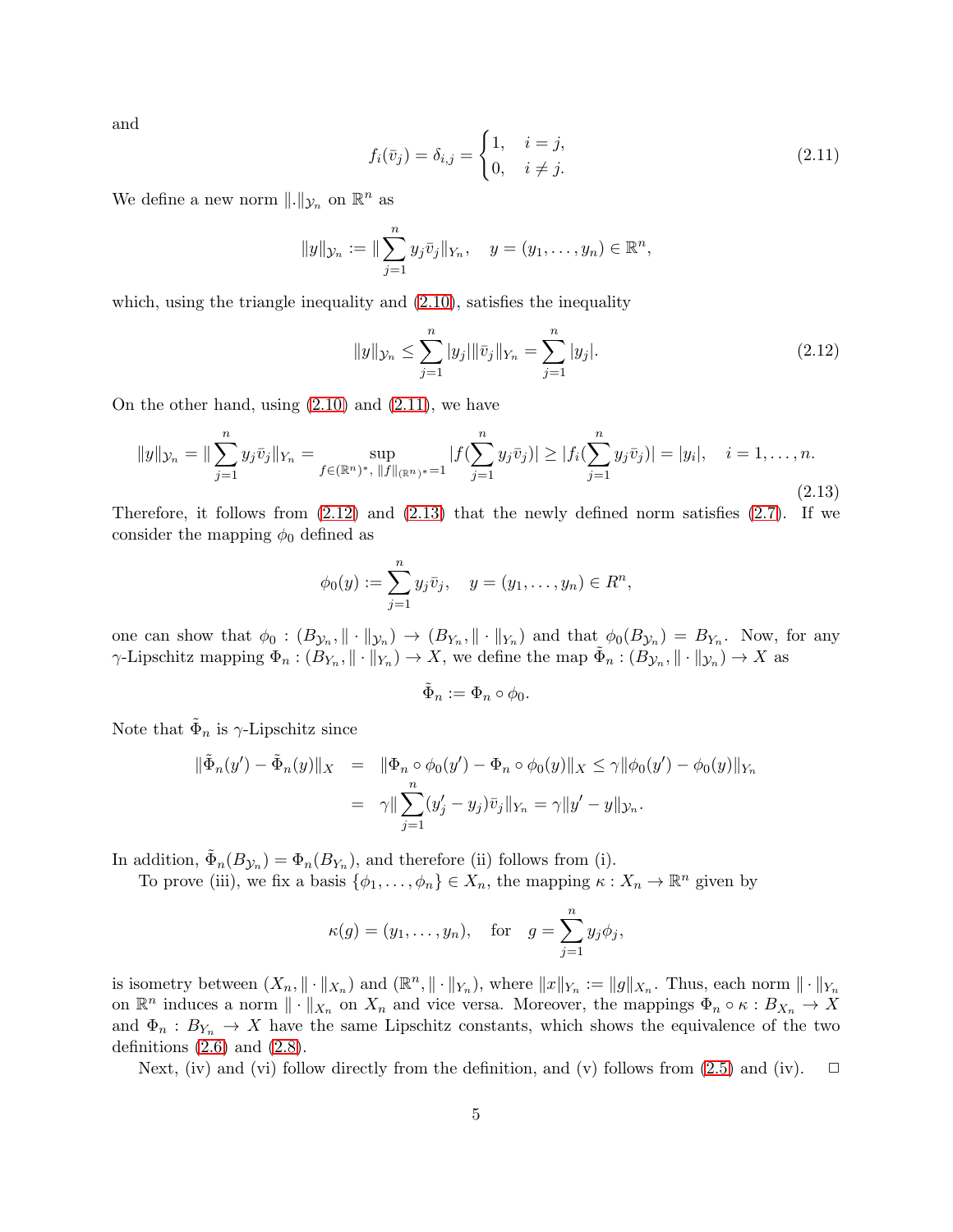#### 2.1 Packing, covering and entropy numbers

Before going further, we recall in this section the well known concepts of packing, covering, and entropy numbers for compact sets  $M$ , which we will use in our study of Lipschitz widths. The reader may find a more detailed exposition of those concepts in many books, see, for example, [\[4,](#page-39-3) [13,](#page-39-5) [12\]](#page-39-6).

Minimal  $\varepsilon$ -covering number  $N_{\varepsilon}(\mathcal{M})$  of a compact set  $\mathcal{M} \subset X$ : A collection  $\{g_1, \ldots, g_m\} \subset X$  of elements of X is called an  $\varepsilon$ -covering of M if

$$
\mathcal{M} \subset \bigcup_{j=1}^{m} B(g_j, \varepsilon), \quad \text{where} \quad B(g_j, \varepsilon) := \{ f \in X : ||f - g_j||_X \le \varepsilon \}.
$$

An *ε*-covering of M whose cardinality is minimal is called *minimal ε-covering* of M. We denote by  $N_{\varepsilon}(\mathcal{M})$  the cardinality of the minimal  $\varepsilon$ -covering of M.

Minimal inner  $\varepsilon$ -covering number  $\tilde N_\varepsilon(\mathcal{M})$  of a compact set  $\mathcal{M}\subset X$ : It is defined exactly as  $N_{\varepsilon}(\mathcal{M})$  but we additionally require that the centers  $\{g_1, \ldots, g_m\}$  of the covering are elements from M.

Entropy numbers  $\varepsilon_n(\mathcal{M})_X$  of a compact set  $\mathcal{M} \subset X$ :

For every fixed  $n \geq 0$ , the entropy number  $\varepsilon_n(\mathcal{M})_X$  is the infimum of all  $\varepsilon > 0$  for which  $2^n$  balls with centers from X and radius  $\varepsilon$  cover M. If we put the additional restriction that the centers of these balls are from M, then we define the so called *inner entropy number*  $\tilde{\varepsilon}_n(\mathcal{M})_X$ . Formally, we write n

$$
\varepsilon_n(\mathcal{M})_X = \inf \{ \varepsilon > 0 \; : \; \mathcal{M} \subset \bigcup_{j=1}^{2^n} B(g_j, \varepsilon), \; g_j \in X, \; j = 1, \dots, 2^n \},
$$
  

$$
\tilde{\varepsilon}_n(\mathcal{M})_X = \inf \{ \varepsilon > 0 \; : \; \mathcal{M} \subset \bigcup_{j=1}^{2^n} B(h_j, \varepsilon), \; h_j \in \mathcal{M}, \; j = 1, \dots, 2^n \}.
$$

 $\operatorname{Maximal}\varepsilon\text{-packing number }\tilde{P}_\varepsilon(\mathcal{M})\text{ of a compact set }\mathcal{M}\subset X\text{: }$ A collection  $\{f_1, \ldots, f_\ell\} \subset \mathcal{M}$  of elements from  $\mathcal M$  is called an  $\varepsilon$ -packing of  $\mathcal M$  if

$$
\min_{i \neq j} \|f_i - f_j\|_X > \varepsilon.
$$

An  $\varepsilon$ -packing of M whose size is maximal is called *maximal*  $\varepsilon$ -packing of M. We denote by  $\tilde{P}_{\varepsilon}(M)$ the cardinality of the maximal  $\varepsilon$ -packing of M.

We have the following inequalities for every  $\varepsilon > 0$  and every compact set M

<span id="page-5-1"></span>
$$
\tilde{P}_{\varepsilon}(\mathcal{M}) \ge \tilde{N}_{\varepsilon}(\mathcal{M}) \ge \tilde{P}_{2\varepsilon}(\mathcal{M}),\tag{2.14}
$$

<span id="page-5-0"></span>
$$
\varepsilon_n(\mathcal{M})_X \le \tilde{\varepsilon}_n(\mathcal{M})_X \le 2\varepsilon_n(\mathcal{M})_X. \tag{2.15}
$$

<span id="page-5-2"></span>Remark 2.2. Let us recall the classical relations between those concepts and compactness. We call the set M totally bounded if for every  $\varepsilon > 0$  we have  $N_{\varepsilon}(\mathcal{M}) < \infty$ . This is equivalent to the fact that  $\lim_{n\to\infty} \varepsilon_n(\mathcal{M})_X = 0$ . Each compact set is totally bounded. Actually a subset M of a Banach space is compact if and only if it is totally bounded and closed. The interested reader will find a detailed study on the topic in many books on functional analysis or metric topology.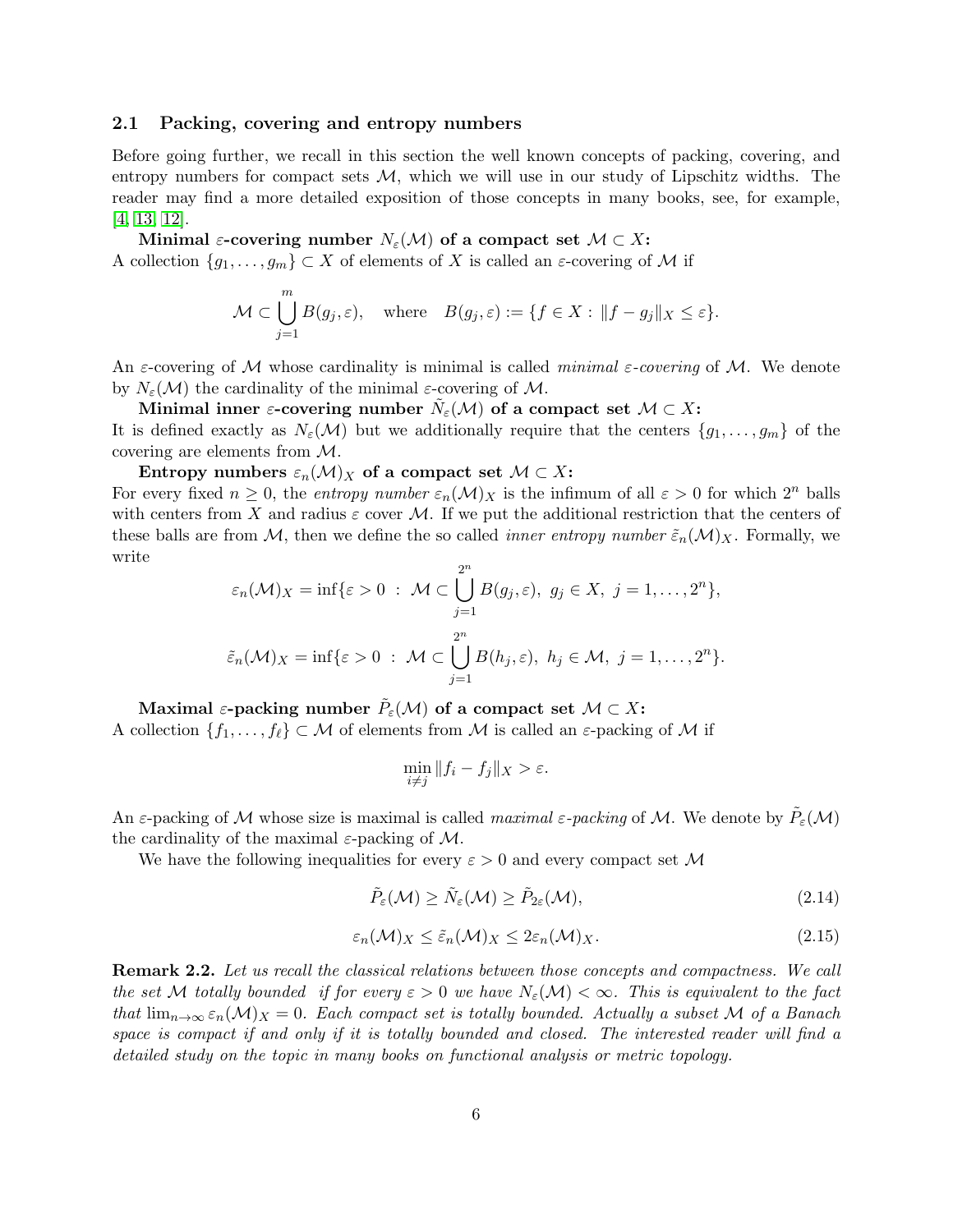<span id="page-6-4"></span>Remark 2.3. In what follows later, we will use the fact that the Lipschitz widths and the entropy numbers are invariant with respect to translation, that is, for any  $n \in \mathbb{N}, \gamma \geq 0$ , and any  $f \in X$  we have

$$
d_n^{\gamma}(\mathcal{K})_X = d_n^{\gamma}(\mathcal{K} - f)_X, \quad \varepsilon_n(\mathcal{K})_X = \varepsilon_n(\mathcal{K} - f)_X.
$$

# **2.2** Dependence of  $d_n^{\gamma}(\mathcal{K})_X$  on  $\gamma$

We start this section by proving the fact that the Lipschitz width  $d_n^{\gamma}(\mathcal{K})_X$  is a continuous function of  $\gamma$ . To do that, we first prove the following lemma.

<span id="page-6-3"></span>**Lemma 2.4.** For every  $n \geq 1$ , every  $\gamma > 0$ , and every norm  $\|\cdot\|_{Y_n}$  in  $\mathbb{R}^n$ , the fixed Lipschitz width  $d^{\gamma}(\mathcal{K}, Y_n)_X$  satisfies the inequality

<span id="page-6-1"></span>
$$
\operatorname{rad}(\mathcal{K}) - \gamma \le d^{\gamma}(\mathcal{K}, Y_n)_X \le \operatorname{rad}(\mathcal{K}).\tag{2.16}
$$

**Proof:** If we fix  $g \in X$  and take  $\Phi(y) = g$  for every  $y \in B_{Y_n}$ , we have that  $\Phi$  is  $\gamma$ -Lipschitz for every  $\gamma > 0$  and thus

$$
d^{\gamma}(\mathcal{K}, Y_n)_X \leq \sup_{f \in \mathcal{K}} \|f - g\|_X,
$$

which gives  $d^{\gamma}(\mathcal{K}, Y_n)_X \leq \text{rad}(\mathcal{K})$ . To show the left hand-side inequality in [\(2.16\)](#page-6-1), we notice that for any  $\gamma$ -Lipschitz map  $\Phi$ , every  $f \in \mathcal{K}$  and  $y \in B_{Y_n}$  we have

$$
||f - \Phi(y)||_X \ge ||f - \Phi(0)||_X - ||\Phi(0) - \Phi(y)||_X \ge ||f - \Phi(0)||_X - \gamma,
$$

since  $\|\Phi(0) - \Phi(y)\|_X \leq \gamma \|y\|_{Y_n} \leq \gamma$ . Therefore we obtain the inequality

$$
\sup_{f \in \mathcal{K}} \inf_{y \in B_{Y_n}} ||f - \Phi(y)|| \ge \sup_{f \in \mathcal{K}} ||f - \Phi(0)|| - \gamma,
$$

which gives

<span id="page-6-2"></span>
$$
d^{\gamma}(\mathcal{K}, Y_n)_X \ge \inf_{\Phi} \sup_{f \in \mathcal{K}} \|f - \Phi(0)\|_X - \gamma. \tag{2.17}
$$

Note now that for every  $\Phi$ ,

$$
\sup_{f \in \mathcal{K}} \|f - \Phi(0)\|_X \ge \inf_{g \in X} \sup_{f \in \mathcal{K}} \|f - g\|_X = \text{rad}(\mathcal{K}),
$$

and thus it follows from [\(2.17\)](#page-6-2) that

$$
d^{\gamma}(\mathcal{K}, Y_n)_X \geq \text{rad}(\mathcal{K}) - \gamma,
$$

and the proof is completed.  $\Box$ 

<span id="page-6-0"></span>**Theorem 2.5.** For every compact subset  $K \subset X$  of a Banach space X and any  $n \in \mathbb{N}$ , the Lipschitz width  $d_n(\mathcal{K})_X$  is a continuous function of  $\gamma \geq 0$ .

**Proof:** We first show the continuity of the Lipschitz width at  $\gamma = 0$ . It follows from Lemma [2.4](#page-6-3) and Lemma [2.1,](#page-2-5) (i) that

$$
rad(\mathcal{K}) - \gamma \leq d_n^{\gamma}(\mathcal{K})_X \leq rad(\mathcal{K}).
$$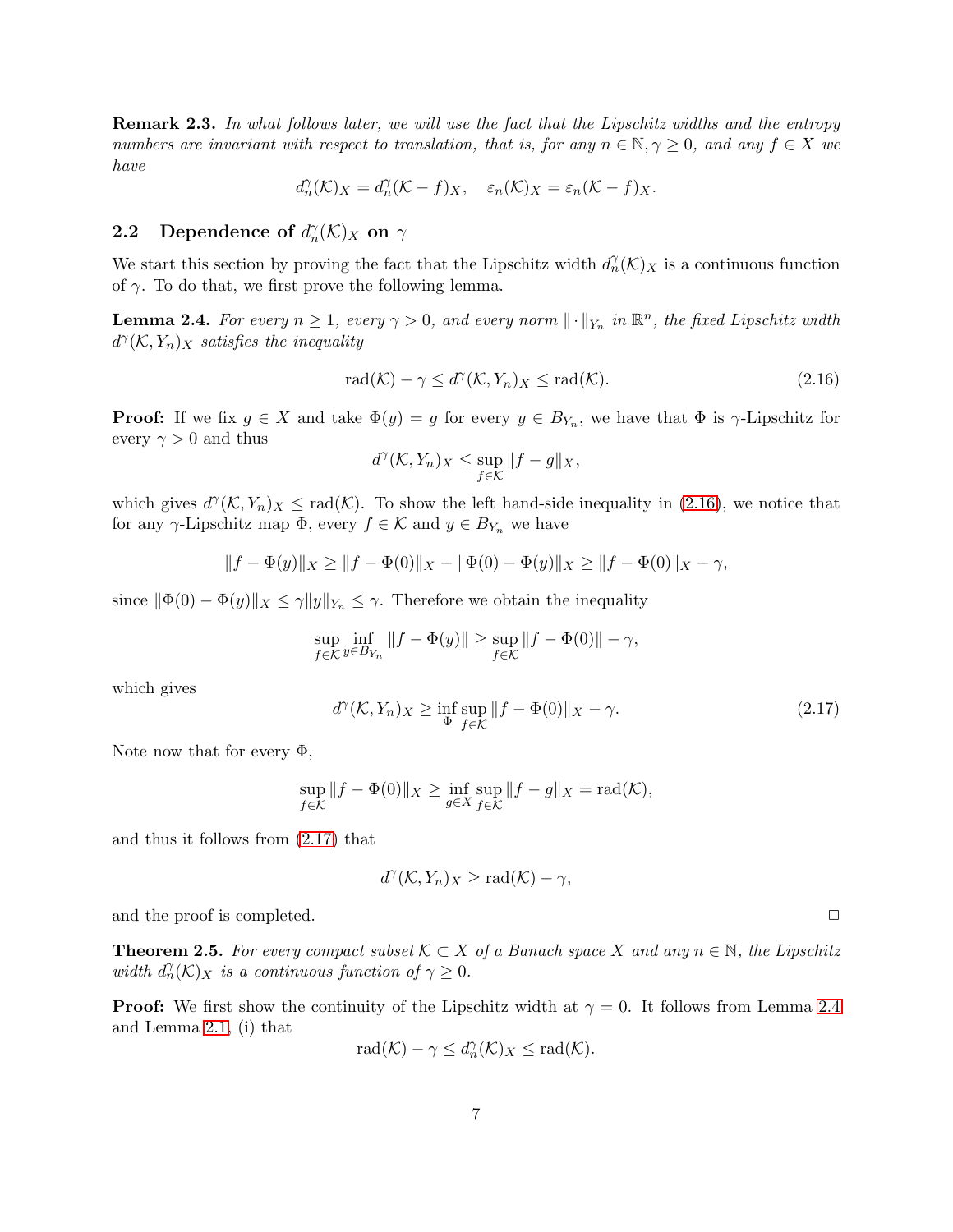We let  $\gamma \rightarrow 0$  and obtain

$$
\lim_{\gamma \to 0} d_n^{\gamma}(\mathcal{K})_X = \text{rad}(\mathcal{K}) = d_n^0(\mathcal{K})_X,
$$

which proves the continuity at  $\gamma = 0$ , see [\(2.5\)](#page-2-4).

To show that the Lipschitz width is continuous for  $\gamma > 0$ , we fix  $n \in \mathbb{N}$  and denote by

$$
h(\gamma):=d_n^\gamma(\mathcal{K})_X.
$$

According to Lemma [2.1,](#page-2-5) (v),  $h(\gamma) < \infty$  for every  $\gamma > 0$ . Let us assume that h is not a continuous function. Then, there exist  $\gamma_0 > 0$ ,  $\delta > 0$ , and a sequence of positive numbers  $\varepsilon_k \to 0$ , such that

<span id="page-7-2"></span>
$$
h(\gamma_0 + \varepsilon_k) + \delta \le h(\gamma_0 - \varepsilon_k), \quad \text{for every } k. \tag{2.18}
$$

We fix  $\varepsilon := \varepsilon_k < \gamma_0$ . From the definition of Lipschitz widths, there exists a  $(\gamma_0 + \varepsilon)$ -Lipschitz map  $\Phi_n : (B_{Y_n}, \|\cdot\|_{Y_n}) \to X$  such that

<span id="page-7-1"></span>
$$
h(\gamma_0 + \varepsilon) \le \sup_{f \in \mathcal{K}} \inf_{y \in B_{Y_n}} \|f - \Phi_n(y)\|_X \le h(\gamma_0 + \varepsilon) + \varepsilon. \tag{2.19}
$$

Now we define the mapping

$$
\tilde{\Phi}_n := \xi \Phi_n, \quad \text{where} \quad \xi := \frac{\gamma_0 - \varepsilon}{\gamma_0 + \varepsilon} \quad \text{and} \quad 0 < \xi < 1.
$$

Clearly,  $\tilde{\Phi}_n$  is a  $(\gamma_0 - \varepsilon)$ -Lipschitz mapping, and therefore

$$
h(\gamma_0 - \varepsilon) \leq \sup_{f \in \mathcal{K}} \inf_{y \in B_{Y_n}} \|f - \tilde{\Phi}_n(y)\|_X = \sup_{f \in \mathcal{K}} \inf_{y \in B_{Y_n}} \|\xi(f - \Phi_n(y)) + (1 - \xi)f\|_X
$$
  
\n
$$
\leq \sup_{f \in \mathcal{K}} \inf_{y \in B_{Y_n}} (\xi \|f - \Phi(y)\|_X + (1 - \xi)\|f\|_X)
$$
  
\n
$$
\leq \xi \sup_{f \in \mathcal{K}} \inf_{y \in B_{Y_n}} \|f - \Phi_n(y)\|_X + (1 - \xi) \sup_{f \in \mathcal{K}} \|f\|_X
$$
  
\n
$$
\leq \xi (h(\gamma_0 + \varepsilon) + \varepsilon) + (1 - \xi)C,
$$

where we have used [\(2.19\)](#page-7-1) and the fact that  $\sup_{f \in \mathcal{K}} ||f||_X = C < \infty$  (since K is compact). The latter inequality and [\(2.18\)](#page-7-2) give

$$
h(\gamma_0 + \varepsilon) + \delta \le h(\gamma_0 - \varepsilon) \le \xi(h(\gamma_0 + \varepsilon) + \varepsilon) + (1 - \xi)C
$$

which is a contradiction for a sufficiently small  $\varepsilon = \varepsilon_k$  since  $\xi \to 1$  as  $\varepsilon_k \to 0$ .

We finish the investigation of the behavior of the Lipschitz width with respect to  $\gamma$  with the following lemma.

<span id="page-7-0"></span>**Lemma 2.6.** For any  $K \subset X$ , the set K is totally bounded iff for every  $n \geq 1$ 

$$
\lim_{\gamma \to \infty} d_n^{\gamma}(\mathcal{K})_X = 0.
$$

**Proof:** Assume that  $K$  is totally bounded. From the monotonicity of the Lipschitz width with respect to n, see Lemma [2.1,](#page-2-5) (iii), it suffices to consider only the case  $n = 1$ . For  $\delta > 0$ , we fix a minimal delta covering  $(f_j)_{j=1}^{\mathcal{N}_{\delta}(\mathcal{K})}$  of  $\mathcal K$  and choose  $\gamma$  such that

$$
2\gamma \geq \operatorname{diam} \mathcal{K} \cdot (\mathcal{N}_{\delta}(\mathcal{K}) - 1).
$$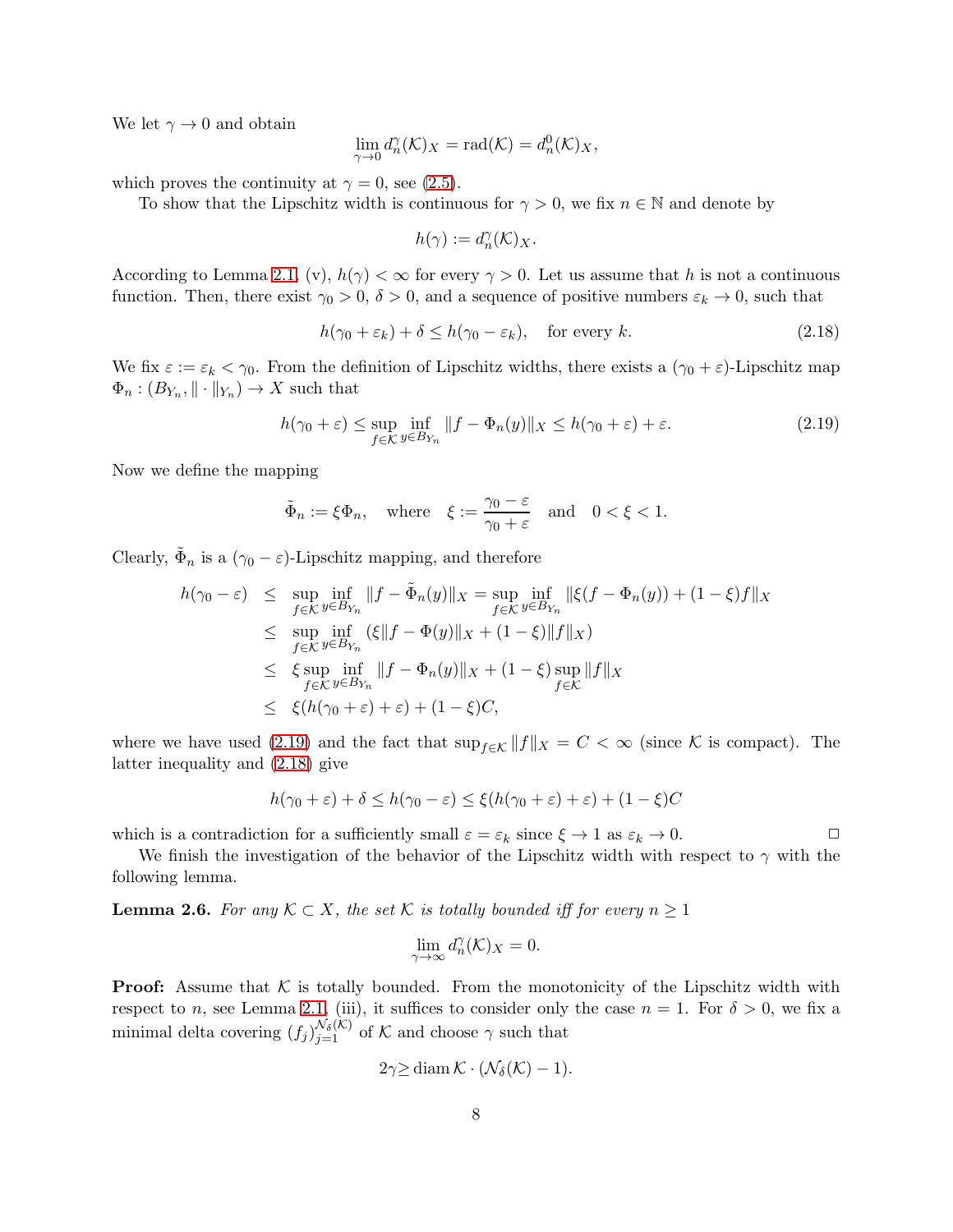We consider the points

$$
t_j := -1 + 2\frac{j-1}{N_{\delta}(\mathcal{K}) - 1}, \quad j = 1, ..., \mathcal{N}_{\delta}(\mathcal{K}),
$$

in the unit ball of  $(\mathbb{R}, |.|),$  that is  $([-1, 1], | \cdot |),$  and define  $\Phi : [-1, 1] \to X$  as the continuous piecewise linear function such that

$$
\Phi(t_j)=f_j, \quad j=1,\ldots,\mathcal{N}_{\delta}(\mathcal{K}).
$$

Its Lipschitz constant is no more than

$$
\max_{j=1,...,N_{\delta}(\mathcal{K})-1} \frac{\|f_{j+1}-f_j\|_{X}}{|t_{j+1}-t_j|} \le \frac{\text{diam }\mathcal{K} \cdot (\mathcal{N}_{\delta}(\mathcal{K})-1)}{2} \le \gamma.
$$

and we have

$$
\sup_{f \in \mathcal{K}} \inf_{y \in [-1,1]} \|f - \Phi(y)\|_X \le \delta.
$$

This gives

$$
d_1^{\gamma}(\mathcal{K})_X \leq \delta,
$$

and therefore  $\lim_{\gamma\to\infty} d_1^\gamma$  $j^{\gamma}_{1}(\mathcal{K})_{X}=0.$ 

We now fix  $n \geq 1$  and show that  $\lim_{\gamma \to \infty} d_n^{\gamma}(\mathcal{K})_X = 0$  implies that K is totally bounded. We prove it by showing that if K is not totally bounded, we can find  $\delta > 0$  such that  $d_n(\mathcal{K})_X \geq \delta$  for every  $\gamma > 0$ . So, we now assume that K is not totally bounded, which implies that there exists  $\delta_0 > 0$  and an infinite  $\delta_0$ -packing set that we will denote  $(h_j)_{j=1}^{\infty}$ .

Let us fix a norm  $\|\cdot\|_{Y_n}$  on  $\mathbb{R}^n$  and consider any  $\gamma$ -Lipschitz map  $\Phi: (B_{Y_n}, \|\cdot\|_{Y_n}) \to X$ . We then take  $\epsilon < \delta_0/3\gamma$  and denote by  $\{y_j\}_{j=1}^N \subset B_{Y_n}$  a finite  $\epsilon$ -covering of  $B_{Y_n}$ .

Note that at most one  $h_i$  can belong to any of the sets  $B(\Phi(y_i), \delta_0/2)$ . Indeed, if we assume that  $h_{j_1} \neq h_{j_2}$  and  $h_{j_1}, h_{j_2} \in B(\Phi(y_j), \delta_0/2)$  for some  $j \in \{1, ..., N\}$ , then

$$
||h_{j_1} - h_{j_2}||_X \le ||h_{j_1} - \Phi(y_j)||_X + ||\Phi(y_j) - h_{j_2}||_X \le \delta_0,
$$

which contradicts the fact that  $\{h_j\}_{j=1}^{\infty}$  is a  $\delta_0$ -packing set. Therefore, there exists  $s \in \{1, 2, \ldots\}$ such that

<span id="page-8-1"></span>
$$
h_s \notin \bigcup_{j=1}^{N} B(\Phi(y_j), \delta_0/2). \tag{2.20}
$$

We also know that for every  $y \in B_{Y_n}$  there is  $j^* \in \{1, 2, ..., N\}$  such that  $||y - y_{j*}||_{Y_n} \leq \varepsilon$ , and therefore

<span id="page-8-0"></span>
$$
\|\Phi(y) - \Phi(y_{j^*})\|_X \le \gamma \|y - y_{j^*}\|_{Y_n} \le \gamma \varepsilon < \delta_0/3. \tag{2.21}
$$

Using [\(2.21\)](#page-8-0), [\(2.20\)](#page-8-1) and the triangle inequality, we obtain

$$
||h_s - \Phi(y)||_X \ge ||h_s - \Phi(y_{j^*})||_X - \|\Phi(y) - \Phi(y_{j^*})||_X \ge \delta_0/2 - \delta_0/3 = \delta_0/6,
$$

which gives

$$
d^{\gamma}(\mathcal{K}, \|\cdot\|_{Y_n})_X \ge \delta_0/6,
$$

and therefore

<span id="page-8-2"></span>
$$
d_n^{\gamma}(\mathcal{K})_X \ge \delta_0/6. \tag{2.22}
$$

Notice that the choice of  $\gamma$  is arbitrary, so we have the above inequality for every  $\gamma$ , and the proof is completed.  $\Box$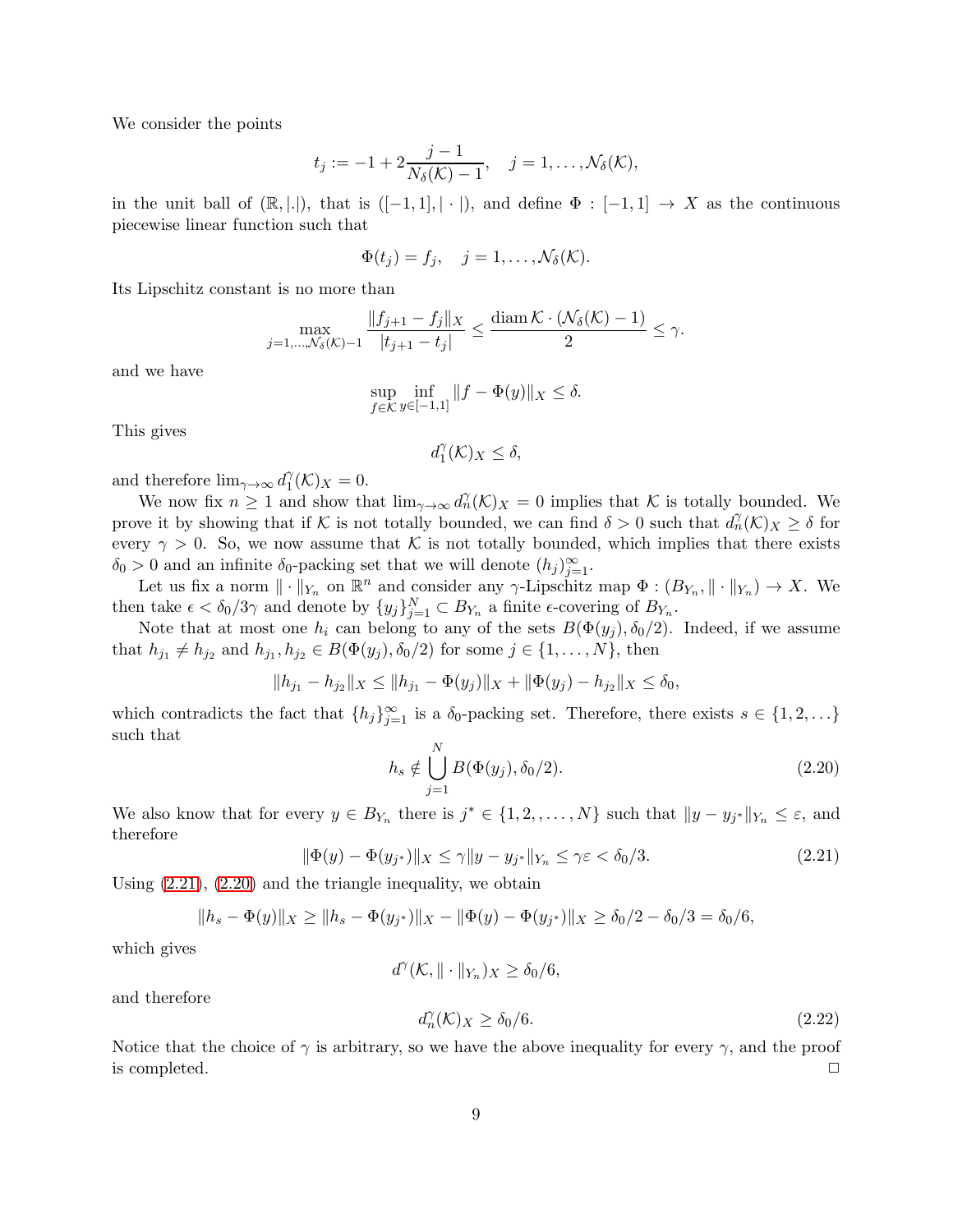**Remark 2.7.** Note that all statements in this paper are valid for sets K whose closures are compact rather than sets K that are compact. Therefore, since we work in Banach spaces, all statements are valid for  $K$  being only a totally bounded set rather than a compact set.

**Remark 2.8.** It follows from the proof of Lemma [2.6](#page-7-0), see [\(2.22\)](#page-8-2), that if K is not totally bounded then there exists  $\delta > 0$  such that

$$
\inf_{\gamma>0, n>0} d_n^{\gamma}(\mathcal{K})_X \ge \delta.
$$

# 2.3 Dependence of the Lipschitz width  $d_n^{\gamma}(\mathcal{K})_X$  on n.

In this section we discuss the behavior of the Lipschitz width with respect to  $n$ . The following Lemma holds.

<span id="page-9-0"></span>**Lemma 2.9.** Let  $K \subset X$  be a subset of a Banach space X. If there exists  $\gamma > 0$  such that  $\lim_{n\to\infty} d_n^{\gamma}(\mathcal{K})_X=0$ , then  $\mathcal K$  is totally bounded (i.e. its closure is compact).

**Proof:** To prove the lemma, we fix  $\eta > 0$  and show that K is contained in the union of a finite collection of balls with radius  $\eta$ . Since  $\lim_{n\to\infty} d_n^{\gamma}(\mathcal{K})_X = 0$ , we can find an integer  $n_0$  such that

$$
d_{n_0}^{\gamma}({\mathcal K})_X<\eta/2,
$$

and therefore there exists a norm  $\|\cdot\|_{Y_{n_0}}$  in  $\mathbb{R}^{n_0}$  and a  $\gamma$ -Lipschitz map  $\Phi:(B_{Y_{n_0}},\|\cdot\|_{Y_{n_0}})\to X$ such that

$$
\sup_{f \in \mathcal{K}} \inf_{y \in B_{Y_{n_0}}} ||f - \Phi(y)|| < \eta/2.
$$

More precisely, for every  $f \in \mathcal{K}$ , we can find  $y \in B_{Y_{n_0}}$  such that

<span id="page-9-1"></span>
$$
||f - \Phi(y)||_X < \eta/2.
$$
\n(2.23)

Let  $\{y_j\}_{j=1}^N \subset B_{Y_{n_0}}$  be an  $\eta/(2\gamma)$ -covering for the compact set  $B_{Y_{n_0}}$ , that is

$$
B_{Y_{n_0}} \subset \bigcup_{n=1}^N B(y_j,\eta/(2\gamma)),
$$

and therefore for every  $y \in B_{Y_{n_0}}$  we can find  $y_j, j \in \{1, 2, ..., N\}$ , such that  $||y - y_j||_{Y_{n_0}} \le \eta/(2\gamma)$ . Thus we have

$$
\|\Phi(y)-\Phi(y_j)\|_X\leq \gamma\|y-y_j\|_{Y_{n_0}}\leq \eta/2,
$$

and

$$
\Phi(B_{Y_{n_0}}) \subset \bigcup_{n=1}^N B(\Phi(y_j), \eta/2).
$$

From the latter result and [\(2.23\)](#page-9-1) it follows that  $\mathcal{K} \subset \bigcup_{n=1}^{N} B(\phi(y_j), \eta)$ , and the proof is completed.  $\Box$ 

The converse statement of Lemma [2.9](#page-9-0) is also true, see Corollary [4.3](#page-16-0) and Corollary [5.3.](#page-28-0)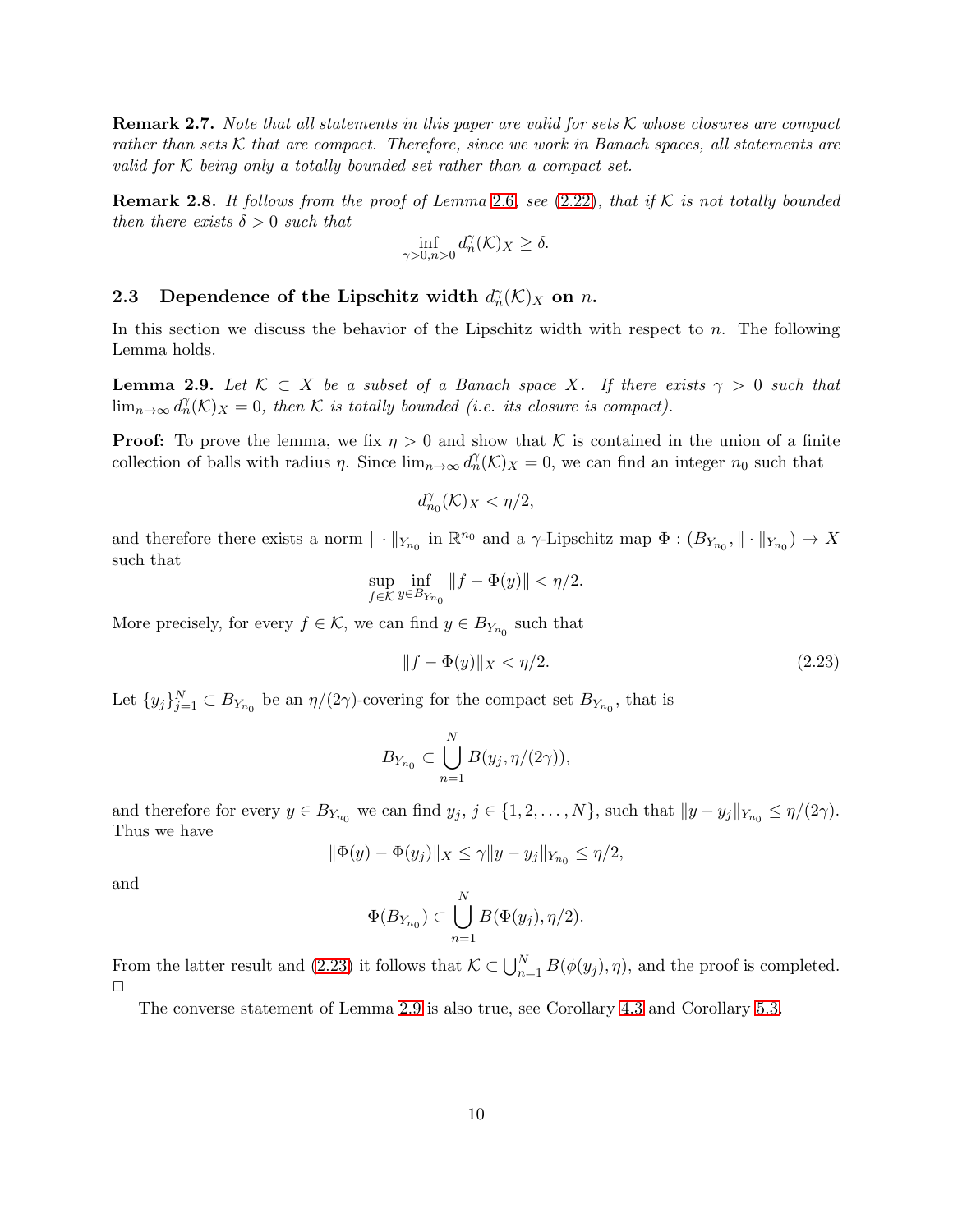# <span id="page-10-0"></span>3 Further properties of Lipschitz widths

### 3.1 Properties of Lipschitz mappings

Before focusing our attention on the Lipschitz widths, we want to state and prove a lemma which shows the behavior of the entropy numbers of an image of a  $\gamma$ -Lipschitz mapping. More precisely, the following holds.

**Lemma 3.1.** Consider the two normed spaces  $(X_0, \|\cdot\|_{X_0})$  and  $(X_1, \|\cdot\|_{X_1})$  and the  $\gamma$ -Lipschitz map

$$
\Phi : (\mathcal{K}_0, \|\cdot\|_{X_0}) \to (\mathcal{K}_1, \|\cdot\|_{X_1}), \quad \mathcal{K}_0 \subset X_0, \quad \mathcal{K}_1 \subset X_1.
$$

Then the following holds:

(i) if  $\Phi(\mathcal{K}_0) = \mathcal{K}_1$ , then

<span id="page-10-1"></span>
$$
\tilde{\varepsilon}_k(\mathcal{K}_1)_{X_1} \leq \gamma \tilde{\varepsilon}_k(\mathcal{K}_0)_{X_0}, \quad k = 1, 2, \dots
$$
\n(3.1)

In particular, if  $\Phi: (B_{Y_n}, \|\cdot\|_{Y_n}) \to (B_{Z_m}, \|\cdot\|_{Z_m})$  is a  $\gamma$ -Lipschitz map from the unit ball  $B_{Y_n}$  onto the unit ball  $B_{Z_m}$ , then  $n \geq m$ .

(ii) if  $\Phi(\mathcal{K}_0)$  approximates  $\mathcal{K}_1$  with accuracy  $\varepsilon_2$  and  $A \subset \mathcal{K}_0$  approximates  $\mathcal{K}_0$  with accuracy  $\varepsilon_1$ , then  $\Phi(A)$  approximates  $\mathcal{K}_1$  with accuracy  $\gamma \varepsilon_1 + \varepsilon_2$ .

**Proof:** We first prove (i). We consider the set  ${g_j}_{j=1}^{2^k} \subset \mathcal{K}_0$  of  $2^k$  elements of  $\mathcal{K}_0$ ,  $k \geq 1$ , that are the centers of  $2^k$  balls of radius  $\varepsilon \geq \tilde{\epsilon}_k(\mathcal{K}_0)_{X_0}$  that cover  $\mathcal{K}_0$ . Let

$$
f_j := \Phi(g_j), \quad j = 1, \ldots, 2^k,
$$

be the images of these  $g_j$ 's under  $\Phi$ . Then, since  $\Phi(\mathcal{K}_0) = \mathcal{K}_1$ , for every  $f \in \mathcal{K}_1$  there is  $g \in \mathcal{K}_0$ such that  $\Phi(g) = f$ , and index  $j^* \in \{1, ..., 2^k\}$  such that  $||g - g_{j*}||_{X_0} \leq \varepsilon$ . Therefore we have

$$
||f - f_{j^*}||_{X_1} = ||\Phi(g) - \Phi(g_{j^*})||_{X_1} \le \gamma ||g - g_{j^*}||_{X_0} \le \gamma \varepsilon,
$$

which shows that  $\{f_j\}_{j=1}^{2^k}$  provides a covering for  $\mathcal{K}_1$  with radius  $\leq \gamma \varepsilon$ , and thus

 $\tilde{\varepsilon}_k(\mathcal{K}_1)_{X_1} \leq \gamma \varepsilon.$ 

The latter inequality is true for any  $\varepsilon$  being the radius of a set of  $2^k$  balls that cover  $\mathcal{K}_0$ , and therefore [\(3.1\)](#page-10-1) holds by taking the infimum over all such  $\varepsilon$ .

In the case when  $\mathcal{K}_0 = B_{Y_n}$  and  $\mathcal{K}_1 = B_{Z_m}$ , we derive from [\(3.1\)](#page-10-1) and [\(2.15\)](#page-5-0) that

$$
\varepsilon_k(B_{Y_n}) \ge (2\gamma)^{-1} \varepsilon_k(B_{Z_m}), \quad k = 1, 2, \dots.
$$

We know from  $(1.1.10)$  in [\[4\]](#page-39-3) that for any unit ball  $B_{X_\ell}$  of any Banach space  $(X_\ell, \|\cdot\|_{X_\ell})$  of dimension  $\ell$  we have  $4 \cdot 2^{-k/\ell} \ge \varepsilon_k(B) \ge 2^{-k/\ell}, k = 1, 2, \dots$ . Thus we get

$$
4 \cdot 2^{-k/n} \geq \varepsilon_k(B_{Y_n}) \geq (2\gamma)^{-1} \varepsilon_k(B_{Z_m}) \geq (2\gamma)^{-1} 2^{-k/m}, \quad k = 1, 2, \dots,
$$

which can hold only when  $n \geq m$ .

To show (ii), we take  $f \in \mathcal{K}_1$ , the corresponding  $g \in \mathcal{K}_0$  such that  $\|\Phi(g)-f\|_{X_1} \leq \varepsilon_2$  and  $g_0 \in A$ such that  $||g_0 - g||_{X_0} \leq \varepsilon_1$ . So, we have

$$
\|\Phi(g_0) - f\|_{X_1} \le \|\Phi(g_0) - \Phi(g)\|_{X_1} + \|\Phi(g) - f\|_{X_1} \le \gamma \varepsilon_1 + \varepsilon_2,
$$

and the proof is completed.

 $\Box$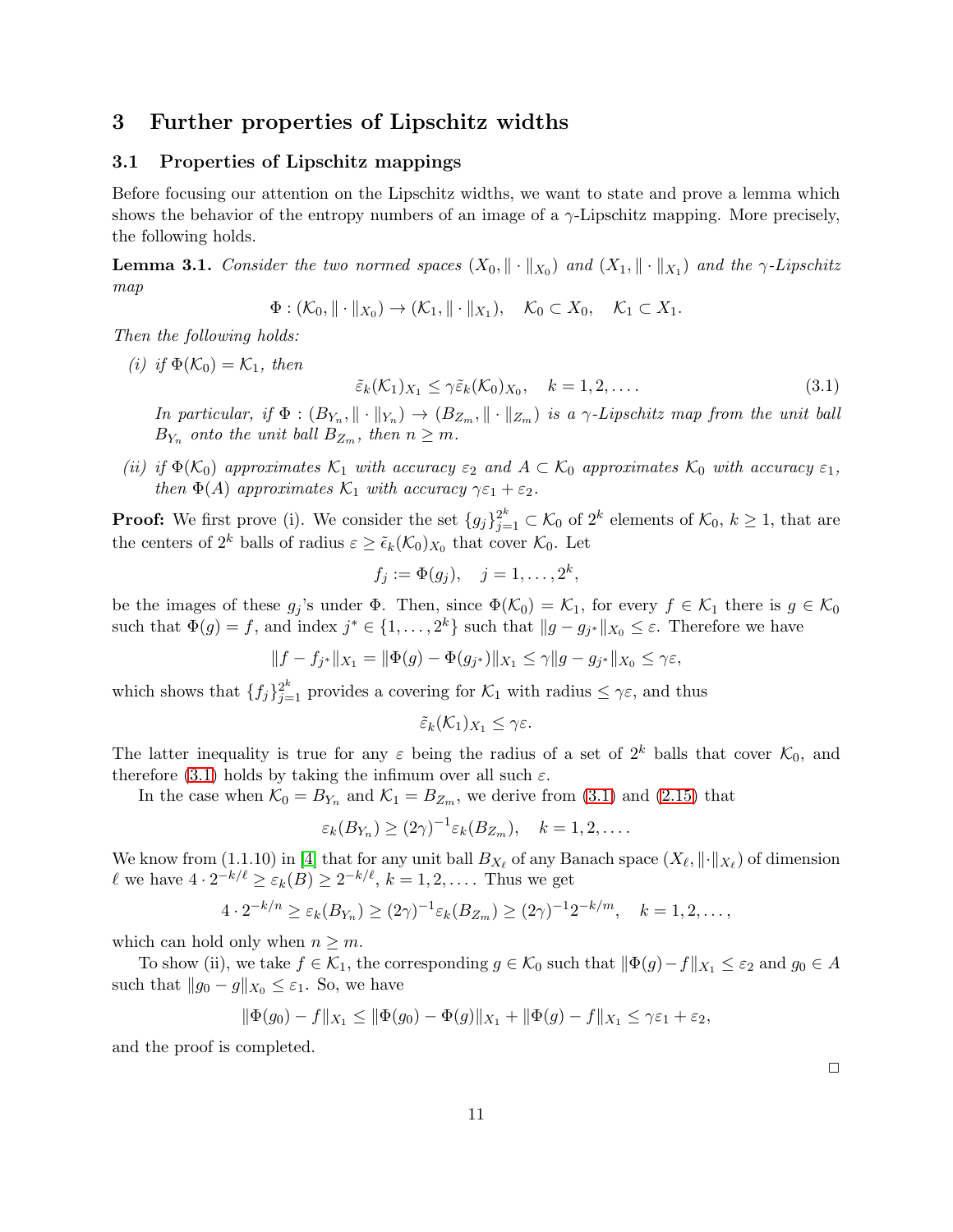#### 3.2 A single norm defines the Lipschitz width

In this section, see Theorem [3.3,](#page-11-0) we extend Lemma [2.1,](#page-2-5) (ii) and prove that in the definition of Lipschitz width the infimum over all norms is achieved for some norm that satisfies [\(2.7\)](#page-3-2). We use the following version of Ascoli's theorem, whose proof can be found in [\[5\]](#page-39-1), and which we state below.

<span id="page-11-1"></span>**Lemma 3.2.** Let  $(X,d)$  be a separable metric space and  $(Y,\rho)$  be a metric space for which every closed ball is compact. Let  $F_j : X \to Y$  be a sequence of  $\gamma$ -Lipschitz maps for which there exists  $a \in X$  and  $b \in Y$  such that  $F_j(a) = b$  for  $j = 1, 2, \ldots$ . Then, there exists a subsequence  $F_{j_k}, k \geq 1$ , which is point-wise convergent to a function  $F: X \to Y$  and F is  $\gamma$ -Lipschitz. If  $(X, d)$  is also compact, then the convergence is uniform.

Now we are ready to state and prove the following fact.

<span id="page-11-0"></span>**Theorem 3.3.** For any  $n \in \mathbb{N}$ , any compact set  $K \subset X$ , and any constant  $\gamma > 0$  there is a norm  $\|\cdot\|_Y$  on  $\mathbb{R}^n$  satisfying [\(2.7\)](#page-3-2) such that

$$
d_n^{\gamma}(\mathcal{K})_X = d_n^{\gamma}(\mathcal{K}, Y)_X.
$$

**Proof:** It follows from Lemma [2.1,](#page-2-5) (i), (ii) that we can find a sequence  $(\Psi^j)_{j=1}^{\infty}$  of  $\gamma$ -Lipschitz maps  $\Psi^j : (B_{\mathcal{Y}_j}, \|\cdot\|_{\mathcal{Y}_j}) \to X$ , where the norms  $\|\cdot\|_{\mathcal{Y}_j}$  on  $\mathbb{R}^n$  satisfy  $(2.7)$ , such that

$$
d_j := \sup_{f \in \mathcal{K}} \inf_{y \in B_{\mathcal{Y}_j}} ||f - \Psi^j(y)||_X \to d_n^{\gamma}(\mathcal{K}) \quad \text{as} \quad j \to \infty.
$$

There is a subsequence  $\|.\|_{\mathcal{Y}_{j_k}}$  of the sequence of norms  $\|.\|_{\mathcal{Y}_{j}}$  that converges point-wise on  $\mathbb{R}^n$  and uniformly on  $B_{\ell_{\infty}^{n}}$  to a norm  $\|\cdot\|_{Y}$  on  $\mathbb{R}^{n}$  satisfying [\(2.7\)](#page-3-2). Indeed, one can check that the functions  $F_j: (\mathbb{R}^n, \|\cdot\|_{\ell_1^n}) \to \mathbb{R}$ , defined as  $F_j(y) := \|y\|_{\mathcal{Y}_j}$  satisfy  $F_j(0) = 0$ , and

$$
|F_j(y') - F_j(y)| = ||y'||y_j - ||y||y_j|| \le ||y' - y||y_j|| \le ||y' - y||_{\ell_1^n},
$$

where we have used [\(2.7\)](#page-3-2). Thus, the sequence  $(F_j)_{j=1}^{\infty}$  satisfies the conditions of Lemma [3.2](#page-11-1) with  $\gamma = 1, a = b = 0$ , and so we can find a subsequence  $F_{j_k}$  that converges point-wise on  $\mathbb{R}^n$  and uniformly on  $B_{\ell_{\infty}^{n}}$ . In fact, the limit function F of this subsequence is a norm, which we denote by  $\|\cdot\|_Y$ . Clearly, this norm satisfies inequalities [\(2.7\)](#page-3-2).

Now, passing to a subsequence, we will assume that  $\|.\|_{\mathcal{Y}_j}$  converge uniformly on  $B_{\ell_{\infty}^n}$  to the function  $\|.\|_Y$ . Thus, there is  $j_0 \in \mathbb{N}$  such that for any  $j \geq j_0$  there is  $\varepsilon_j$  with the properties  $0 < \varepsilon_j < 1$ ,  $\lim_{j\to\infty} \varepsilon_j = 0$  and

$$
||y||_{\mathcal{Y}_j} - \varepsilon_j \le ||y||_Y \le ||y||_{\mathcal{Y}_j} + \varepsilon_j, \quad \text{for all} \quad ||y||_{\ell_\infty^n} \le 1.
$$

For example, we can take

$$
\varepsilon_j := \sup_{y: \|y\|_{\ell_\infty^n} \le 1} \|y\|_{\mathcal{Y}_j} - \|y\|_{Y},
$$

and  $j_0$  big enough. Since  $B_{\mathcal{Y}_j} \subset B_{\ell_{\infty}^n}$ ,  $j = 1, 2, ...,$  and  $B_Y \subset B_{\ell_{\infty}^n}$ , we have for all  $y \in B_{\mathcal{Y}_j} \cup B_Y$ 

<span id="page-11-2"></span>
$$
||y||_{\mathcal{Y}_j} - \varepsilon_j \le ||y||_Y \le ||y||_{\mathcal{Y}_j} + \varepsilon_j.
$$
\n(3.2)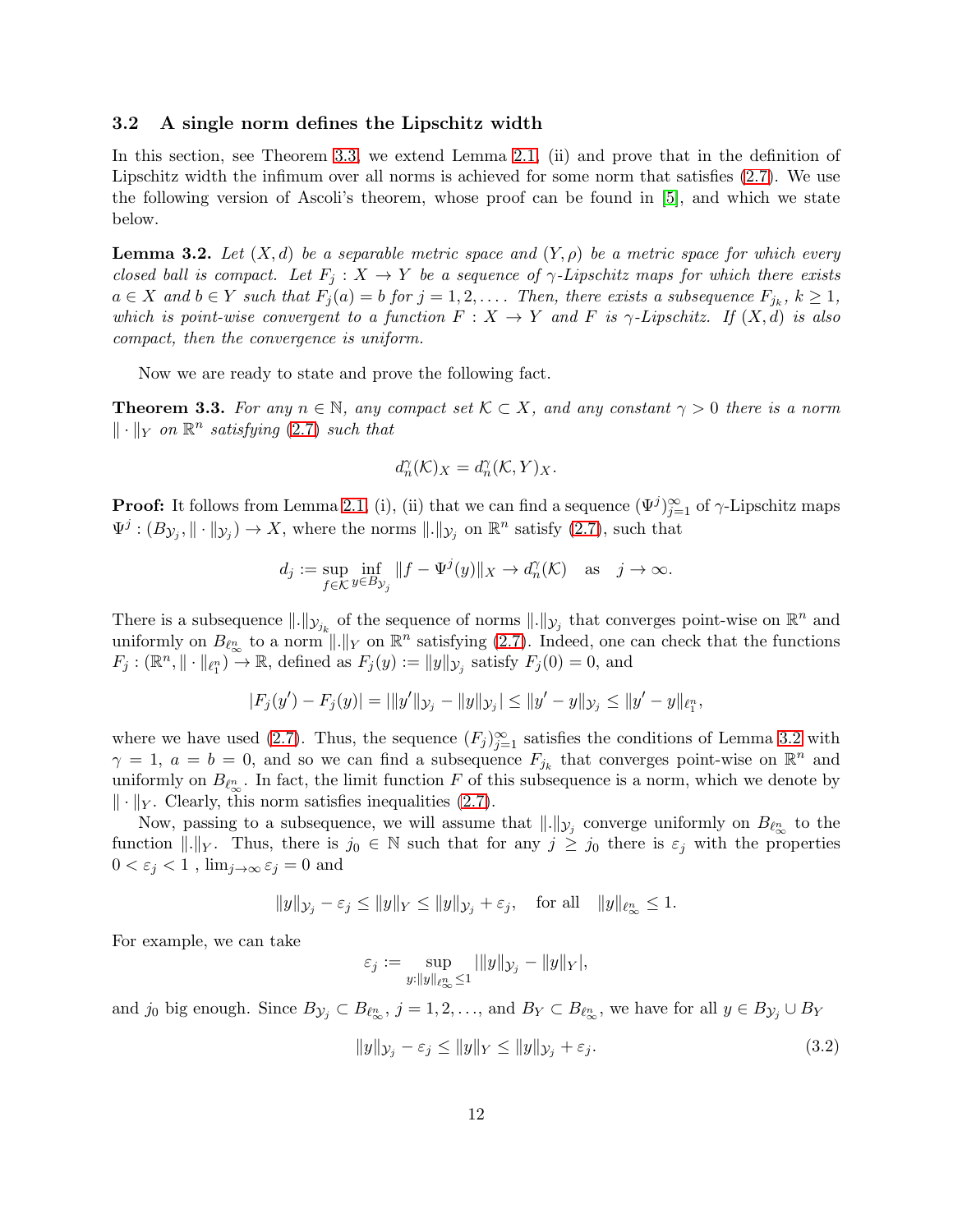The latter inequality gives that for  $y \in B_Y$  we have

 $||y||_{\mathcal{Y}_j} \leq 1 + \varepsilon_j \Rightarrow y \in (1 + \varepsilon_j)B_{\mathcal{Y}_j},$ 

and so

<span id="page-12-0"></span>
$$
B_Y \subset (1 + \varepsilon_j) B_{\mathcal{Y}_j}.\tag{3.3}
$$

Next, let  $j \ge j_0$ . For any y with  $||y||_{\mathcal{Y}_j} \le 1 - \varepsilon_j < 1$ , we have from [\(3.2\)](#page-11-2) that

$$
||y||_Y \le 1 \quad \Rightarrow \quad y \in B_Y,
$$

and therefore

<span id="page-12-1"></span>
$$
(1 - \varepsilon_j)^{-1} B_{\mathcal{Y}_j} \subset B_Y. \tag{3.4}
$$

It follows from [\(3.3\)](#page-12-0) and [\(3.4\)](#page-12-1) that

<span id="page-12-2"></span>
$$
(1 - \varepsilon_j)^{-1} B_{\mathcal{Y}_j} \subset B_Y \subset (1 + \varepsilon_j) B_{\mathcal{Y}_j}, \quad j \ge j_0. \tag{3.5}
$$

Let us now define the mapping  $\tilde{\Psi}^j$  :  $(1 + \varepsilon_j)B_{\mathcal{Y}_j} \to X$ , as

$$
\tilde{\Psi}^j(y) := \Psi^j((1+\varepsilon_j)^{-1}y).
$$

Note that

$$
\|\tilde{\Psi}^{j}(y')-\tilde{\Psi}^{j}(y)\|_{X}\leq \frac{\gamma}{1+\varepsilon_{j}}\|y'-y\|_{\mathcal{Y}_{j}}<\gamma\|y'-y\|_{\mathcal{Y}_{j}},\quad y',y\in(1+\varepsilon_{j})B_{\mathcal{Y}_{j}},
$$

where we have used that  $\Psi^j$  is  $\gamma$ -Lipschitz. We denote by  $\bar{\Psi}^j$  the restriction of  $\tilde{\Psi}^j$  on  $B_Y$ , see [\(3.5\)](#page-12-2).

Now we fix  $f \in \mathcal{K}$  and  $j \geq j_0$ . For every  $\varepsilon > 0$ , we can find  $y = y(f, j, \varepsilon) \in B_{\mathcal{Y}_j}$  such that  $||f - \Psi^j(y)||_X < d_j + \varepsilon$ . We set

$$
z := y/(1 - \varepsilon_j) \in (1 - \varepsilon_j)^{-1} B_{\mathcal{Y}_j} \subset B_Y,
$$

and observe that

$$
\inf_{x \in B_Y} \|f - \bar{\Psi}^j(x)\|_X \le \|f - \bar{\Psi}^j(z)\|_X = \|f - \tilde{\Psi}^j(z)\|_X = \|f - \Psi^j((1 + \varepsilon_j)^{-1}z)\|_X \n= \|f - \Psi^j((1 - \varepsilon_j^2)^{-1}y)\|_X \le \|f - \Psi^j(y)\|_X + \|\Psi^j(y) - \Psi^j((1 - \varepsilon_j^2)^{-1}y)\|_X \n< d_j + \varepsilon + \gamma \frac{\varepsilon_j^2}{1 - \varepsilon_j^2} \|y\|_{\mathcal{Y}_j} \le d_j + \varepsilon + \gamma \frac{\varepsilon_j^2}{1 - \varepsilon_j^2}.
$$

By letting  $\varepsilon \to 0$  and taking supremum over  $f \in \mathcal{K}$ , we obtain

$$
d^{\gamma}(\mathcal{K}, Y)_X \le \sup_{f \in \mathcal{K}} \inf_{x \in B_Y} \|f - \bar{\Psi}^j(x)\|_X \le d_j + \gamma \frac{\varepsilon_j^2}{1 - \varepsilon_j^2}.
$$

Since  $d_j \to d_n^{\gamma}(\mathcal{K})_X$  and  $\varepsilon_j \to 0$  as  $j \to \infty$ , we derive that  $d^{\gamma}(\mathcal{K}, Y)_X \leq d_n^{\gamma}(\mathcal{K})_X$ , and the proof is completed. □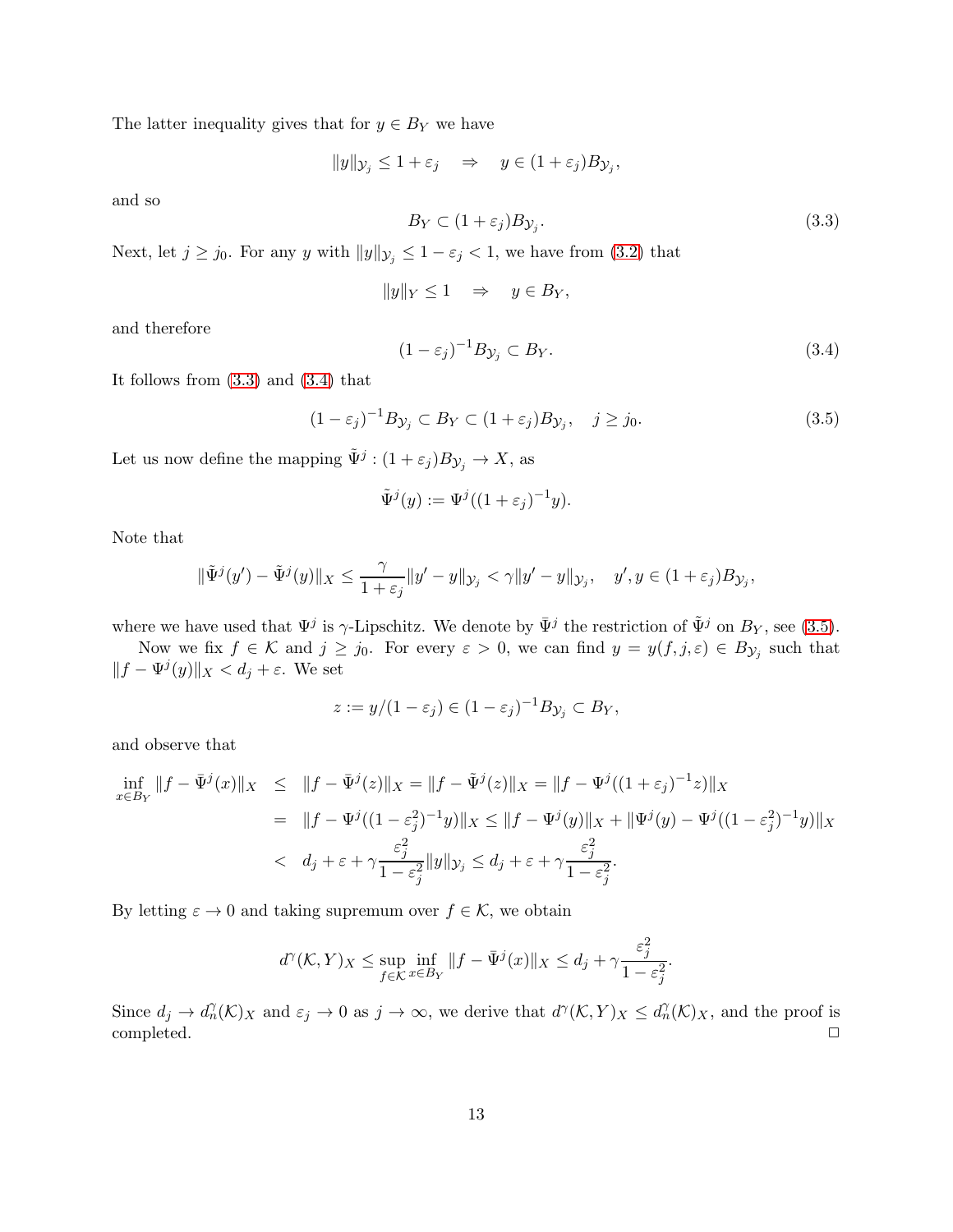## <span id="page-13-0"></span>4 Lipschitz widths and entropy numbers

In this section we discuss the relation between the Lipschitz widths  $d_n^{\gamma}(\mathcal{K})_X$  and the entropy numbers  $\varepsilon_n(\mathcal{K})_X$  of a compact set  $\mathcal{K}$ .

#### 4.1 Lipschitz widths are smaller than entropy numbers

We start with the construction of a particular Lipschitz function that can be viewed as a sum of 'bumps', each one supported on a closed ball from a Banach space  $Y$ . We use this function to show that the Lipschitz widths of a compact set  $\mathcal{K} \subset X$  are smaller than the entropy numbers of that set.

<span id="page-13-1"></span>**Lemma 4.1.** Let  $(B^j) := (B(y_j, \rho_j))$  be a family of disjoint open balls in a Banach space Y. Then the following holds:

(i) for every sequence  $(\varphi_j)$  of  $\gamma_j$ -Lipschitz mappings  $\varphi_j : Y \to X$ ,  $j = 1, 2, \ldots$ , with the property that  $\varphi_j \equiv 0$  on the complement of  $B^j$ , the mapping  $\Phi: Y \to X$ , defined as

$$
\Phi_0 = \sum_j \varphi_j \tag{4.1}
$$

is a Lipschitz map with Lipschitz constant  $sup_j \gamma_j$ .

(ii) for any sequence  $(f_j)$  of elements  $f_j \in X$  with  $||f_j||_X = 1$  and any sequence  $(\sigma_j)$  of real numbers, the mappings  $\phi_j : Y \to X$ ,  $j = 1, 2, \ldots$ , defined as

$$
\phi_j(y) = \sigma_j \left( 1 - \frac{\|y_j - y\|_Y}{\rho_j} \right)_+, f_j, \quad where \quad (t)_+ := \max\{0, t\}, \ t \in \mathbb{R},
$$

are  $|\sigma_j|/\rho_j$ -Lipschitz mappings. Their sum, the mapping

$$
\Phi:=\sum_j\phi_j
$$

is a Lipschitz mapping with Lipschitz constant sup  $\sup_j |\sigma_j|/\rho_j$  and  $\Phi(y_j) = \sigma_j f_j$ ,  $j = 1, 2, \ldots$ 

**Proof:** To show (i), we denote by  $\gamma := \sup_j \gamma_j$  and consider several cases:

• if  $y, y' \in B^j$ , then

$$
\|\Phi_0(y) - \Phi_0(y')\|_X = \|\varphi_j(y) - \varphi_j(y')\|_X \le \gamma_j \|y - y'\|_Y \le \gamma \|y - y'\|_Y.
$$

- if both  $y, y'$  are outside each of the balls  $B^j$ , we have  $\|\Phi_0(y) \Phi_0(y')\|_X = 0$ .
- if  $y \in B^j$  and y' is outside the union  $\bigcup_k B^k$ , we denote by y<sub>0</sub> the intersection of  $\partial B^j$  and the line segment connecting y with y'. In this case  $y_0 = sy + (1 - s)y'$  for some  $s \in [0, 1]$ . Then, we have  $\Phi_0(y') = \Phi_0(y_0) = 0 = \varphi_j(y_0), \Phi_0(y) = \varphi_j(y)$ , and

$$
\|\Phi_0(y)-\Phi_0(y')\|_X=\|\varphi_j(y)-\varphi_j(y_0)\|_X\leq \gamma_j\|y-y_0\|_Y=\gamma_j(1-s)\|y-y'\|_Y\leq \gamma\|y-y'\|_Y.
$$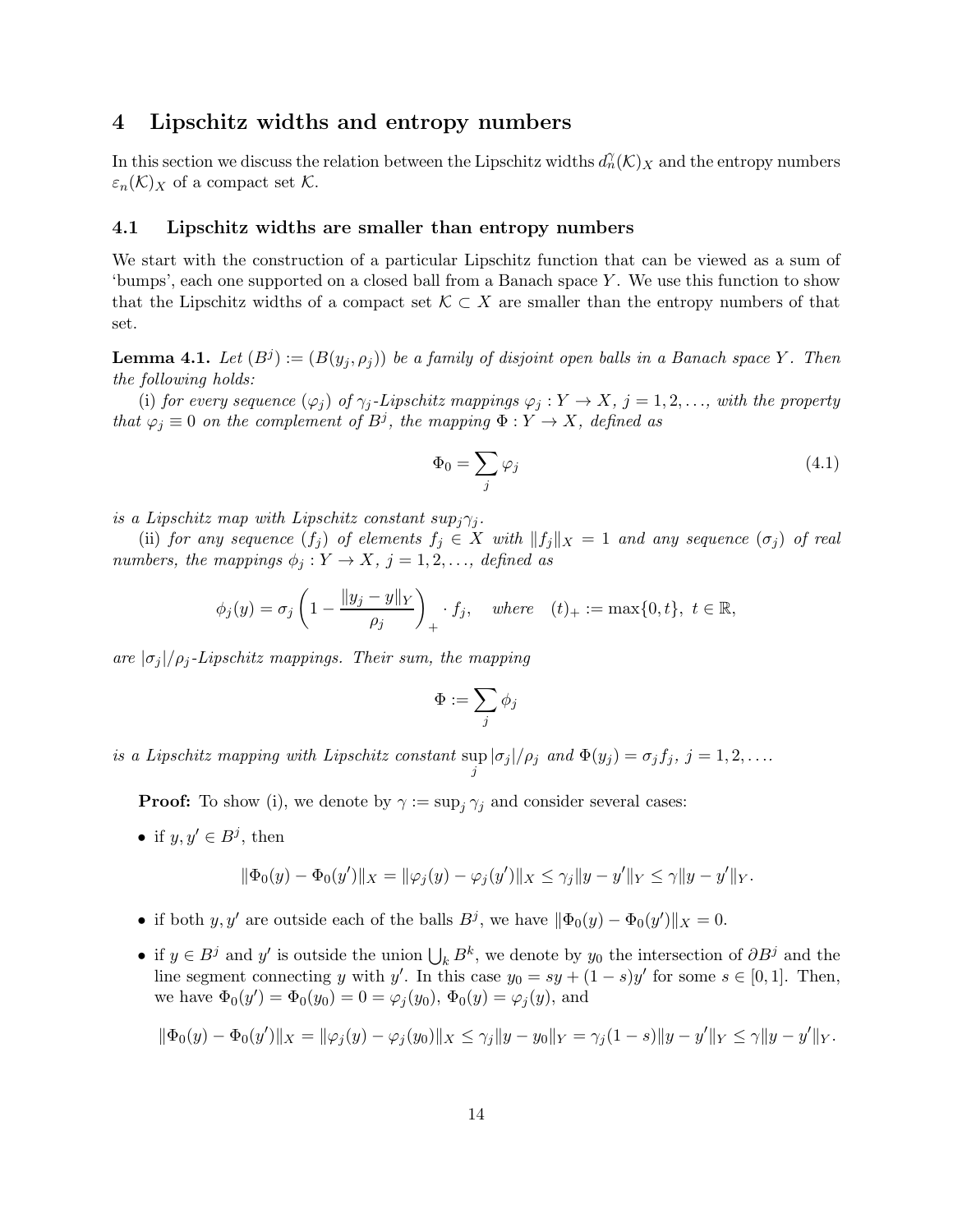• if  $y \in B^j$  and  $y' \in B^k$ ,  $j \neq k$ , we denote by  $y_0$  the intersection of  $\partial B^j$  and the line segment connecting y with y', and by  $y_1$  the intersection of  $\partial B^k$  and the line segment connecting y with  $y'$ . Then, we have

$$
y_0 = s_0y + (1 - s_0)y_1
$$
,  $s_0 \in [0, 1]$ ,  
\n $y_1 = s_1y + (1 - s_1)y'$ ,  $s_1 \in [0, 1]$ ,

Moreover,  $\Phi_0(y) = \varphi_j(y)$ ,  $\Phi_0(y') = \varphi_k(y')$ ,  $\varphi_j(y_0) = 0 = \varphi_k(y_1)$ , and therefore

$$
\|\Phi_0(y) - \Phi_0(y')\|_X = \|\varphi_j(y) - \varphi_k(y')\|_X \le \|\varphi_j(y) - \varphi_j(y_0)\|_X + \|\varphi_k(y_1) - \varphi_k(y')\|_X
$$

For each pair  $y, y_0$  and  $y_1, y'$  we apply the previous case and get

$$
\|\Phi_0(y) - \Phi_0(y')\|_X \leq \gamma(\|y - y_0\|_Y + \|y_1 - y'\|_Y) = \gamma((1 - s_0)\|y - y_1\|_Y + s_1\|y - y'\|_Y)
$$
  
=  $\gamma((1 - s_0)(1 - s_1)\|y - y'\|_Y + s_1\|y - y'\|_Y)$   
 $\leq \gamma((1 - s_1)\|y - y'\|_Y + s_1\|y - y'\|_Y)) = \gamma\|y - y'\|_Y.$ 

Since we have considered all possibilities for  $y, y'$ , we conclude that  $\Phi_0$  is  $\gamma$ -Lipschitz.

We now move to proving (ii). It follows from the definition of  $\phi_j$  that it is a function supported on  $B^j$  and that  $\Phi(y_j) = \phi(y_j) = \sigma_j f_j$ . Next, we show that  $\phi_j$  is Lipschitz. Indeed, for  $y, y' \in \overline{B}^j$ , we have

<span id="page-14-1"></span>
$$
\|\phi_j(y) - \phi_j(y')\|_X = \left|\|y_j - y\|_Y - \|y_j - y'\|_Y\right| \frac{|\sigma_j|}{\rho_j} \|f_j\|_X \le \frac{|\sigma_j|}{\rho_j} \|y - y'\|_Y,\tag{4.2}
$$

where we have used that  $||f_j||_X = 1$ . Clearly, if y, y' belong to the complement of  $B^j$ , we have  $\|\phi_j(y) - \phi_j(y')\|_X = 0$ . The third case is when  $y \in B^j$  and  $y'$  is in its complement. Let  $y_0$  be such that  $y_0 = sy + (1 - s)y'$  for some  $s \in [0, 1]$  and  $||y_0 - y_j||_Y = \rho_j$ , that is,  $y_0$  is the intersection of  $\partial B^j$  and the line segment connecting y with y'. In this case  $\phi_j(y') = \phi_j(y_0) = 0$ , and we can use  $(4.2),$  $(4.2),$ 

$$
\|\phi_j(y) - \phi_j(y')\|_X = \|\phi_j(y) - \phi_j(y_0)\|_X \le \frac{|\sigma_j|}{\rho_j} \|y - y_0\|_Y = \frac{|\sigma_j|}{\rho_j} (1 - s) \|y - y'\|_Y \le \frac{|\sigma_j|}{\rho_j} \|y - y'\|_Y.
$$

Thus,  $\phi_i$  is a Lipschitz function on Y with Lipschitz constant  $|\sigma_i|/\rho_i$ . The fact that the sum  $\Phi$  is a Lipschitz mapping with the advertised Lipschitz constant follows from (i) with  $\varphi_j = \varphi_j$ . The proof is completed.  $\Box$ 

We use the Lipschitz function  $\Phi$ , constructed in Lemma [4.1](#page-13-1) to prove the following theorem.

<span id="page-14-0"></span>**Theorem 4.2.** For any compact subset  $K \subset X$  of a Banach space X and any  $n \geq 1$  we have that

<span id="page-14-2"></span>
$$
d_n^{2^k \operatorname{rad}(\mathcal{K})}(\mathcal{K})_X \leq \varepsilon_{kn}(\mathcal{K})_X, \quad k = 1, 2, \dots
$$
\n
$$
(4.3)
$$

In particular, when  $k = n$ , we have

<span id="page-14-3"></span>
$$
d_n^{2^n \operatorname{rad}(\mathcal{K})}(\mathcal{K})_X \le \varepsilon_{n^2}(\mathcal{K})_X, \quad n = 1, 2, \dots \tag{4.4}
$$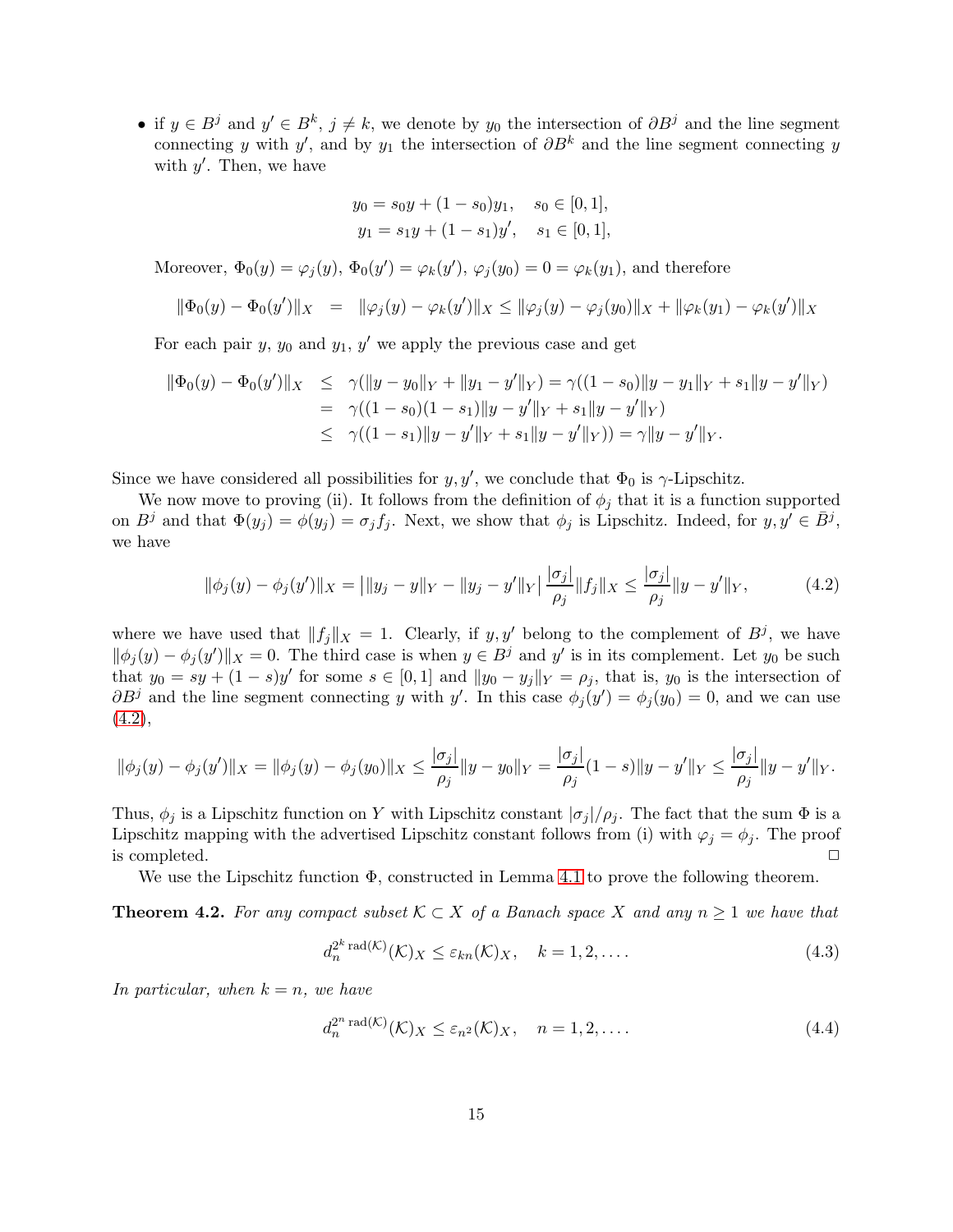**Proof:** We fix  $k \in N$ . Let  $K \subset X$  be a compact set in a Banach space X, let  $\eta > 0$ , and let

$$
\mathcal{X}_{kn} := \{f'_1, \ldots, f'_{2^{kn}}\} \subset \mathcal{K}
$$

be the set such that for every  $f \in \mathcal{K}$  we can find  $f'_j \in \mathcal{X}_{kn}$  such that

$$
||f - f'_j||_X \le \varepsilon_{kn}(\mathcal{K})_X + \eta. \tag{4.5}
$$

Since K is bounded, we can assume that  $K \subset B_X(0,r)$  for some  $r > 0$ . Let us divide the unit ball  $(B_n, \|\cdot\|_{\ell_\infty^n}) = [-1, 1]^n \subset \mathbb{R}^n$  into  $2^{kn}$  non-overlapping open balls  $B^j$ , each of side length  $2^{1-k}$ . Let us denote by  $y_j$  the center of  $B^j$  and define a map  $\phi_j : \mathbb{R}^n \to X$  as

$$
\phi_j(y) = \left(1 - 2^k \|y_j - y\|_{\ell_\infty^n}\right)_+, f'_j \in X, \quad j = 1, \dots, 2^{kn},
$$

and

$$
\Phi := \sum_{j=1}^{2^{kn}} \phi_j.
$$

We apply Lemma [4.1,](#page-13-1) (ii) with  $\sigma_j = ||f'_j||_X$ ,  $f_j = \frac{1}{||f'_j||_X}$  $\frac{1}{\|f'_j\|_X} f'_j$ ,  $\rho_j = 2^{-k}$ ,  $Y = (\mathbb{R}^n, \|\cdot\|_{\ell_{\infty}^n})$  and conclude that  $\Phi: Y \to X$  is a map with Lipschitz constant  $\gamma := 2^k \max_j ||f'_j||_X \leq 2^k r$ , and  $\Phi(y_j) = f'_j$ . Therefore, we have  $d_n^{2^k r}(\mathcal{K})_X \leq \varepsilon_{kn}(\mathcal{K})_X + \eta$ , and taking  $\eta \to 0$ , we obtain

<span id="page-15-0"></span>
$$
d_n^{2^k r}(\mathcal{K})_X \le \varepsilon_{kn}(\mathcal{K})_X, \quad n \ge 1. \tag{4.6}
$$

Now, for any  $\varepsilon > 0$  we can find  $g = g(\varepsilon) \in X$  such that

$$
\sup_{f \in \mathcal{K}} \|f - g\|_X < \text{rad}(\mathcal{K}) + \varepsilon 2^{-k},
$$

We apply [\(4.6\)](#page-15-0) for the set  $(K - g)$  with  $r = rad(K) + \varepsilon 2^{-k}$  and using Remark [2.3,](#page-6-4) we arrive at

$$
d_n^{2^k \operatorname{rad}(\mathcal{K}) + \varepsilon}(\mathcal{K})_X \leq \varepsilon_{kn}(\mathcal{K})_X.
$$

The statement [\(4.3\)](#page-14-2) of the theorem is obtained from the latter inequality using the continuity of the Lipschitz width  $d_n^{\gamma}(\mathcal{K})_X$  with respect to  $\gamma$ , see Theorem [2.5.](#page-6-0)

We want to point out that estimate [\(4.3\)](#page-14-2) in Theorem [4.2](#page-14-0) is almost optimal as the following example shows.

**Example 4.1.** We consider the Hilbert space H which we identify with the sequence space

$$
\ell_2 := \{ x = (x_1, \dots, x_j, \dots) : ||x||_{\ell_2}^2 = ||x||_H^2 = \sum_{j=1}^{\infty} x_j^2 < \infty, \ x_j \in \mathbb{R} \}.
$$

For each  $n = 1, 2, \ldots$ , we construct the compact set  $\mathcal{K}_n$ ,

$$
\mathcal{K}_n := \{e_1, e_2, \dots, e_{2^n}, e_{2^n+1}\} \subset \ell_2,
$$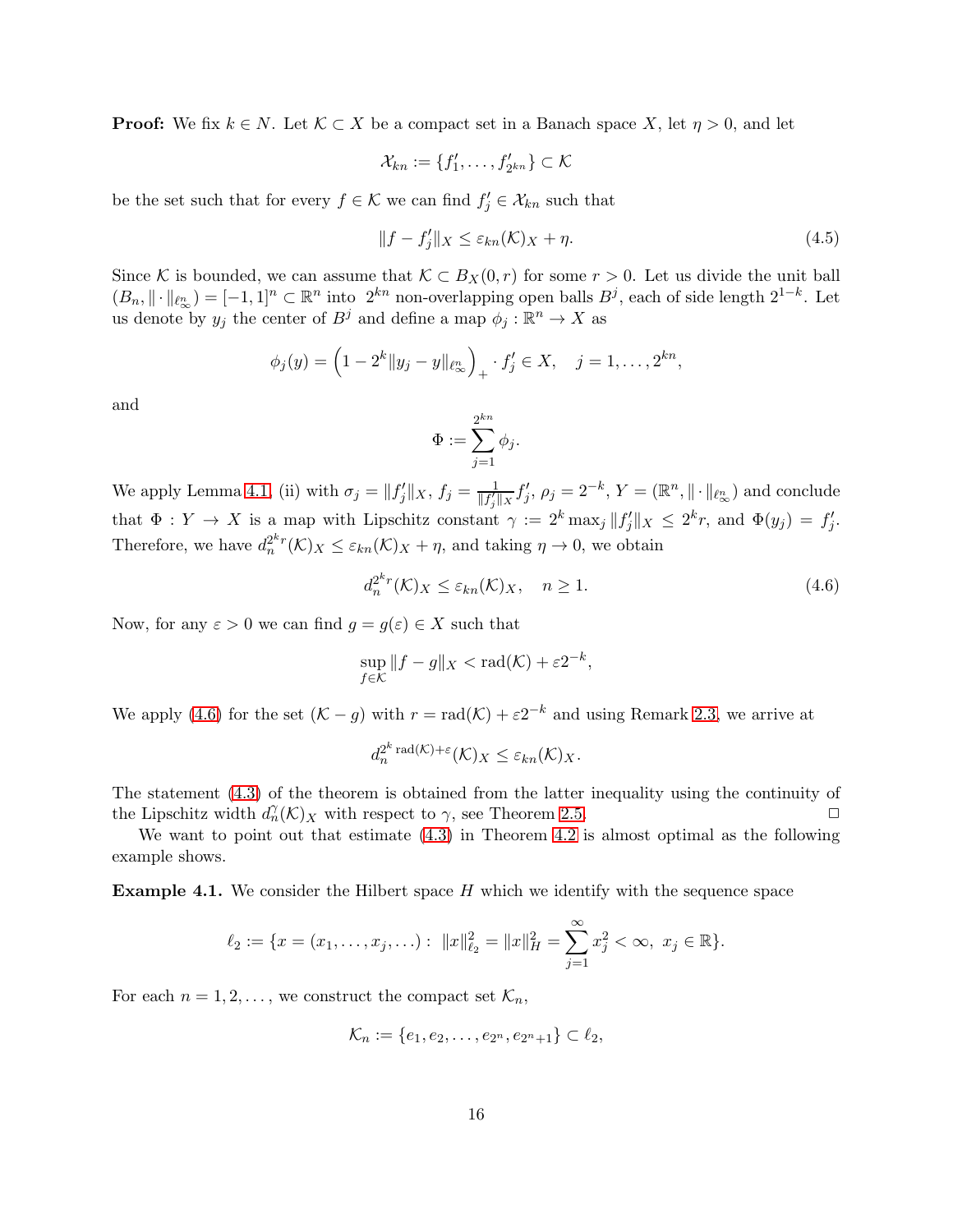where  $(e_j)$  is the standard basis in  $\ell_2$ , that is, all coordinate components of  $e_j$  are 0's, except the  $j$ -th, which is 1. Then we have

$$
\tilde{\varepsilon}_n(\mathcal{K}_n)_H \leq 3d_{n/7}^{2 \operatorname{diam}(\mathcal{K}_n)}(\mathcal{K}_n)_H.
$$

Indeed, since  $||e_i - e_j||_H = \sqrt{2}$ ,  $i \neq j$ , it follows that  $\tilde{\varepsilon}_k(\mathcal{K}_n)_H = \sqrt{2}$ ,  $k \leq n$ . Now suppose that we have  $d_s^{\gamma}(\mathcal{K}_n)_H < \sqrt{2}/3$  for some s and  $\gamma$ . This means that there exists a norm  $\|\cdot\|_{Y_s}$  on  $\mathbb{R}^s$  and a  $\gamma$ -Lipschitz map  $\phi$ ,  $\phi$ :  $(B_{Y_s}, \|\cdot\|_{Y_s}) \to H$ , defined on the unit ball  $B_{Y_s}$ , with the property that  $\|\phi(y^j) - e_j\|_H < \sqrt{2}/3, j = 1, ..., 2^n + 1, y^j \in B_{Y_s}, j = 1, ..., 2^n + 1$ . Since for  $i \neq j$ ,

$$
\gamma \|y^{j} - y^{i}\|_{Y_{s}} \ge \|\phi(y^{j}) - \phi(y^{i})\|_{H} = \|(\phi(y^{j}) - e_{j}) + (e_{j} - e_{i}) + (e_{i} - \phi(y^{i}))\|_{H} > \sqrt{2} - 2\sqrt{2}/3 = \sqrt{2}/3,
$$

we have that  $\{y^j\}_{j=1}^{2^n+1}$  is  $\sqrt{2}/(3\gamma)$  packing of  $B_{Y_s}$ . Using [\(2.14\)](#page-5-1), we obtain that

$$
\widetilde{\mathcal{N}}_{\sqrt{2}/(6\gamma)}(B_{Y_s}) \ge 2^n + 1 \quad \Rightarrow \quad \widetilde{\varepsilon}_n(B_{Y_s})_H \ge \sqrt{2}/(6\gamma).
$$

On the other hand, it follows from [\[4\]](#page-39-3) that  $4 \cdot 2^{-n/s} \geq \varepsilon_n(B_{Y_s})_H \geq 2^{-1} \tilde{\varepsilon}_n(B_{Y_s})_H$ , and therefore,

$$
\sqrt{2}/(12\gamma) \le 4 \cdot 2^{-n/s}
$$

.

Thus, for any pair  $(\gamma, s)$  such that  $\sqrt{2}/(12\gamma) > 4 \cdot 2^{-n/s}$  we get  $3d_s^{\gamma}(\mathcal{K}_n)_H \geq \sqrt{2} = \tilde{\varepsilon}_n(\mathcal{K}_n)_H$ . This holds, for example, when  $\gamma = 2 \text{diam}(K_n) = 2\sqrt{2}$  and  $s = n/7$ .

<span id="page-16-0"></span>**Corollary 4.3.** For every compact subset  $K \subset X$  of a Banach space X and every  $\gamma \geq 2 \text{ rad}(K)$  we have

$$
\lim_{n \to \infty} d_n^{\gamma}(\mathcal{K})_X = 0
$$

**Proof:** This follows from Theorem [4.2,](#page-14-0) Lemma [2.1,](#page-2-5) (iv) and the fact that  $\lim_{n\to\infty} \varepsilon_n(\mathcal{K})_X = 0$  for compact sets  $K$ , see Remark [2.2.](#page-5-2)

#### 4.2 Estimates for Lipschitz widths from below

We start this section with a lower bound on the Lipschitz constant  $\gamma$  in  $d_n(\mathcal{K})_X$ . The following proposition holds.

<span id="page-16-3"></span>**Proposition 4.4.** If  $d_n^{\gamma}(\mathcal{K})_X < \varepsilon$  for a compact subset  $\mathcal{K} \subset X$  of a Banach space X, then

<span id="page-16-1"></span>
$$
\gamma \ge \frac{1}{3} \varepsilon N_{2\varepsilon}^{1/n}(\mathcal{K}),\tag{4.7}
$$

where  $N_{\varepsilon}(\mathcal{K})$  is the  $\varepsilon$ -covering number of  $\mathcal{K}$ . In particular, if  $d_n(\overline{B_{Z_m}})_X < \varepsilon$ , then

<span id="page-16-2"></span>
$$
\gamma \ge \frac{1}{3} 2^{-m/n} \varepsilon^{1-m/n}.
$$
\n(4.8)

**Proof:** If  $d_n^{\gamma}(\mathcal{K}) < \varepsilon$ , then there is a  $\gamma$ -Lipschitz map  $\Phi$  and a norm  $\|\cdot\|_{Y_n}$ ,  $\Phi: (B_{Y_n}, \|\cdot\|_{Y_n}) \to X$ such that  $\Phi(B_{Y_n})$  approximates K up to accuracy  $\varepsilon$ . Let us consider  $\Phi(B_{Y_n})$  and let  $\{y_j\}_{j=1}^N \subset B_{Y_n}$ be such that  $\{\Phi(y_j)\}_{j=1}^N$  is a maximal  $\varepsilon$ -packing of  $\Phi(B_{Y_n})$ . Then, we have

$$
\varepsilon < \|\Phi(y_j) - \Phi(y_{j'})\|_X \leq \gamma \|y_j - y_{j'}\|_{Y_n},
$$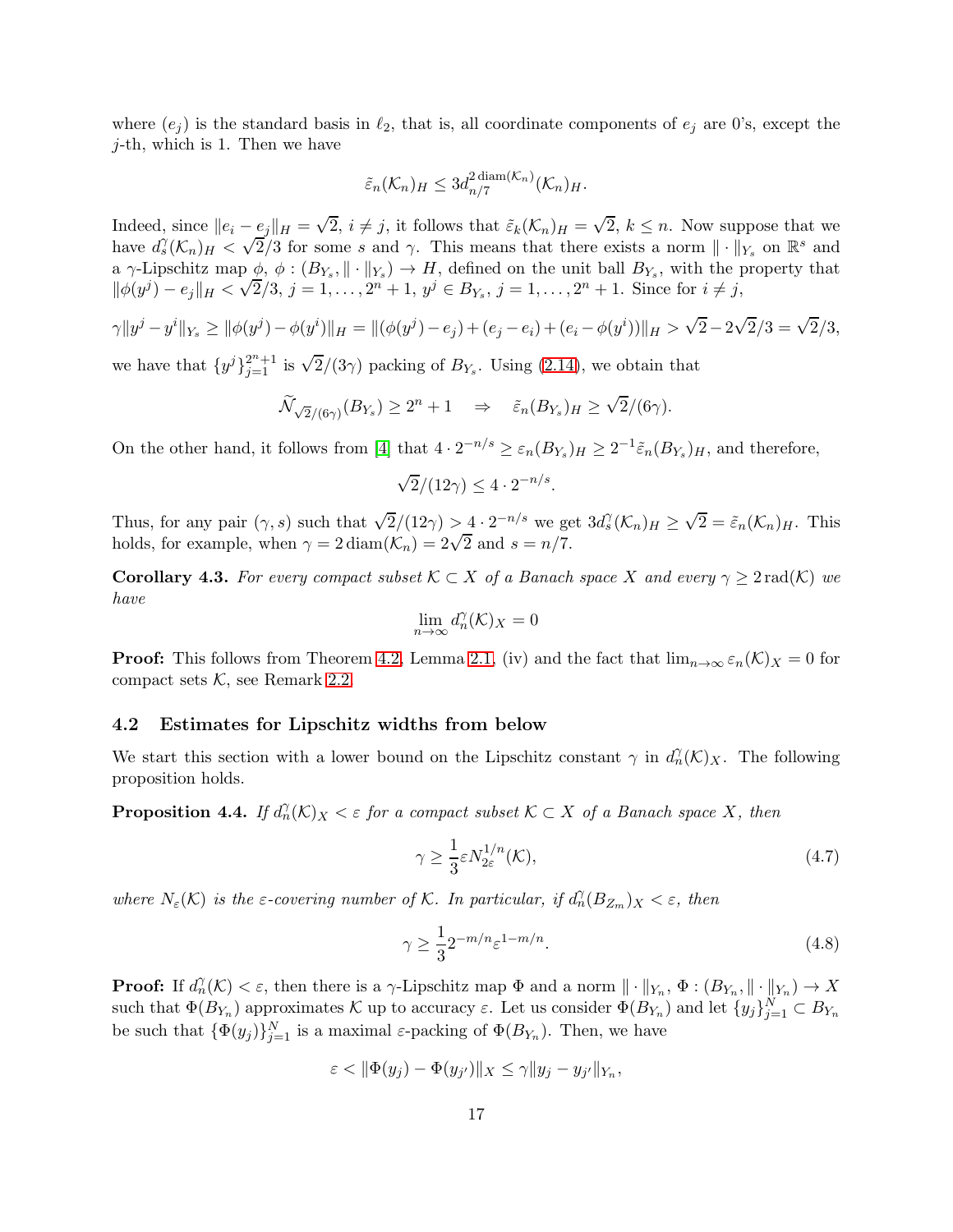and thus

$$
||y_j - y_{j'}||_{Y_n} > \varepsilon \gamma^{-1}, \quad j \neq j', \quad j, j' = 1, \ldots, N.
$$

Therefore, see e.g. [\[12,](#page-39-6) Chp. 15 Prop. 1.3],

<span id="page-17-0"></span>
$$
N \le \widetilde{P}_{\varepsilon\gamma^{-1}}(B_{Y_n}) \le 3^n (\varepsilon\gamma^{-1})^{-n} = \left(\frac{3}{\varepsilon}\right)^n \gamma^n. \tag{4.9}
$$

For every  $z \in \mathcal{K}$  we can find  $\Phi(y)$ ,  $y \in B_{Y_n}$  such that  $||z - \Phi(y)||_X < \varepsilon$  since  $\Phi(B_{Y_n})$  approximates K up to accuracy  $\varepsilon$ . Since the set  $\{\Phi(y), \Phi(y_1), \ldots, \Phi(y_N)\}\$ is not an  $\varepsilon$ -packing for  $\Phi(B_{Y_n})$ , there is index  $j_0, 1 \le j_0 \le N$ , such that  $\|\Phi(y) - \Phi(y_{j_0})\|_X \le \varepsilon$ . Then,

$$
||z - \Phi(y_{j_0})||_X \le ||z - \Phi(y)||_X + ||\Phi(y) - \Phi(y_{j_0})||_X < 2\varepsilon,
$$

and thus  $\{\Phi(y_j)\}_{j=1}^N$  is a 2 $\varepsilon$ -covering of  $K$ , which gives

$$
N\geq N_{2\varepsilon}(\mathcal{K}).
$$

Combining the latter estimate with [\(4.9\)](#page-17-0) gives [\(4.7\)](#page-16-1). In particular, when  $\mathcal{K} = B_{Z_m}$ , we know that

$$
N_{2\varepsilon}(B_{Z_m}) \ge (2\varepsilon)^{-m},
$$

and therefore we obtain  $(4.8)$ . The proof is completed.  $\Box$ 

<span id="page-17-2"></span>**Lemma 4.5.** Let  $K \subset X$  be a compact set and  $\gamma > 0$  be a fixed constant. If there is  $n > n_0$ ,  $n_0 = n_0(c_0, \alpha, \beta)$  such that

$$
d_n^{\gamma}(\mathcal{K})_X < c_0 \frac{[\log_2 n]^{\beta}}{n^{\alpha}}, \text{ with } \alpha > 0, \text{ and } \beta \in \mathbb{R},
$$

then

$$
\varepsilon_m(\mathcal{K})_X < C \frac{[\log_2 m]^{\alpha + \beta}}{m^{\alpha}}, \quad \text{with } m = c n \log_2 n,\tag{4.10}
$$

where C, c are fixed constants, depending only on  $\gamma$ ,  $c_0$ ,  $\alpha$  and  $\beta$ .

**Proof:** We use Proposition [4.4](#page-16-3) with  $\varepsilon = c_0 [\log_2 n]^{\beta} n^{-\alpha}$  to obtain that

$$
N_{2\varepsilon}(\mathcal{K}) \le \left(\frac{3\gamma}{\varepsilon}\right)^n = (3\gamma c_0^{-1} [\log_2 n]^{-\beta} n^{\alpha})^n < 2^{n(\log_2(3\gamma c_0^{-1}) + \alpha \log_2 n - \beta \log_2(\log_2 n))} < 2^{cn\log_2 n},
$$

and therefore

$$
\varepsilon_{cn\log_2 n}(\mathcal{K})_X \le 2c_0[\log_2 n]^{\beta} n^{-\alpha}.
$$

If we set  $m = cn \log_2 n > cn$ , then  $n = m/c \log_2 n$  and we get

<span id="page-17-1"></span>
$$
\varepsilon_m(\mathcal{K})_X \le 2c_0[\log_2 n]^\beta [m/c \log_2 n]^{-\alpha} = 2c_0 c^\alpha m^{-\alpha} [\log_2 n]^{\beta + \alpha}.
$$
\n(4.11)

Since

 $\log_2 m = \log_2 c + \log_2 n + \log_2 \log_2 n,$ 

for  $n$  sufficiently big we have

$$
2^{-1}\log_2 n < \log_2 m < 3\log_2 n,
$$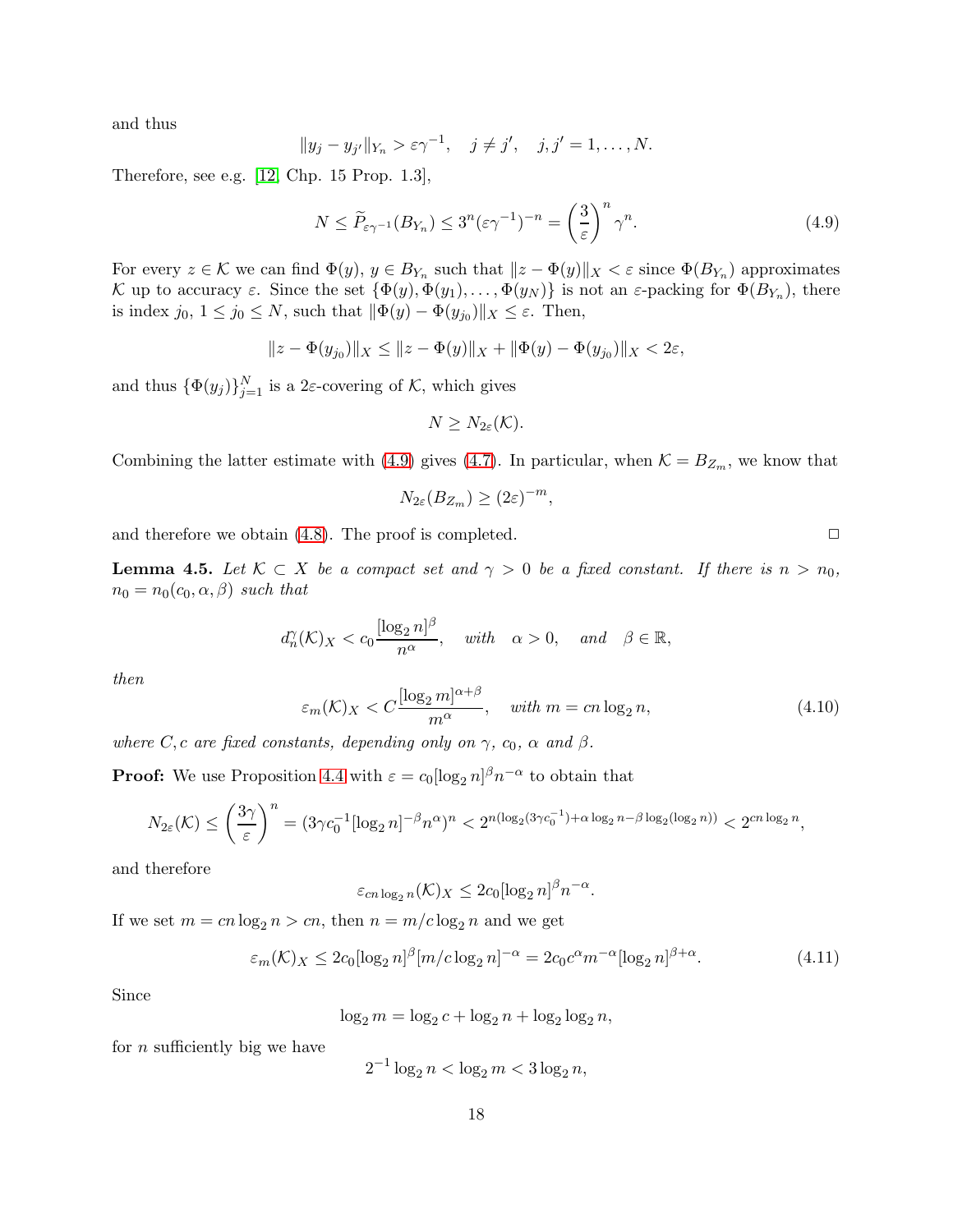and the statement follows from  $(4.11)$ .

Lemma [4.5](#page-17-2) is similar to the classical Carl's inequalities [\[3\]](#page-39-7), traditionally used to provide lower bounds. However, there is an important difference. Note that Lemma [4.5](#page-17-2) works for each  $n$  separately, whenever the Carl's inequality requires an assumption for all  $j \leq n$ . On the other hand the Carl's inequality gives the upper bound for  $\varepsilon_n$  not  $\varepsilon_m$ .

Next, we continue with a series of results presenting lower bounds for the Lipschitz widths of compact sets, provided we have information about the entropy numbers of these sets. We start with a natural consequence of Proposition [4.4.](#page-16-3)

<span id="page-18-1"></span>**Proposition 4.6.** Let  $K \subset X$  be a compact set and let

$$
\varepsilon_n(\mathcal{K})_X > \eta_n, \quad n = 1, 2, \dots,
$$

where  $(\eta_n)_{n=1}^{\infty}$  is a sequences of real numbers decreasing to zero. Let for some  $m \in \mathbb{N}$  and some  $\delta > 0$ 

$$
d_m^{\gamma}(\mathcal{K})_X < \delta.
$$

Then we have

$$
\eta_{m \log_2(3\gamma\delta^{-1})} < 2\delta. \tag{4.12}
$$

**Proof:** We apply Proposition [4.4](#page-16-3) with  $\varepsilon = \delta$  and obtain

$$
N_{2\delta}(\mathcal{K}) \le \left(\frac{3\gamma}{\delta}\right)^m = 2^{m \log_2(3\gamma \delta^{-1})}.
$$

Using our assumptions and the definition of entropy numbers, we derive

$$
2\delta \geq \varepsilon_{m \log_2(3\gamma \delta^{-1})}(\mathcal{K})_X > \eta_{m \log_2(3\gamma \delta^{-1})}.
$$

 $\Box$ 

The next theorem discusses lower bounds of the Lipschitz widths  $d_n^{\gamma}(\mathcal{K})_X$  in the case when  $\gamma > 0$  is a fixed constant.

<span id="page-18-2"></span>**Theorem 4.7.** For any compact set  $K \subset X$  the following holds:

(i) If for some constants  $c_1 > 0, \alpha > 0$  and  $\beta \in \mathbb{R}$  we have

$$
\varepsilon_n(\mathcal{K})_X > c_1 \frac{(\log_2 n)^{\beta}}{n^{\alpha}}, \quad n = 1, 2, \dots,
$$

then for each  $\gamma > 0$  there exists a constant  $C > 0$  such that

<span id="page-18-0"></span>
$$
d_n^{\gamma}(\mathcal{K})_X \ge C \frac{(\log_2 n)^{\beta - \alpha}}{n^{\alpha}}, \quad n = 1, 2, \dots
$$
 (4.13)

(ii) If for some constants  $c_1 > 0, \alpha > 0$  we have

$$
\varepsilon_n(\mathcal{K})_X > c_1(\log_2 n)^{-\alpha}, \quad n = 1, 2, \ldots,
$$

then for each  $\gamma > 0$  there exists a constant C such that

$$
d_n^{\gamma}(\mathcal{K})_X \ge C(\log_2 n)^{-\alpha}, \quad n = 1, 2, \dots
$$
\n
$$
(4.14)
$$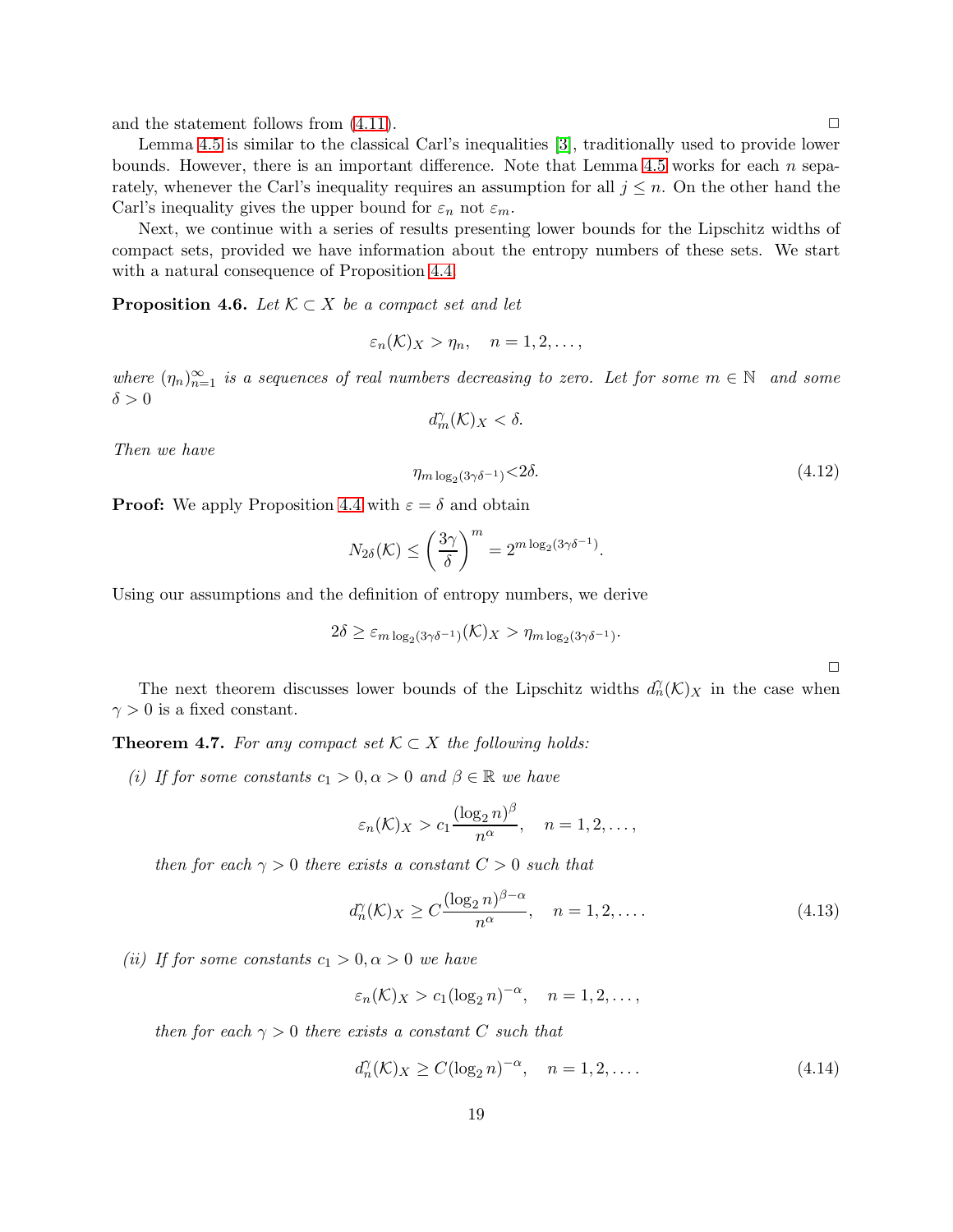(iii) If for some constants  $c_1, c > 0$  and  $1 > \alpha > 0$  we have

$$
\varepsilon_n(\mathcal{K})_X > c_1 2^{-cn^{\alpha}}, \quad n = 1, 2, \dots,
$$

then for each  $\gamma \geq 2 \text{ rad}(\mathcal{K})$  we have

$$
d_n^{\gamma}(\mathcal{K})_X \ge C2^{-c_2 n^{\alpha/(1-\alpha)}}, \quad n = 1, 2, \dots,
$$
\n(4.15)

where  $C, c_2 > 0$  are constants depending on  $\gamma$ , c, and  $\alpha$ .

**Proof:** We prove (i) by contradiction. If  $(4.13)$  does not hold for some constant  $C$ , then there exists a strictly increasing sequence of integers  $(n_k)_{k=1}^{\infty}$ , such that

$$
a_k := \frac{d_{n_k}^{\gamma}(\mathcal{K})_X n_k^{\alpha}}{(\log_2 n_k)^{\beta - \alpha}} \to 0 \quad \text{as} \quad k \to \infty.
$$

Thus, we can write

$$
d_{n_k}^{\gamma}(\mathcal{K})_X = \frac{a_k \left[ \log_2 n_k \right]^{\beta - \alpha}}{n_k^{\alpha}} < \frac{2a_k \left[ \log_2 n_k \right]^{\beta - \alpha}}{n_k^{\alpha}} =: \delta_k \text{ for } k = 1, 2, \dots \tag{4.16}
$$

Now we apply Proposition [4.6](#page-18-1) with  $\eta_n = c_1 \frac{(\log_2 n)^{\beta}}{n^{\alpha}}$  and obtain

$$
c_1 \left[ \log_2(n_k \log_2(3\gamma \delta_k^{-1})) \right]^{\beta} n_k^{-\alpha} \left[ \log_2(3\gamma \delta_k^{-1}) \right]^{-\alpha} \le 4 \frac{a_k \left[ \log_2 n_k \right]^{\beta - \alpha}}{n_k^{\alpha}},
$$

which we rewrite as

<span id="page-19-0"></span>
$$
\left[\log_2 n_k + \log_2(\log_2(3\gamma\delta_k^{-1}))\right]^\beta \left[\log_2(3\gamma\delta_k^{-1})\right]^{-\alpha} \le C_1 a_k \left[\log_2 n_k\right]^{\beta-\alpha}, \quad \text{where } C_1 = 4/c_1. \tag{4.17}
$$

Observe that

$$
\log_2(3\gamma \delta_k^{-1}) = \log_2(1.5\gamma) + \log_2 a_k^{-1} + \alpha \log_2 n_k + (\alpha - \beta) \log_2(\log_2 n_k),
$$

and therefore for  $k$  big enough we obtain

<span id="page-19-2"></span>
$$
\log_2(3\gamma \delta_k^{-1}) \le 2 \left[ \log_2(a_k^{-1}) + \alpha \log_2 n_k \right]. \tag{4.18}
$$

The latter inequality and [\(4.17\)](#page-19-0) give

$$
2^{-\alpha} \left[ \log_2 n_k + \log_2 (\log_2 (3\gamma \delta_k^{-1})) \right]^{\beta} \left[ \log_2 (a_k^{-1}) + \alpha \log_2 n_k \right]^{-\alpha} \le C_1 a_k \left[ \log_2 n_k \right]^{\beta - \alpha},
$$

which is equivalent to

<span id="page-19-1"></span>
$$
a_k^{-1} \left[ \log_2 n_k + \log_2 (\log_2 (3\gamma \delta_k^{-1})) \right]^\beta \le 2^\alpha C_1 \left[ \frac{\log_2 (a_k^{-1})}{\log_2 n_k} + \alpha \right]^\alpha \left[ \log_2 n_k \right]^\beta. \tag{4.19}
$$

Note that since  $\delta_k \to 0$  as  $k \to 0$ , we have that for k big enough  $\log_2(\log_2(3\gamma\delta_k^{-1})) > 0$ . Now we consider several cases.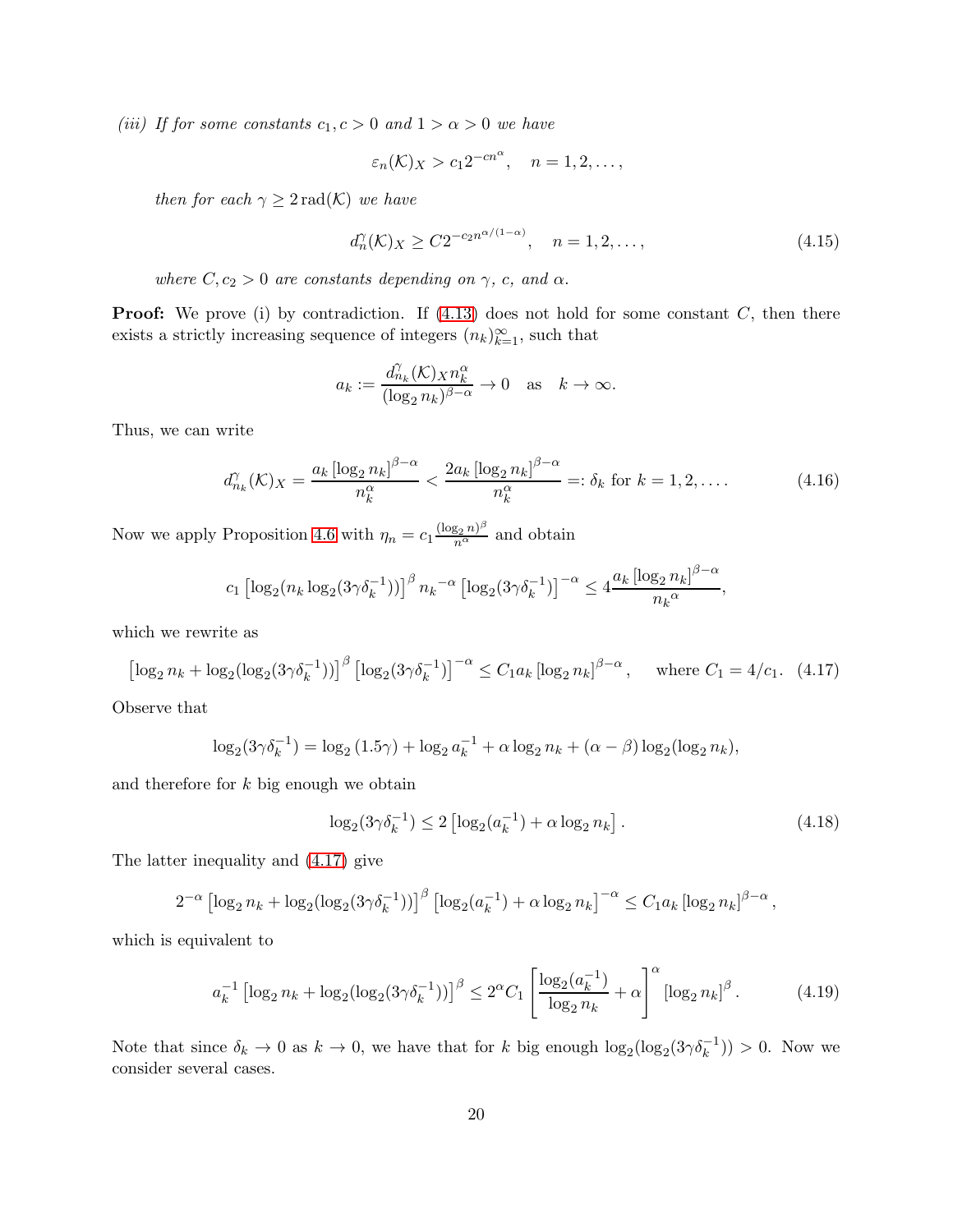**Case 1:**  $\beta \geq 0$ . In this case we have for k big enough

$$
\left[\log_2 n_k\right]^\beta \le \left[\log_2 n_k + \log_2(\log_2(3\gamma\delta_k^{-1}))\right]^\beta
$$

and therefore it follows from [\(4.19\)](#page-19-1) that

$$
a_k^{-1} \le 2^{\alpha} C_1 \left[ \frac{\log_2(a_k^{-1})}{\log_2 n_k} + \alpha \right]^{\alpha} < C[\log_2(a_k^{-1})]^{\alpha},
$$

which contradicts the fact that  $a_k \to 0$  (and thus  $a_k^{-1} \to \infty$ ). **Case 2:**  $\beta$  < 0. In this case we have

<span id="page-20-0"></span>
$$
\left[\log_2 n_k + \log_2(3\gamma \delta_k^{-1})\right]^\beta < \left[\log_2 n_k + \log_2(\log_2(3\gamma \delta_k^{-1}))\right]^\beta,\tag{4.20}
$$

and therefore it follows from [\(4.19\)](#page-19-1) that

$$
a_k^{-1} \left[ \log_2 n_k + \log_2(3\gamma \delta_k^{-1}) \right]^{\beta} \leq 2^{\alpha} C_1 \left[ \frac{\log_2(a_k^{-1})}{\log_2 n_k} + \alpha \right]^{\alpha} \left[ \log_2 n_k \right]^{\beta}.
$$

This gives, using [\(4.18\)](#page-19-2)

$$
a_k^{-1} \le 2^{\alpha} C_1 \left[ \frac{\log_2(a_k^{-1})}{\log_2 n_k} + \alpha \right]^{\alpha} \left[ 1 + \frac{\log_2(3\gamma \delta_k^{-1})}{\log_2 n_k} \right]^{-\beta}
$$
  

$$
\le 2^{\alpha} C_1 \left[ \frac{\log_2(a_k^{-1})}{\log_2 n_k} + \alpha \right]^{\alpha} \left[ 1 + 2\alpha + 2 \frac{\log_2(a_k^{-1})}{\log_2 n_k} \right]^{-\beta} < C[\log_2(a_k^{-1})]^{\alpha - \beta},
$$

which also contradicts the fact that  $a_k \to 0$  (and thus  $a_k^{-1} \to \infty$ ).

To prove (ii), we repeat the argument for (i), namely, we assume that (ii) does not hold. Therefore there exists a strictly increasing sequence of integers  $(n_k)_{k=1}^{\infty}$ , such that

$$
b_k := d_{n_k}^{\gamma}(\mathcal{K})_X[\log_2 n_k]^{\alpha} \to 0 \quad \text{as} \quad k \to \infty.
$$

We write

$$
d_{n_k}^{\gamma}(\mathcal{K})_X = b_k[\log_2 n_k]^{-\alpha} < 2b_k[\log_2 n_k]^{-\alpha} =: \delta_k \text{ for } k = 1, 2, \dots,\tag{4.21}
$$

and use Proposition [4.6](#page-18-1) with  $\eta_n = c_1(\log_2 n)^{-\alpha}$  to derive

$$
c_1 \left[ \log_2(n_k \log_2(3\gamma \delta_k^{-1})) \right]^{-\alpha} \le 4b_k \log_2 n_k \Big]^{-\alpha}.
$$

The latter inequality is equivalent to

$$
[\log_2 n_k + \log_2 (\log_2 (3\gamma \delta_k^{-1}))]^{-\alpha} \le C_1 b_k (\log_2 n_k)^{-\alpha}, \ C_1 := 4/c_1,
$$
\n(4.22)

which, after using [\(4.20\)](#page-20-0) with  $\beta = -\alpha$  gives

$$
[\log_2 n_k + \log_2(3\gamma\delta_k^{-1})]^{-\alpha} \le C_1 b_k \left[\log_2 n_k\right]^{-\alpha}.
$$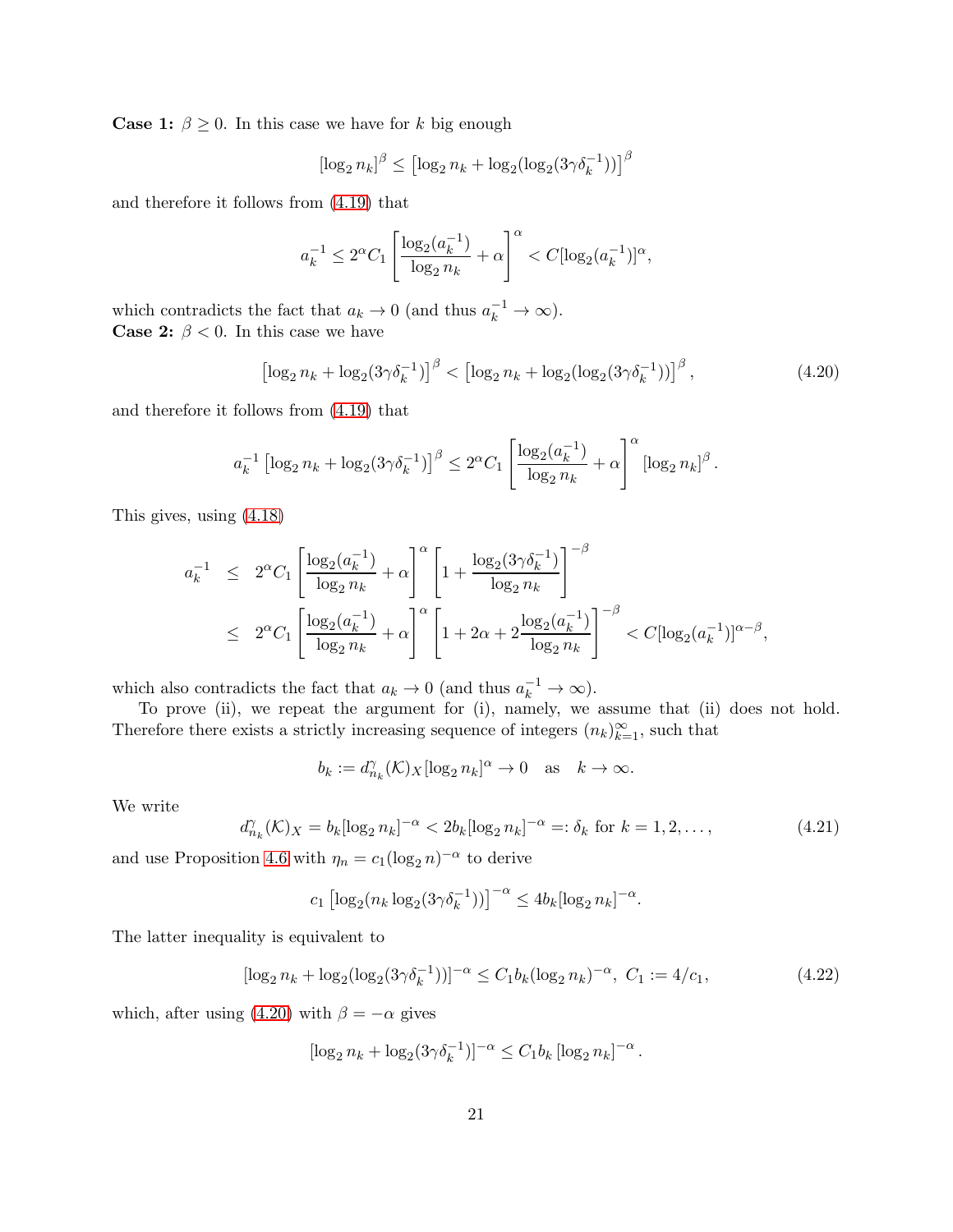We continue by writing the above inequality as

$$
b_k^{-1} \le C_1 \left[ 1 + \frac{\log_2(3\gamma \delta_k^{-1})}{\log_2 n_k} \right]^\alpha \le \left[ 1 + 2\alpha + 2 \frac{\log_2(b_k^{-1})}{\log_2 n_k} \right]^\alpha \le C[\log_2(b_k^{-1})]^\alpha,
$$

where we have used [\(4.18\)](#page-19-2). The latter inequality contradicts the fact that  $b_k$  tends to zero, and the proof of (ii) is completed.

We now prove (iii). To simplify the notation, we denote by  $d_n := d_n(\mathcal{K})_X$  and observe that, according to Corollary [4.3,](#page-16-0)  $d_n \to 0$  for  $n \to \infty$  when  $\gamma \geq \text{rad}(\mathcal{K})$ . We use Proposition [4.6](#page-18-1) with  $\delta = 2d_n$  and  $\eta_n = c_1 2^{-cn^{\alpha}}$  to obtain the inequality

$$
4d_n \ge c_1 2^{-c[n \log_2(3\gamma d_n^{-1})]^{\alpha}},\tag{4.23}
$$

which can be rewritten as

 $2^{c[n\log_2(3\gamma d_n^{-1})]^{\alpha}} \geq$  $c_1$  $\frac{c_1}{4}d_n^{-1} \quad \Leftrightarrow \quad 2^{c[n(\log_2 \xi_n)]^{\alpha}} \geq$  $c_1$  $\frac{c_1}{12\gamma}\xi_n =: A\xi_n$ , where  $\xi_n := 3\gamma d_n^{-1} \to \infty$  as  $n \to \infty$ .

Taking logarithm on both sides of the inequality and using the fact that  $\xi_n \to \infty$  we obtain for n big enough

$$
\log_2 \xi_n \le cn^{\alpha} (\log_2 \xi_n)^{\alpha} - \log_2 A \le 2cn^{\alpha} (\log_2 \xi_n)^{\alpha},\tag{4.24}
$$

and therefore  $\log_2 \xi_n \leq (2c)^{1/(1-\alpha)} n^{\alpha/(1-\alpha)}$ . Returning back to the notation for the Lipschitz width, we obtain

$$
3\gamma 2^{-(2c)^{1/(1-\alpha)}n^{\alpha/(1-\alpha)}} \leq d_n^{\gamma}(\mathcal{K})_X
$$

for  $n$  big enough. This completes the proof of (iii) by choosing the constants appropriately so that the above inequality holds for all  $n$ .  $\Box$ 

#### 4.3 Summary

Now we are ready to state a corollary to Theorem [4.2](#page-14-0) and Theorem [4.7.](#page-18-2)

<span id="page-21-0"></span>**Corollary 4.8.** Let  $K \subset X$  be a compact subset of a Banach space X,  $n \in \mathbb{N}$ , and  $d_n^{\gamma}(K)_X$  be the Lipschitz width for K with Lipschitz constant  $\gamma \geq 2 \text{rad}(\mathcal{K})$ . Then the following holds:

(i) For  $\alpha > 0$ ,  $\beta \in \mathbb{R}$ , we have

$$
\varepsilon_n(\mathcal{K})_X \le C \frac{[\log_2 n]^\beta}{n^\alpha}, \quad n = 1, 2, \dots, \quad \Rightarrow \quad d_n^{\gamma}(\mathcal{K})_X \le C \frac{[\log_2 n]^\beta}{n^\alpha}, \quad n = 1, 2, \dots, \n\varepsilon_n(\mathcal{K})_X \ge C \frac{[\log_2 n]^\beta}{n^\alpha}, \quad n = 1, 2, \dots, \quad \Rightarrow \quad d_n^{\gamma}(\mathcal{K})_X \ge C' \frac{[\log_2 n]^\beta}{n^\alpha [\log_2 n]^\alpha}, \quad n = 1, 2, \dots.
$$

(*ii*) For  $\alpha > 0$ , we have

$$
\varepsilon_n(\mathcal{K})_X \asymp \frac{1}{[\log_2 n]^\alpha}, \quad n = 1, 2, \dots, \qquad \Rightarrow \quad d_n^{\gamma}(\mathcal{K})_X \asymp \frac{1}{[\log_2 n]^\alpha}, \quad n = 1, 2, \dots \quad . \quad (4.25)
$$

(*iii*) For  $0 < \alpha < 1$ , we have

$$
\varepsilon_n(\mathcal{K})_X \le C2^{-cn^{\alpha}}, \quad n = 1, 2, \dots, \quad \Rightarrow \quad d_n^{\gamma}(\mathcal{K})_X \le C2^{-cn^{\alpha}}, \quad n = 1, 2, \dots, \newline \varepsilon_n(\mathcal{K})_X \ge C2^{-cn^{\alpha}}, \quad n = 1, 2, \dots, \quad \Rightarrow \quad d_n^{\gamma}(\mathcal{K})_X \ge C^{\prime}2^{-c^{\prime}n^{\alpha/(1-\alpha)}}, \quad n = 1, 2, \dots.
$$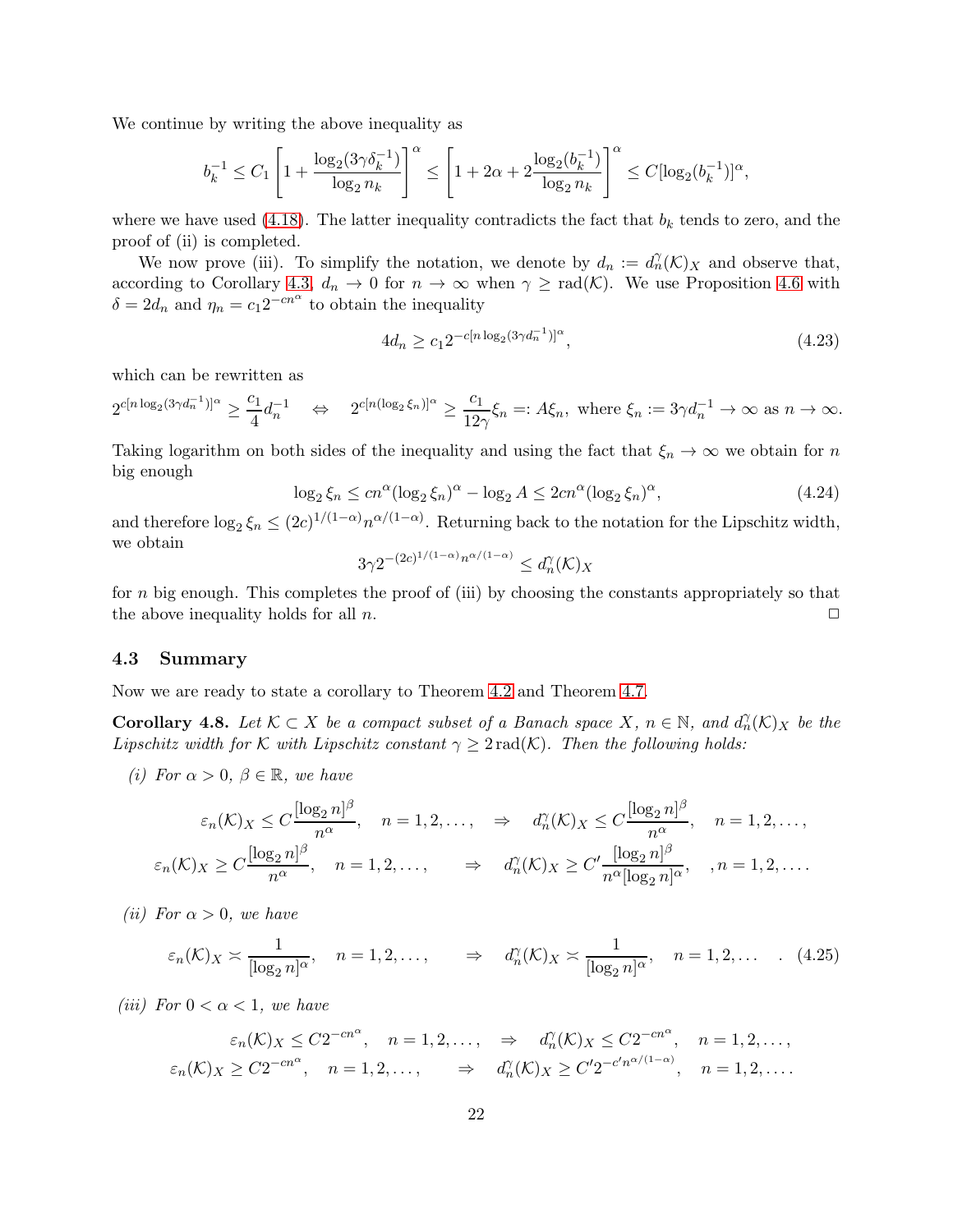Proof: We first prove (i). We assume that

$$
\varepsilon_n(\mathcal{K})_X \le C \frac{[\log_2 n]^\beta}{n^\alpha},
$$

and use [\(4.3\)](#page-14-2) in Theorem [4.2](#page-14-0) with  $k = 1$  to derive

$$
d_n^{2\operatorname{rad}(\mathcal{K})}(\mathcal{K})_X \le C \frac{[\log_2 n]^{\beta}}{n^{\alpha}}.
$$

It follows from Lemma [2.1,](#page-2-5) (iv) that for  $\gamma \geq 2 \text{rad}(\mathcal{K})$ , we have  $d_n^{\gamma}(\mathcal{K})_X \leq d_n^{2 \text{rad}(\mathcal{K})}(\mathcal{K})_X$ , and combining the above two inequalities gives for all  $n$ 

$$
d_n^{\gamma}(\mathcal{K})_X \le C \frac{[\log_2 n]^{\beta}}{n^{\alpha}}.
$$

The other direction in  $(7.10)$  is the statement of Theorem [4.7,](#page-18-2) (i). The proofs of (ii) and (iii) are similar and we omit them.  $\Box$ 

#### 4.3.1 Lipschitz widths could be smaller than entropy

In this section, we show that the estimates in Corollary [4.8](#page-21-0) are sharp and cannot be improved.

#### 4.3.2 The logarithm in Corollary [4.8,](#page-21-0) part (i) cannot be removed

Here, we provide an example of a compact set  $\mathcal K$  for which the entropy numbers behave like  $n^{-1}$ , while the Lipschitz width behaves as  $[n \log_2(n+1)]^{-1}$ .

We consider the Banach space  $X = c_0$  of all sequences that converge to 0, equipped with the  $\ell_{\infty}$  norm and its compact subset

<span id="page-22-0"></span>
$$
\mathcal{K}(\sigma) := \{\sigma_j e_j\}_{j=1}^{\infty} \cup \{0\} \subset \mathbf{c_0},\tag{4.26}
$$

determined by the strictly decreasing converging to 0 sequence  $\sigma := (\sigma_j)_{j=1}^{\infty}$ , where  $(e_j)_{j=1}^{\infty}$  are the standard basis in  $c_0$ . Since

$$
\|\sigma_j e_j - \sigma_{j'} e_{j'}\|_{\ell_\infty} = \sigma_j, \quad \text{for all} \quad j' > j,
$$

it follows that the ball with center  $\sigma_j e_j$  and radius  $\sigma_j$  contains all points  $\sigma_{j'} e_{j'}$  with  $j' > j$  and none with  $j' < j$ . Thus, if we look for  $2^n$  balls with centers in  $\mathcal{K}(\sigma)$  covering  $\mathcal{K}(\sigma)$  with smallest radius, we take the balls  $B(\sigma_j e_j, \sigma_{2^n})$ ,  $j = 1, 2, ..., 2^n$ , with centers  $\sigma_j e_j$  and radius  $\sigma_{2^n}$ . Each of the first  $2^n - 1$  balls contain only one point from  $\mathcal{K}(\sigma)$ , while the last ball  $B(\sigma_{2^n}e_{2^n}, \sigma_{2^n})$  contains the rest of the points  $\{\sigma_j e_j\}_{j=2^n}^{\infty} \cup \{0\}$ , which gives

<span id="page-22-1"></span>
$$
\tilde{\varepsilon}_n(\mathcal{K}(\sigma))_X = \sigma_{2^n}.\tag{4.27}
$$

We next investigate the behavior of  $d_n^{\gamma}(\mathcal{K}(\sigma))_X$ . We shall use the following lemma which gives upper bounds for the Lipschitz widths for the sets  $\mathcal{K}(\sigma)$ .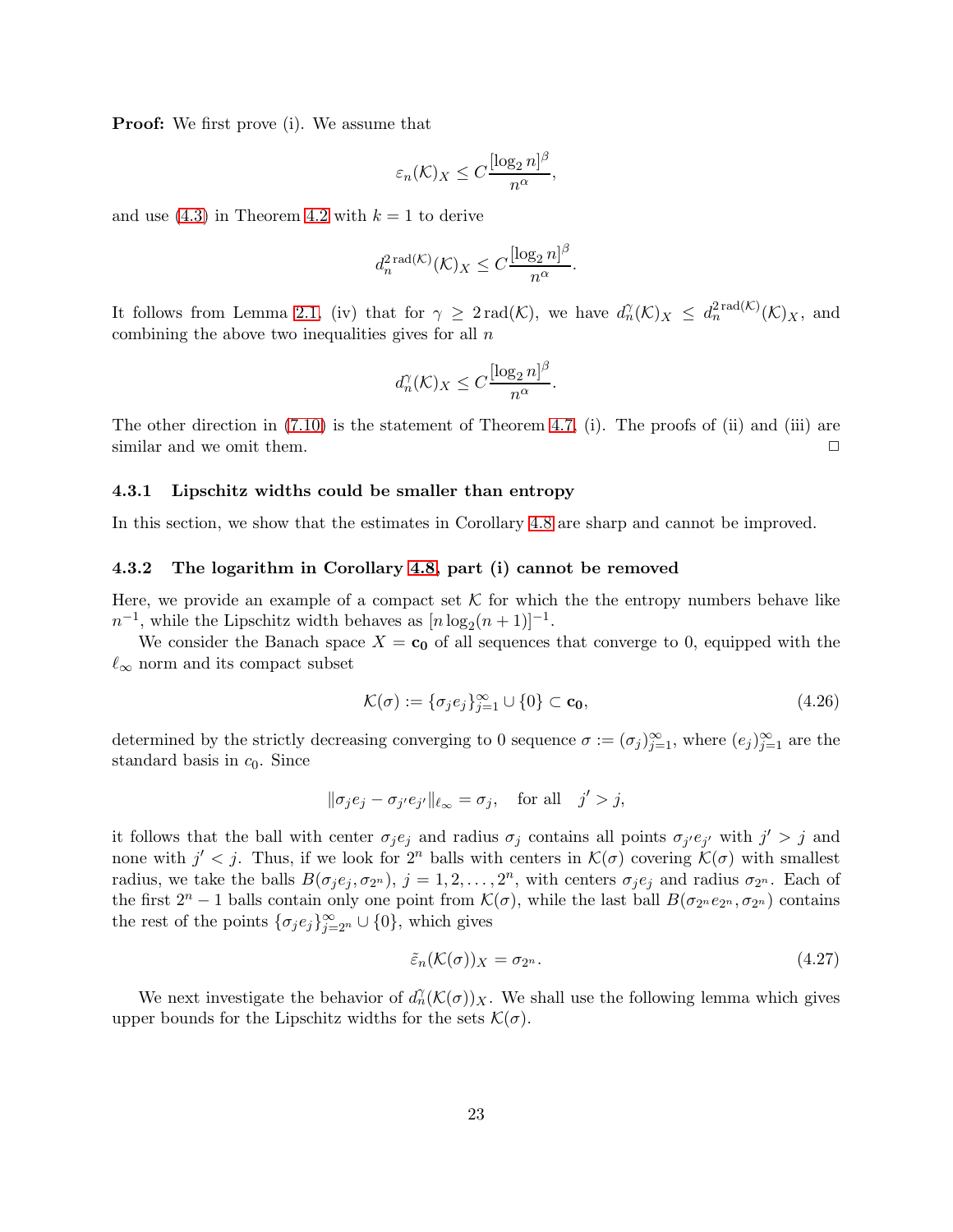<span id="page-23-4"></span>**Lemma 4.9.** Consider the strictly decreasing sequence  $\sigma := (\sigma_j)_{j=1}^{\infty}, \sigma_j \to 0$  as  $j \to \infty$ , and the set  $\mathcal{K}(\sigma)$ , defined in [\(4.26\)](#page-22-0). If  $\sigma_1 \leq \gamma/2$  and we can find N (finite or infinite) such that

<span id="page-23-0"></span>
$$
\sum_{j=1}^{N} \sigma_j^n \le (\gamma/2)^n,\tag{4.28}
$$

then  $d_n^{\gamma}(\mathcal{K}(\sigma))_X \leq \sigma_N$ .

**Proof:** We consider the case when N is finite. Similar arguments hold in the infinite case. For every  $\sigma_j$ ,  $j = 1, ..., N$ , we define  $\ell_j \in \mathbb{N} \cup \{0\}$  as

<span id="page-23-3"></span>
$$
2^{-\ell_j - 1} < 2\frac{\sigma_j}{\gamma} \le 2^{-\ell_j}.\tag{4.29}
$$

Then it follows from [\(4.28\)](#page-23-0) that

<span id="page-23-1"></span>
$$
\sum_{j=1}^{N} 2^{-n\ell_j} \le \sum_{j=1}^{N} \left(4\sigma_j/\gamma\right)^n \le 2^n.
$$
\n(4.30)

Since  $(\sigma_j)_{j=1}^{\infty}$  is a decreasing sequence, we have that  $2^{-\ell_1} \geq 2^{-\ell_2} \geq 2^{-\ell_3} \geq \cdots \geq 2^{-\ell_N}$ . Note that some of the  $\ell_j$ 's can be equal to each other. Let  $k_1, k_2, \ldots, k_s = N$ , be the indices such that

$$
\ell_1 = \ldots = \ell_{k_1} < \ell_{k_1+1} = \ldots = \ell_{k_2} < \ell_{k_2+1} = \ldots = \ell_{k_s} = \ell_N.
$$

We set  $k_0 = 0$  and rewrite inequality [\(4.30\)](#page-23-1) as

<span id="page-23-2"></span>
$$
2^{n} \ge \sum_{j=1}^{N} 2^{-n\ell_j} = \sum_{j=1}^{s} (k_j - k_{j-1}) 2^{-n\ell_{k_j}}.
$$
\n(4.31)

Observe that the volume of a cube with side length  $2^{-\ell_{k_j}}$  is  $2^{-n\ell_{k_j}}$ , while the volume of  $[-1, 1]^n$  is 2<sup>n</sup>. It follows from simple volumetric considerations, that we can divide naturally the cube  $[-1,1]^n$ into  $k_1$  open non-overlaping cubes each with side length  $2^{-\ell_{k_1}}$ ,  $(k_2 - k_1)$  open non-overlaping cubes each with side length  $2^{-\ell_{k_2}}, \ldots, (k_s - k_{s-1})$  open non-overlaping cubes each with side length  $2^{-\ell_{k_s}}$ , since, according to [\(4.31\)](#page-23-2), the sum of the total volumes of these cubes does not exceed the total volume of  $[-1, 1]^n$ . Thus, there exists a sequence of non-overlapping open cubes  $B^j$ ,

$$
B^{j} := B^{j}(y_{j}, 2^{-\ell_{j}-1}) \subset (B_{\ell_{\infty}^{n}}, \|\cdot\|_{\ell_{\infty}^{n}}) := [-1, 1]^{n}, \quad j = 1, \ldots, N,
$$

with side length  $2^{-\ell_j}$ . Then, according to Lemma [4.1,](#page-13-1) the mapping  $\Phi: (B_{\ell_{\infty}^n}, \|\cdot\|_{\ell_{\infty}^n}) \to \mathbf{c_0}$ , defined as

$$
\Phi(y) := \sum_{j=1}^{N} \sigma_j (1 - 2^{\ell_j + 1} ||y_j - y||_{\ell_\infty^n})_+ \cdot e_j
$$

is a Lipschitz mapping. Its Lipschitz constant is sup  $\sup_{j=1,...,N} \{2^{\ell_j+1}\sigma_j\}$  and  $\Phi(y_j) = \sigma_j e_j, j = 1, ..., N$ .

It follows from [\(4.29\)](#page-23-3) that

$$
\sup_{j=1,\dots,N} 2^{\ell_j+1} \sigma_j \le \gamma,
$$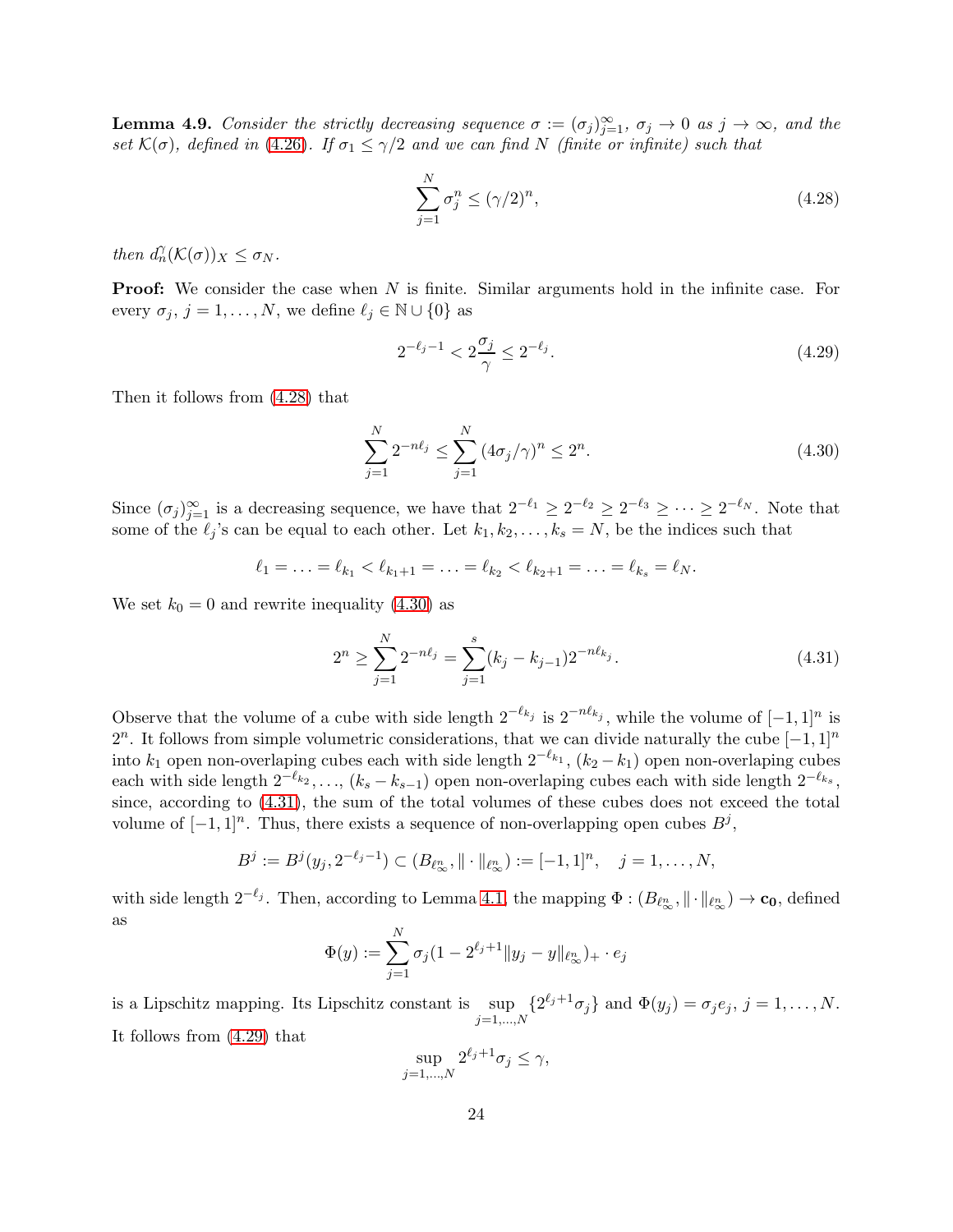and therefore  $\Phi$  is a  $\gamma$ -Lipschitz mapping. On the other hand, since

$$
\sup_{j'\geq 1}\inf_{y\in B_n} \|\sigma_{j'}e_{j'} - \Phi(y)\|_{\ell_\infty} \leq \sup_{j'\geq 1}\inf_{j=1,\dots,N} \|\sigma_{j'}e_{j'} - \Phi(y_j)\|_{\ell_\infty} = \sup_{j'\geq 1}\inf_{j=1,\dots,N} \|\sigma_{j'}e_{j'} - \sigma_j e_j\|_{\ell_\infty} = \sigma_N,
$$

and

$$
\inf_{y \in B_n} \|0 - \Phi(y)\|_{\ell_\infty} \le \inf_{j=1,\dots,N} \|\Phi(y_j)\|_{\ell_\infty} = \inf_{j=1,\dots,N} \|\sigma_j e_j\|_{\ell_\infty} = \sigma_N,
$$

it follows that  $d_n^{\gamma}(\mathcal{K}(\sigma))_X \leq \sigma_N$  and the proof is completed.  $\Box$ 

Now, we are ready to state the main theorem in this section.

<span id="page-24-0"></span>**Theorem 4.10.** The compact set  $\mathcal{K}(\sigma) \subset \mathbf{c_0}$ , defined in [\(4.26\)](#page-22-0), with  $\sigma = (\sigma_j)_{j=1}^{\infty}$  being the sequence  $\sigma_j = 1/\log_2(j+1)$  has inner entropy numbers

$$
\tilde{\varepsilon}_n(\mathcal{K}(\sigma)) \asymp \frac{1}{n},
$$

and Lipschitz width

$$
d_n^{\gamma}(\mathcal{K}(\sigma)) \asymp \frac{1}{n \log_2(n+1)}
$$

for any for  $\gamma > 2$ .

Proof: The behavior of the entropy follows from [\(4.27\)](#page-22-1) and the estimate from below for the Lipschitz widths follows from Theorem, [4.7,](#page-18-2) (i). We are only left to prove the upper estimate for the width. If we show that [\(4.28\)](#page-23-0) holds for the choice of  $\sigma_j = [\log_2(j+1)]^{-1}$ ,  $j = 1, 2, \ldots$ , and  $N = (n+1)^n$ , where  $\gamma > 2$  and n is sufficiently large, since  $\sigma_1 = 1 \leq \gamma/2$ , we can use Lemma [4.9](#page-23-4) to conclude that  $d_n^{\gamma}(\mathcal{K}(\sigma)) \leq \sigma_N = (n \log_2(n+1))^{-1}$ , for  $n \geq n_0$ , depending only on  $\gamma$ . This could conclude the proof.

We now concentrate on proving [\(4.28\)](#page-23-0) with  $N = (n+1)^n$  for n sufficiently large. We start with defining  $J = J(n)$  as

$$
2^{J-1} \le (n+1)^n < 2^J
$$

and estimate

<span id="page-24-1"></span>
$$
\sum_{j=1}^{(n+1)^n} \sigma_j^n \le \sum_{k=0}^{J-1} \sum_{j=2^k}^{2^{k+1}-1} \sigma_j^n \le 1 + \sum_{k=1}^{J-1} 2^k k^{-n} =: 1 + \sum_{k=1}^{J-1} q(k), \quad \text{where } q(t) := 2^t t^{-n}, \quad t \ge 1. \tag{4.32}
$$

Simple calculation shows that  $q(t)$  is decreasing on [1, n/ ln 2] and increasing on [n/ ln 2, ∞). Moreover, we have that

<span id="page-24-2"></span>
$$
2e^{-n/t} < \frac{q(t+1)}{q(t)} = \frac{2}{\left(1 + \frac{1}{t}\right)^n} < 2e^{-n/(t+1)} \le 1/2 \quad \text{for} \quad t \le \frac{n}{\ln 4} - 1. \tag{4.33}
$$

It follows from [\(4.32\)](#page-24-1) that for  $n \geq 3$ ,

<span id="page-24-3"></span>
$$
\sum_{j=1}^{(n+1)^n} \sigma_j^n \le 1 + \sum_{1 \le k \le n/\ln 4} q(k) + \sum_{n/\ln 4 < k \le n/\ln 2} q(k) + \sum_{n/\ln 2 < k \le J-1} q(k) =: S_1(n) + S_2(n) + S_3(n). \tag{4.34}
$$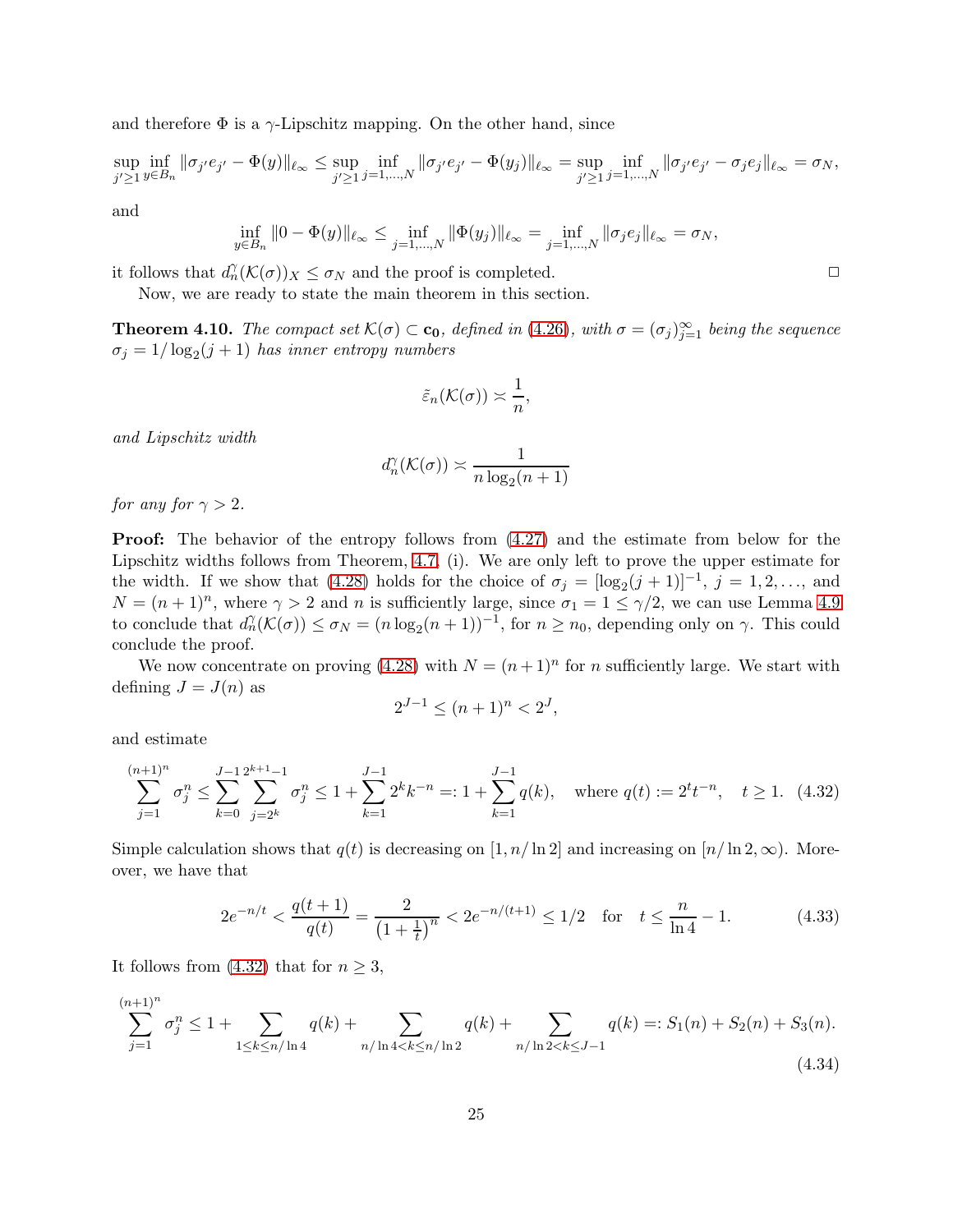We will provide upper bounds for each of  $S_1$ ,  $S_2$  and  $S_3$ . Clearly

$$
S_1(n) = 1 + \sum_{1 \le k \le n/\ln 4} q(k) < 1 + q(1) \cdot \sum_{1 \le k \le n/\ln 4} 2^{-k+1} < 1 + 2 \cdot \sum_{k=1}^{\infty} 2^{-k+1} = 5,
$$

since for this range of k's we have  $q(k+1) < \frac{1}{2}$  $\frac{1}{2}q(k)$ , see [\(4.33\)](#page-24-2).

Next, note that  $q$  is a decreasing function for the range of  $k$  in  $S_2$ , and therefore

$$
S_2(n) \le \left(\frac{n}{\ln 2} - \frac{n}{\ln 4}\right) \cdot 2^{n/\ln 4} \left(\frac{n}{\ln 4}\right)^{-n} < n \left(2^{1/\ln 4} \ln 4\right)^n n^{-n} < n \left(\frac{2.3}{n}\right)^n,
$$

since  $(n/\ln 2 - n/\ln 4) = n/(2 \ln 2) < n$  and  $2^{1/\ln 4} \ln 4 < 2.3$ . For  $n \ge 5$ 

$$
2.3n^{1/n} < 2.3(1 + \frac{1}{\sqrt{2}}) < n \quad \Rightarrow \quad S_2(n) < n \left(\frac{2.3}{n}\right)^n = n \left(\frac{2.3n^{1/n}}{n \cdot n^{1/n}}\right)^n < 1.
$$

So, we obtain

$$
S_2(n) < 1 \quad \text{for} \quad n \ge 5.
$$

To estimate  $S_3$ , we notice that the biggest summand is the last one,

$$
S_3(n) \leq J \cdot 2^{J-1} (J-1)^{-n} < (n \log_2(n+1) + 1)(n+1)^n (n \log_2(n+1) - 1)^{-n}
$$
\n
$$
= n \left[ 1 + \frac{1}{n} \right]^n \left[ \log_2(n+1) + \frac{1}{n} \right] \left[ \log_2(n+1) - \frac{1}{n} \right]^{-n}
$$
\n
$$
< 2en \left[ \log_2(n+1) - \frac{1}{n} \right] \left[ \log_2(n+1) - \frac{1}{n} \right]^{-n} = 2en \left[ \log_2(n+1) - \frac{1}{n} \right]^{1-n}
$$

Let us now consider the functions

$$
\ell(x) := x^{1/(x-1)}, \quad r(x) := \log_2(x+1) - \frac{1}{x}.
$$

One can show that  $\ell$  is a decreasing function on the interval  $[5,\infty)$ , while r is increasing function on the same interval. Therefore, for every  $n\geq 5$ 

$$
n^{1/(n-1)} = \ell(n) \le \ell(5) = 5^{1/4} < \log_2 6 - \frac{1}{5} = r(5) \le r(n) = \log_2(n+1) - \frac{1}{n},
$$

and so

$$
n < \left(\log_2(n+1) - \frac{1}{n}\right)^{n-1} \quad \Rightarrow \quad n\left(\log_2(n+1) - \frac{1}{n}\right)^{1-n} < 1.
$$

The latter inequality combined with the estimate for  $S_3$  gives that

$$
S_3(n) < 2e, \quad \text{for} \quad n \ge 5.
$$

Finally, combining [\(4.34\)](#page-24-3) with all estimates for  $S_1$ ,  $S_2$  and  $S_3$ , we obtain that

$$
\sum_{j=1}^{(n+1)^n} \sigma_j^n < S_1(n) + S_2(n) + S_3(n) < 6 + 2e \le (\gamma/2)^n, \quad \text{provided} \quad n \ge \max\left\{5, \frac{\ln(6+2e)}{\ln \gamma - \ln 2}\right\}.
$$

The proof is completed.  $\Box$ 

.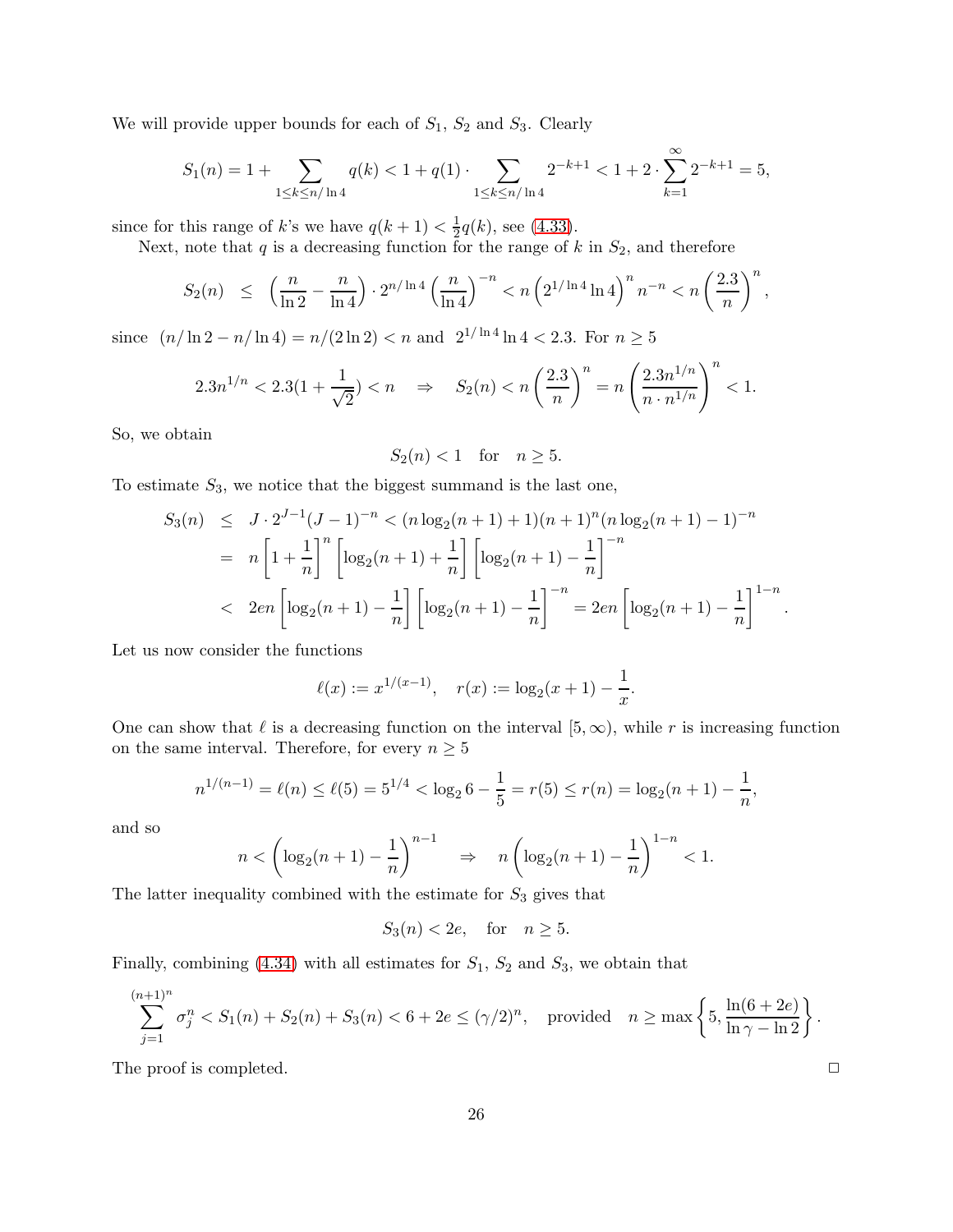#### 4.3.3 Corollary [4.8,](#page-21-0) part (iii) cannot be improved

In this section we show that the requirement  $\alpha < 1$  in Theorem [4.7,](#page-18-2) (iii) and Corollary [4.8,](#page-21-0) (iii) is necessary. We give an example of a compact set K with  $\varepsilon_n(\mathcal{K}) \approx 2^{-cn}$  and Lipschitz width zero, which shows that an estimate from below for  $d_n(\mathcal{K})$  in terms of n is not possible.

**Theorem 4.11.** The compact set  $\mathcal{K}(\sigma) \subset \mathbf{c_0}$ , defined in [\(4.26\)](#page-22-0) with  $\sigma = (\sigma_j)_{j=1}^{\infty}$  being the sequence  $\sigma_j = j^{-c}, c > 0$  has inner entropy numbers

$$
\tilde{\varepsilon}_n(\mathcal{K}(\sigma)) \asymp 2^{-cn},
$$

and Lipschitz width

$$
d_n^{\gamma}(\mathcal{K}(\sigma)) = 0, \quad n \ge n_1,
$$

for any  $\gamma > 2$ , where  $n_1$  depends only on  $\gamma$  and c.

**Proof:** Since  $c > 0$  is a fixed constant, there is  $n_0$  such that  $nc > 1$  for  $n \ge n_0 + 1$  and  $nc < 1$  for  $n \leq n_0$ . Then, for every  $N \geq n_0$  we have

$$
\sum_{j=1}^{N} \sigma_j^n = \sum_{j=1}^{n_0} j^{-cn} + \sum_{j=n_0+1}^{N} j^{-cn} < n_0 + \int_{n_0}^{\infty} x^{-cn} \, dx = n_0 + \frac{n_0}{cn-1} \left(\frac{1}{n_0^c}\right)^n \le n_0 + \frac{n_0}{cn-1} \le \left(\frac{\gamma}{2}\right)^n
$$

for  $\gamma > 2$  and  $n \geq n_1(\gamma, c) \geq n_0 + 1$ , and  $\sigma_1 = 1 < \gamma/2$ . It follows from Lemma [4.9](#page-23-4) that

 $d_n^{\gamma}(\mathcal{K}(\sigma)) \leq \sigma_N = N^{-c}$ , for all  $n \geq n_1$ ,  $N \geq n_0$ .

Letting  $N \to \infty$  gives that  $d_n^{\gamma}(\mathcal{K}) = 0$ , provided  $n \geq n_1$ . Finally, it is easy to show that the inner entropy numbers  $\tilde{\varepsilon}_n(\mathcal{K}(\sigma)) \approx 2^{-cn}$ , and the proof is completed.  $\Box$ 

### <span id="page-26-0"></span>5 Comparison between Lipschitz and Kolmogorov widths

If we fix the value of  $n \geq 0$ , the Kolmogorov *n*-width of K is defined as

$$
d_0(\mathcal{K})_X = \sup_{f \in \mathcal{K}} \|f\|_X, \quad d_n(\mathcal{K})_X := \inf_{\dim(X_n) = n} \sup_{f \in \mathcal{K}} \text{dist}(f, X_n)_X, \quad n \ge 1.
$$
 (5.1)

It tells us the optimal performance possible for the approximation of the model class  $\mathcal K$  using linear spaces of dimension n. However, it does not tell us how to select a (near) optimal space  $Y$  of dimension  $n$  for this purpose. Let us note that in the definition of Kolmogorov width, we are not requiring that the mapping which sends  $f \in \mathcal{K}$  into an approximation to f is a linear map. There is a concept of linear width which requires the linearity of the approximation map. Namely, given  $n \geq 0$  and a model class  $\mathcal{K} \subset X$ , its *linear* width  $d_n^L(K)_X$  is defined as

$$
d_0^L(\mathcal{K})_X = \sup_{f \in \mathcal{K}} \|f\|_X, \quad d_n^L(\mathcal{K})_X := \inf_{L \in \mathcal{L}_n} \sup_{f \in \mathcal{K}} \|f - L(f)\|_X, \quad n \ge 1,
$$
\n
$$
(5.2)
$$

where the infimum is taken over the class  $\mathcal{L}_n$  of all continuous linear maps from X into itself with rank at most n.

We prove in the next theorem the intuitive fact that the Lipschitz width is smaller than the Kolmogorov width.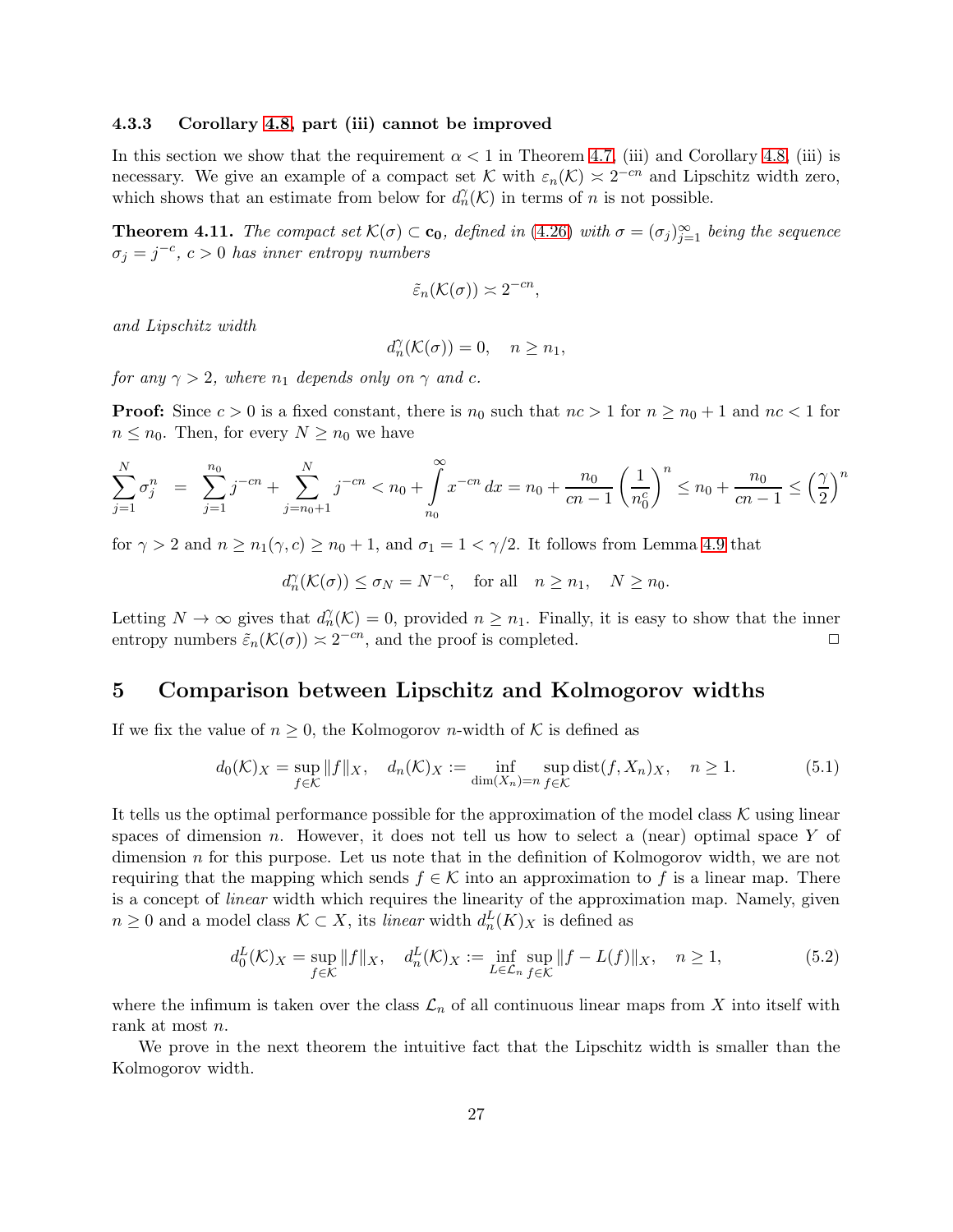<span id="page-27-0"></span>**Theorem 5.1.** For every compact set  $\mathcal{K} \subset X$  and every  $n \geq 1$ , we have

<span id="page-27-2"></span>
$$
d_n^{\gamma}(\mathcal{K})_X \le d_n(\mathcal{K})_X \le d_n^L(\mathcal{K})_X, \quad \text{for} \quad \gamma = d_n(\mathcal{K})_X + \text{rad}(\mathcal{K}). \tag{5.3}
$$

**Proof:** It is clear that  $d_n(\mathcal{K})_X \leq d_n^L(\mathcal{K})_X$  for every  $n \geq 0$  since we can take  $X_n$  to be the ndimensional linear space containing  $L(X)$  when  $L \in \mathcal{L}_n$ , so we concentrate on the first inequality. We start with  $\gamma > d_n(\mathcal{K})_X + \text{rad}(\mathcal{K})$ , denote

$$
\eta := \gamma - d_n(\mathcal{K})_X - \text{rad}(\mathcal{K}) > 0,
$$

and choose  $\eta_1$  to be such that  $0 < \eta_1 < \eta$ . Let  $X_n \subset X$  be an *n*-dimensional linear subspace in X such that,

$$
\sup_{f \in \mathcal{K}} \inf_{g \in X_n} \|f - g\|_X < d_n(\mathcal{K})_X + \eta_1.
$$

For every  $f \in \mathcal{K}$ , we denote by  $g = g(f)$  the element in  $X_n$  for which

<span id="page-27-1"></span>
$$
||f - g(f)||_X < d_n(\mathcal{K})_X + \eta_1,\tag{5.4}
$$

and the collection of all such elements are denoted by

$$
\mathcal{A} = \{g(f) : f \in \mathcal{K}\} \subset X_n.
$$

Let us fix  $g_0 \in X$  such that  $\sup_{f \in \mathcal{K}} ||f - g_0||_X < \text{rad}\,\mathcal{K} + \eta - \eta_1$ . Then, for every  $f \in \mathcal{K}$ ,

$$
||g(f) - g_0||_X \le ||g(f) - f||_X + ||f - g_0||_X < d_n(\mathcal{K})_X + \text{rad}(\mathcal{K}) + \eta = \gamma,
$$

and therefore

$$
\mathrm{rad}(\mathcal{A}) < \gamma, \quad \text{and} \quad \mathcal{A} \subset B(g_0, \gamma) := \{ g \in X_n : \|g - g_0\|_X \le \gamma \}.
$$

We now define the mapping  $\Phi: (B_{X_n}, \|\cdot\|_X) \to X$  from the unit ball  $B_{X_n} := \|g \in X_n : \|g\|_X \leq 1$ in  $X_n$  as  $\Phi(g) = g_0 + \gamma g$ . Clearly  $\Phi$  is a  $\gamma$ -Lipschitz map. Moreover, since  $\Phi(B_{X_n}) = B(g_0, \gamma)$  and  $\mathcal{A} \subset B(g_0, \gamma)$ , we have that

$$
\sup_{f \in \mathcal{K}} \inf_{g \in B_{X_n}} \|f - \Phi(g)\|_X \le \sup_{f \in \mathcal{K}} \inf_{g \in \mathcal{A}} \|f - g\| < d_n(\mathcal{K})_X + \eta_1,
$$

where we have used  $(5.4)$  in the last inequality. Thus, using Lemma [2.1,](#page-2-5) (iii), we obtain

$$
d_n^{\gamma}(\mathcal{K})_X \leq d_n(\mathcal{K})_X + \eta_1,
$$

and letting  $\eta_1 \rightarrow 0$  gives

$$
d_n^{\gamma}(\mathcal{K})_X \leq d_n(\mathcal{K})_X
$$
, for any  $\gamma > d_n(\mathcal{K})_X + \text{rad}(\mathcal{K})$ .

Now [\(5.3\)](#page-27-2) follows from Theorem [2.5](#page-6-0) by taking  $\gamma \to d_n(\mathcal{K})_X + \text{rad}(\mathcal{K})$ .

**Corollary 5.2.** For every  $n \geq 1$  and every compact set  $K \subset X$  we have

$$
d_n^{\gamma}(\mathcal{K})_X \le d_n(\mathcal{K})_X, \quad \gamma = 2 \sup_{f \in \mathcal{K}} ||f||_X. \tag{5.5}
$$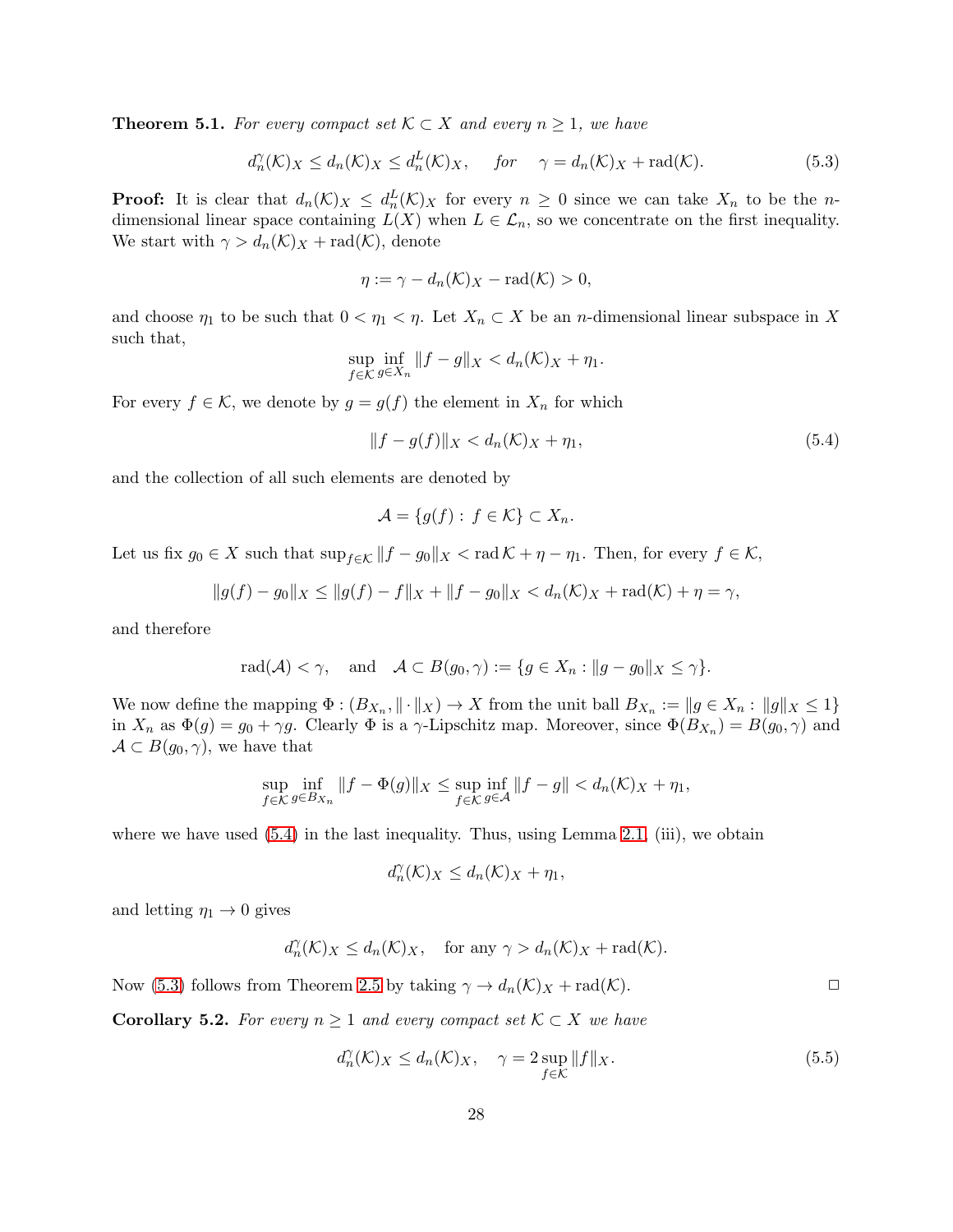**Proof:** The inequality follows from Theorem [5.1,](#page-27-0) Lemma [2.1,](#page-2-5) (iv), and the fact that for every  $n\geq 1$ 

$$
d_n(\mathcal{K})_X + \text{rad}(\mathcal{K}) \le 2 \sup_{f \in \mathcal{K}} \|f\|_X.
$$

As a result of this section, we can give the following improvement of Corollary [4.3.](#page-16-0)

<span id="page-28-0"></span>**Corollary 5.3.** If  $K \subset X$  is compact, then for every  $n_0 \in \mathbb{N} \cup \{0\}$  and every  $\gamma \geq d_{n_0}(K)_X + \text{rad}(K)$ we have

$$
\lim_{n \to \infty} d_n^{\gamma}(\mathcal{K})_X = 0.
$$

**Proof:** The statement follows from Theorem [5.1,](#page-27-0) Lemma [2.1](#page-2-5) (iv) and the fact that the sequence of Kolmogorov widths  $(d_n(\mathcal{K})_X)$  of a compact set  $\mathcal K$  is a non-increasing sequence of non-negative numbers that tends to zero, see e.g. [13, Prop 1.2]. numbers that tends to zero, see e.g.  $[13,$  Prop 1.2].

#### 5.1 Examples of different behavior of the Lipschitz and Kolmogorov widths

It is intuitively clear that the Lipschitz widths could be much smaller than the Kolmogorov widths. We illustrate this observation by discussing the following two examples.

Example 5.1. This example, borrowed from Albert Cohen, arises in some partial differential equations. We denote by  $\chi_a$  the characteristic function of  $[a, a + 1], a \in [0, 1]$  and consider the univariate linear transport equation

<span id="page-28-1"></span>
$$
\partial_t u_a + a \partial_x u_a = 0,\tag{5.6}
$$

with constant velocity  $a \in [0,1]$  and initial condition

<span id="page-28-2"></span>
$$
u_0(x) = u_a(x,0) = \chi_0(x). \tag{5.7}
$$

We denote by

$$
\mathcal{H} := \{ \chi_a : a \in [0,1] \} \equiv \{ u_a(x,1) : a \in [0,1] \}
$$

the solution manifold to  $(5.6)-(5.7)$  $(5.6)-(5.7)$  evaluated at time  $t = 1$ . We prove the following lemma for the set H.

<span id="page-28-5"></span>**Lemma 5.4.** The Kolmogorov width of  $\mathcal{H} \subset L_1[0,2]$  is

<span id="page-28-4"></span>
$$
(n+1)^{-1} \le d_n(\mathcal{H})_{L_1[0,2]} \le 4n^{-1},\tag{5.8}
$$

while its inner entropy numbers

<span id="page-28-3"></span>
$$
\tilde{\varepsilon}_n(\mathcal{H})_{L_1} = 2^{-n+1}.\tag{5.9}
$$

**Proof:** We first observe that  $\|\chi_a - \chi_b\|_{L_1[0,2]} = 2|a - b|$ . If we define

$$
t_j := (2j+1)2^{-n-1}, \quad j = 0, 1, \dots, 2^n - 1,
$$

to be the centers of the intervals  $[j2^{-n}, (j+1)2^{-n}] \subset [0,1]$ , we have

$$
\chi_a \in B(\chi_{t_j}, 2^{-n+1}) \quad \Leftrightarrow \quad ||\chi_a - \chi_{t_j}||_{L_1[0,2]} \leq 2^{-n+1} \quad \Leftrightarrow \quad |a - t_j| \leq 2^{-n},
$$

 $\Box$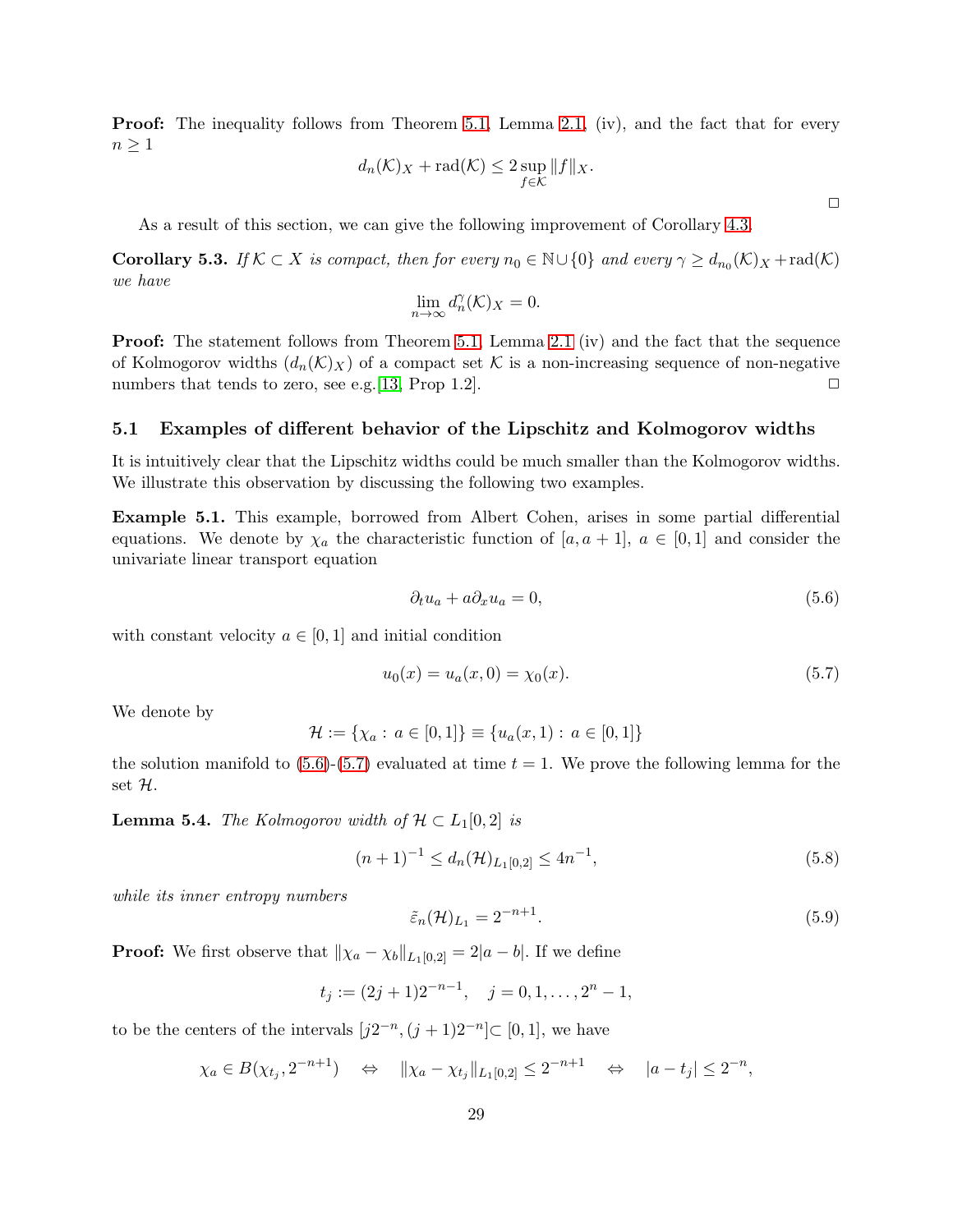where  $B(\chi_{t_j}, 2^{-n+1})$  is the closed ball in  $L_1[0,2]$  with center  $\chi_{t_j}$  and radius  $2^{-n+1}$ . So, those balls cover H. This calculation also shows that if we have  $2^n$  balls covering H and one of them has radius  $\langle 2^{-n+1}$  then some other one must have a radius >  $2^{-n+1}$ . This proves [\(5.9\)](#page-28-3).

To show  $(5.8)$ , we first observe that the *n*-dimensional space

$$
V_n := \mathrm{span}\{\bar{\chi}_j, \quad j=0,\ldots,n-1\},\
$$

where  $\bar{\chi}_j$  is the characteristic function of the interval  $[2j/n, 2(j + 1)/n]$  provides an error at most  $4n^{-1}$  for the elements from  $H$ . Indeed, for each  $\chi_a \in \mathcal{H}$ , we have

$$
\|\chi_a - \sum_{j=j_1}^{j_2} \bar{\chi}_j\|_{L_1[0,2]} \le 4n^{-1},
$$

where  $j_1 = j_1(a)$  and  $j_2 = j_2(a)$  are defined as

$$
j_1(a) = \max\{j : 2j/n \le a, 0 \le j \le n-1\}, \quad j_2(a) = \max\{j : 2j/n \le a+1, 0 \le j \le n-1\},\
$$

and therefore  $d_n(\mathcal{H})_{L_1[0,2]} \leq 4n^{-1}$ . To prove the lower bound in [\(5.8\)](#page-28-4), we use a well known result, see e.g. [\[13,](#page-39-5) Chap. II, Prop 1.3], which states that for any unit ball  $U$  in a Banach space  $X$  and any finite dimensional space  $\mathcal{V}_{n+1}$  of dimension  $n+1$ , the Kolmogorov width

<span id="page-29-1"></span>
$$
d_n(U \cap \mathcal{V}_{n+1})_X = 1. \tag{5.10}
$$

We apply this result for the Banach space  $X = L_1[0,2]$ , the unit ball U in  $L_1[0,2]$ , and the linear space  $\mathcal{V}_{n+1} \subset L_p[0,1]$ , defined as

$$
V_{n+1} = \text{span}\{\varphi_0, ..., \varphi_n\}, \quad \varphi_j := \chi_{j/(n+1)} - \chi_{(j+1)/(n+1)}, \quad j = 0, ..., n.
$$

Another representation for the  $\varphi_j$ 's is

$$
\varphi_j := \chi_{[j/(n+1),(j+1)/(n+1)]} - \chi_{[1+j/(n+1),1+(j+1)/(n+1)]}, \quad j = 0,\ldots,n,
$$

and since they have disjoint supports, every  $\varphi = \sum_{j=0}^{n} \alpha_j \varphi_j \in V_{n+1}$  has norm

$$
\|\varphi\|_{L_1[0,2]} = \|\sum_{j=0}^n \alpha_j \varphi_j\|_{L_1[0,2]} = 2(n+1)^{-1} \sum_{j=0}^n |\alpha_j|.
$$
 (5.11)

Therefore

<span id="page-29-0"></span>
$$
\varphi = \sum_{j=0}^{n} \alpha_j \varphi_j \in U \cap \mathcal{V}_{n+1} \quad \Leftrightarrow \quad \sum_{j=0}^{n} |\alpha_j| \le \frac{1}{2}(n+1). \tag{5.12}
$$

Let us fix an *n* dimensional subspace  $V_n$  and let  $v_j \in V_n$  be such that

$$
dist(\chi_{j/(n+1)}, V_n)_{L_1[0,2]} = ||\chi_{j/(n+1)} - v_j||_{L_1[0,2]}, \quad j = 0, \ldots, n.
$$

Then, for every  $\varphi \in U \cap \mathcal{V}_{n+1}$ , we have

$$
dist(\varphi, V_n)_{L_1[0,2]} \leq \| \sum_{j=0}^n \alpha_j \varphi_j - \sum_{j=0}^n \alpha_j (v_j - v_{j+1}) \|_{L_1[0,2]}
$$
  

$$
= \| \sum_{j=0}^n \alpha_j (\chi_{j/(n+1)} - v_j) - \sum_{j=0}^n \alpha_j (\chi_{(j+1)/(n+1)} - v_{j+1}) \|_{L_1[0,2]}
$$
  

$$
\leq 2 \operatorname{dist}(\mathcal{H}, V)_{L_1[0,2]} \sum_{j=0}^n |\alpha_j| \leq (n+1) \operatorname{dist}(\mathcal{H}, V_n)_{L_1[0,2]},
$$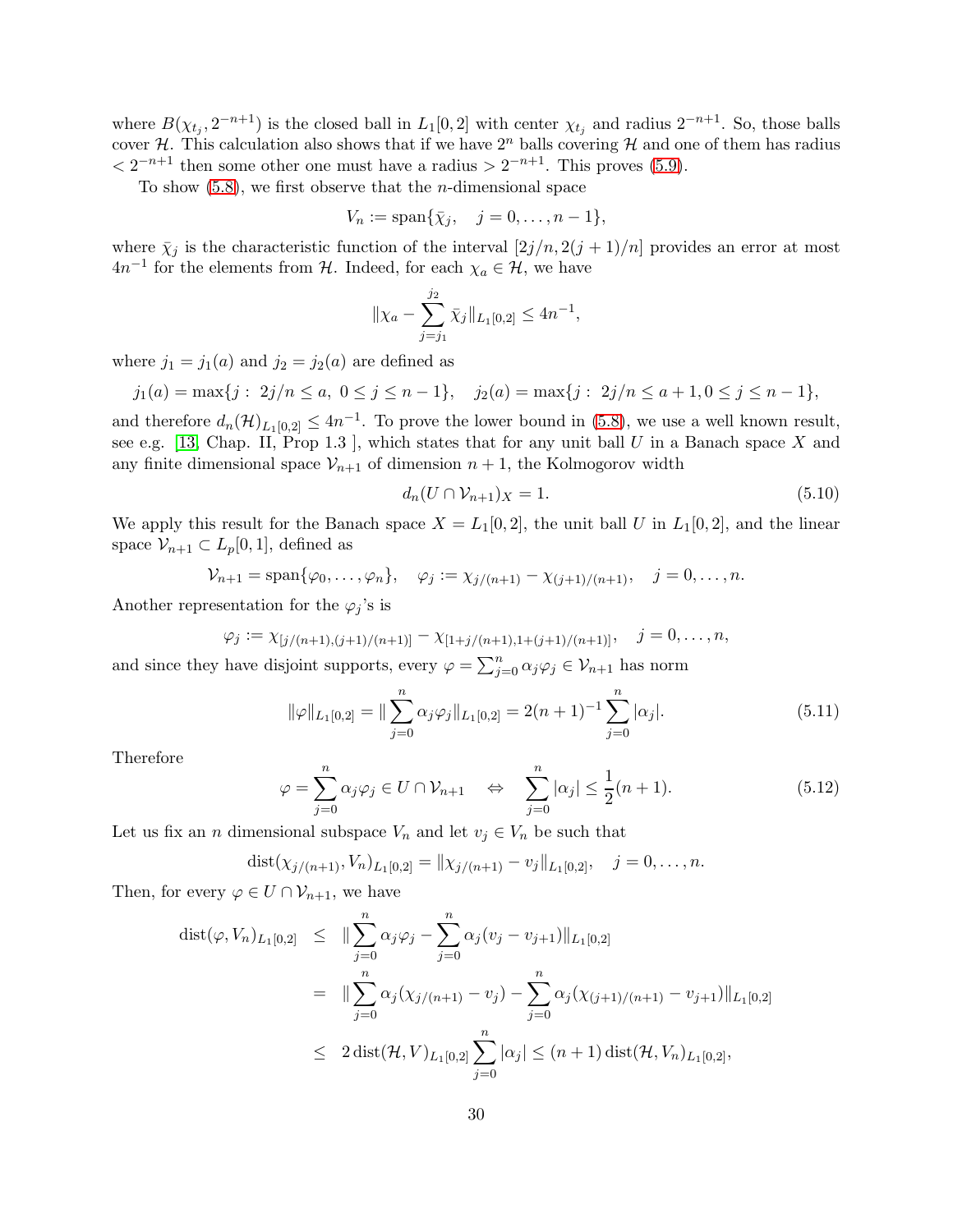where we have used  $(5.12)$ . Therefore, it follows from  $(5.10)$  and the latter estimate that

$$
1 = d_n(U \cap \mathcal{V}_{n+1})_{L_1[0,2]} = \inf_{V_n} \sup_{\varphi \in U \cap \mathcal{V}_{n+1}} \text{dist}(\varphi, V_n)_{L_1[0,2]}
$$
  

$$
\leq (n+1) \inf_{V_n} \text{dist}(\mathcal{H}, V_n)_{L_1[0,2]} = (n+1) d_n(\mathcal{H})_{L_1[0,2]},
$$

and the proof is completed.  $\Box$ 

It follows then from Lemma [5.4](#page-28-5) and Theorem [4.2](#page-14-0) that the Lipschitz width of  $H$  decays exponentially, while its Kolmogorov width decays like  $n^{-1}$ . While this is a good example, one may argue that this different behavior is due to the fact that  $H$  is not convex. It is a well known fact that for every compact set  $K$  we have

$$
d_n(\mathcal{K})_X = d_n(\mathcal{K}_c)_X
$$
, where  $\mathcal{K}_c = \text{conv}(\mathcal{K} \cup (-\mathcal{K}))$ 

is the minimal convex centrally symmetric set that contains  $K$ . Therefore, a more suitable example would be one when  $K$  is a convex, centrally symmetric set. We discuss such case in Example [5.2.](#page-30-0)

<span id="page-30-0"></span>**Example 5.2.** Consider the sequence  $\sigma = (\sigma_j)_{j=1}^{\infty}$ , with  $\sigma_j = (\log_2(j+1))^{-1/2}$ , and the corresponding linear map on sequences,  $D_{\sigma}: \ell_1 \to \ell_2, \ell_1 := \{x = (x_1, x_2, \ldots) : \sum_{j=1}^{\infty} |x_j| < \infty\}$ , defined as

$$
D_{\sigma}(x) = y
$$
, where  $y_j = \sigma_j x_j$ ,  $j = 1, 2, ...$ 

Let us denote by  $\mathcal{K}_{\sigma} \subset \ell_2$  the image of the unit ball in  $\ell_1$  under this map, namely,

<span id="page-30-1"></span>
$$
\mathcal{K}_{\sigma} := \{ y \in \ell_2 : y_j = \sigma_j x_j, \text{ where } \sum_{j=1}^{\infty} |x_j| \le 1 \} = \{ y \in \ell_2 : \sum_{j=1}^{\infty} |y_j| \sqrt{\log_2(j+1)} \le 1 \}. \tag{5.13}
$$

The set  $\mathcal{K}_{\sigma}$  is a convex, centrally symmetric subset of  $\ell_2$  for which

$$
\left\{\frac{\pm e_j}{\sqrt{\log_2(j+1)}}\right\}_{j=1}^{\infty} \subset \mathcal{K}_{\sigma}.
$$

It follows from Proposition 3.1 in [\[11\]](#page-39-8) that

$$
\varepsilon_n(\mathcal{K}_\sigma)_{\ell_2} \asymp n^{-1/2}, \quad n = 1, 2, \dots,\tag{5.14}
$$

which combined Theorem [4.2](#page-14-0) shows that  $d_n(\mathcal{K}_{\sigma})_{\ell_2} \leq Cn^{-1/2}$  with  $\gamma = 2 \text{ rad}(\mathcal{K}_{\sigma}) = 2$ . On the other hand, we show in the next lemma that its Kolmogorov width  $d_n(\mathcal{K}_{\sigma})_{\ell_2}$  behaves as  $d_n(\mathcal{K}_{\sigma})_{\ell_2} \geq$  $(\log_2 n)^{-1/2}.$ 

**Lemma 5.5.** The Kolmogorov width of the compact set  $\mathcal{K}_{\sigma}$  defined in [\(5.13\)](#page-30-1) is

$$
d_n(\mathcal{K}_{\sigma})_{\ell_2} \asymp (\log_2 n)^{-1/2}, \quad n = 2, 3, \dots.
$$

Proof: Clearly,

$$
d_n(\mathcal{K}_{\sigma})_{\ell_2} \le \sup_{x \in \mathcal{K}_{\sigma}} \text{dist}(x, \text{span}\{e_j\}_{j=1}^n)_{\ell_2} = \frac{1}{\sqrt{\log_2(n+2)}}.
$$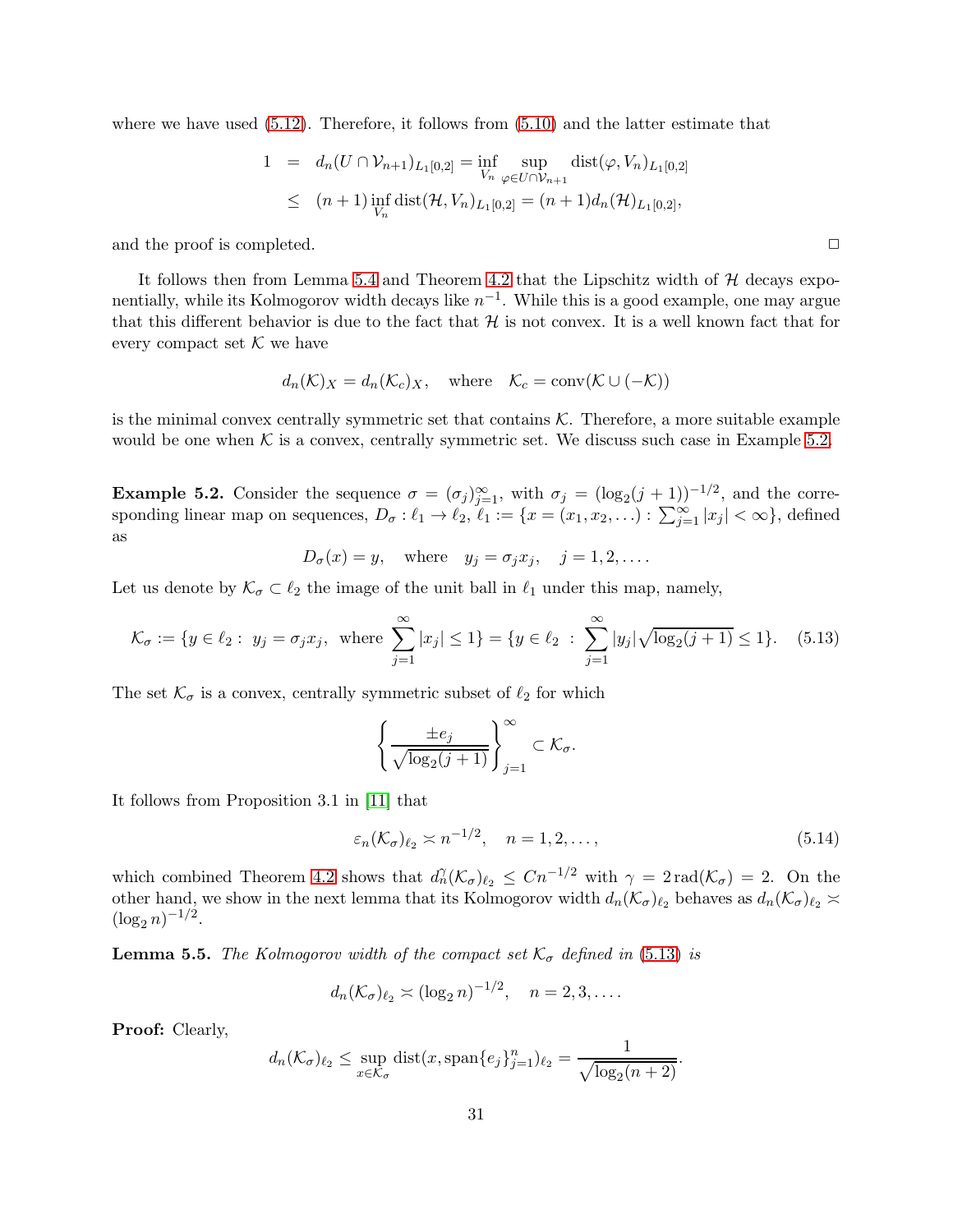To prove the inequality from below, we fix  $\epsilon > 0$  and denote by  $X_n$  the n dimensional subspace for which

$$
\sup_{x \in \mathcal{K}_{\sigma}} \text{dist}(x, X_n)_{\ell_2} \le (1 + \epsilon) d_n(\mathcal{K}_{\sigma})_{\ell_2}.
$$

If P is the orthogonal projection onto  $\ell_2^{2n} := \text{span}\{e_j\}_{j=1}^{2n}$  and  $\widetilde{X}_n := P(X_n)$ , then

<span id="page-31-1"></span>
$$
d_n(P(\mathcal{K}_{\sigma}))_{\ell_2} \leq \sup_{x \in P(\mathcal{K}_{\sigma})} \text{dist}(x, \widetilde{X}_n)_{\ell_2} \leq (1 + \epsilon) d_n(\mathcal{K}_{\sigma})_{\ell_2}.
$$
\n(5.15)

Since  $\mathcal{P}_n := \frac{1}{\sqrt{\log_2{n}}}$  $\frac{1}{\log_2(2n+1)}$ conv $\{\pm e_j\}_{j=1}^{2n} \subset P(\mathcal{K}_{\sigma})$ , we have

<span id="page-31-2"></span>
$$
d_n(\mathcal{P}_n)_{\ell_2} \le d_n(P(\mathcal{K}_\sigma))_{\ell_2},\tag{5.16}
$$

and from Stechkin's theorem [\[12,](#page-39-6) Ch. 13 Th.3.3] we know that

<span id="page-31-3"></span>
$$
d_n(\mathcal{P}_n)_{\ell_2} = \frac{1}{\sqrt{2}} \left( \log_2(2n+1) \right)^{-1/2} . \tag{5.17}
$$

Combining [\(5.15\)](#page-31-1), [\(5.16\)](#page-31-2) and [\(5.17\)](#page-31-3) gives

$$
\frac{1}{\sqrt{2}(1+\varepsilon)}\left(\log_2(2n+1)\right)^{-1/2} \leq d_n(\mathcal{K}_\sigma)_{\ell_2}.
$$

Since  $\epsilon > 0$  is arbitrary, we obtain

$$
C(\log_2 n)^{-1/2} \le d_n(\mathcal{K}_\sigma)_{\ell_2},
$$

<span id="page-31-0"></span>which completes the proof.  $\Box$ 

### 6 Comparison between Lipschitz and stable manifold widths

Let us recall the definition of manifold width  $\delta_n(\mathcal{K})_X$  for the compact set  $\mathcal{K} \subset X$ , see [\[7,](#page-39-9) [8\]](#page-39-0),

$$
\delta_n(\mathcal{K})_X := \inf_{a,M} \sup_{f \in \mathcal{K}} ||f - M(a(f))||_X,\tag{6.1}
$$

where the infimum is taken over all mappings  $a: \mathcal{K} \to \mathbb{R}^n$  and  $M: \mathbb{R}^n \to X$  with a continuous on K and M continuous on  $\mathbb{R}^n$ . A comparison between manifold widths and other types of nonlinear widths was given in [\[8\]](#page-39-0). There is also another concept, called *stable manifold* width  $\delta_{n,\gamma}^*(\mathcal{K})_X$  of the compact set  $K \subset X$ , see [\[5\]](#page-39-1), defined as

$$
\delta_{n,\gamma}^*(\mathcal{K})_X := \inf_{a,M,\|\cdot\|_{Y_n}} \sup_{f \in \mathcal{K}} \|f - M(a(f))\|_X, \tag{6.2}
$$

where now the infimum is taken over all maps  $a: \mathcal{K} \to (\mathbb{R}^n, \|\cdot\|_{Y_n}), M: (\mathbb{R}^n, \|\cdot\|_{Y_n}) \to X$ , and norms  $\|\cdot\|_{Y_n}$  on  $\mathbb{R}^n$ , with a, M being  $\gamma$ -Lipschitz. We discuss in this section the relation between stable manifold widths and the Lipschitz widths. The next theorem shows that for any compact set  $K \subset X$ , the Lipschitz widths are smaller than the stable manifold widths.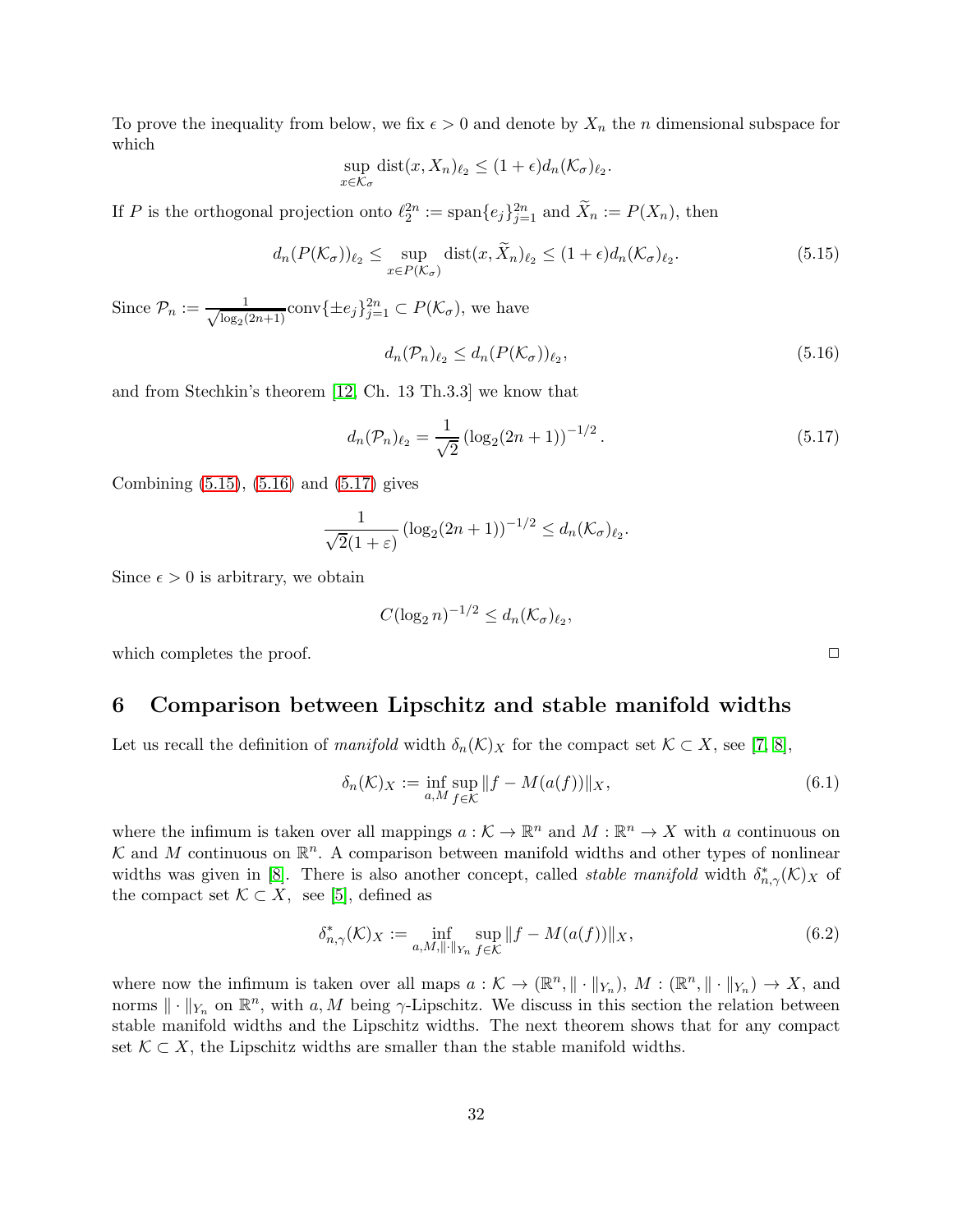<span id="page-32-0"></span>**Theorem 6.1.** For every compact set  $K \subset X$ , every  $n \geq 1$ , and every  $\gamma > 0$ , we have

<span id="page-32-2"></span>
$$
d_n^{\gamma^2 \text{diam}(\mathcal{K})}(\mathcal{K})_X \le \delta_{n,\gamma}^*(\mathcal{K})_X. \tag{6.3}
$$

**Proof:** We choose  $\epsilon > 0$ , and let  $a: \mathcal{K} \to (\mathbb{R}^n, \|\cdot\|_{Y_n})$  and  $M: (\mathbb{R}^n, \|\cdot\|_{Y_n}) \to X$  be two  $\gamma$ -Lipschitz mappings with respect to a norm  $\|\cdot\|_{Y_n}$  in  $\mathbb{R}^n$  such that for every  $f \in \mathcal{K}$ ,

<span id="page-32-1"></span>
$$
||f - M \circ a(f)||_X \le \delta_{n,\gamma}^*(\mathcal{K})_X + \epsilon. \tag{6.4}
$$

For every  $f_1, f_2 \in \mathcal{K}$  we have

$$
||a(f_1) - a(f_2)||_{Y_n} \le \gamma ||f_1 - f_2||_X,
$$

which implies

 $diam(\mathcal{A}) \leq \gamma diam(\mathcal{K}), \quad where \quad \mathcal{A} := a(\mathcal{K}).$ 

We fix an element  $f_0 \in \mathcal{K}$  and define the mapping  $\Phi : (B_{Y_n}, \|\cdot\|_{Y_n}) \to X$  as

$$
\Phi(y) := M(a(f_0) + \gamma \operatorname{diam}(\mathcal{K})y), \quad a(f_0) \in \mathbb{R}^n.
$$

Note that  $\Phi$  is a  $\gamma^2$  diam(K)-Lipschitz mapping. For each  $f \in \mathcal{K}$  we define

$$
y(f) := \frac{1}{\gamma \operatorname{diam}(\mathcal{K})} (a(f) - a(f_0)) \in B_{Y_n}.
$$

An easy calculation shows that  $\Phi(y(f)) = M \circ a(f)$ , so

$$
||f - \Phi(y(f))||_X = ||f - M \circ a(f)||_X \le \delta_{n,\gamma}^*(\mathcal{K})_X + \epsilon,
$$

where we have used [\(6.4\)](#page-32-1). Therefore we obtain

$$
\sup_{f \in \mathcal{K}} \inf_{y \in B_{Y_n}} \|f - \Phi(y)\|_X \le \delta_{n,\gamma}^*(\mathcal{K})_X + \epsilon \quad \Rightarrow \quad d_n^{\gamma^2 \operatorname{diam}(\mathcal{K})}(\mathcal{K})_X \le \delta_{n,\gamma}^*(\mathcal{K})_X + \epsilon.
$$

Since  $\epsilon$  is arbitrary, [\(6.3\)](#page-32-2) holds and the proof is completed.  $\Box$ 

**Theorem 6.2.** For every Banach space X and for every  $n \in \mathbb{N}$  there exist compact sets  $K \subset X$ such that for every  $\gamma > 0$ ,

$$
\delta_{n,\gamma}^*(\mathcal{K})_X \ge \delta_n(\mathcal{K})_X \ge 1, \quad while \quad \lim_{\gamma \to \infty} d_n^{\gamma}(\mathcal{K})_X = 0.
$$

**Proof:** Let us fix  $n \in \mathbb{N}$  and consider the compact set

$$
\mathcal{K} := S_{n+1} \subset X_{n+1} \subset X,
$$

where  $S_{n+1}$  is the boundary of the unit sphere of an  $(n+1)$ -dimensional subspace  $(X_{n+1}, \|\cdot\|_X)$ of X. By the Borsuk theorem, see [\[2,](#page-39-10) [12\]](#page-39-6), we have that for any continuous map  $a: \mathcal{K} \to \mathbb{R}^n$ , there exists  $f_0 \in \mathcal{K}$  such that  $a(f_0) = a(-f_0)$ , and thus for any map  $M : \mathbb{R}^n \to X$  we have  $M(a(f_0)) = M(a(-f_0))$ . Then, since  $||f_0||_X = 1$  and  $f_0, -f_0 \in \mathcal{K}$ , we have the inequality

$$
2 = ||f_0 - (-f_0)||_X = ||f_0 - M(a(f_0)) + (M(a(-f_0)) - (-f_0)||_X)
$$
(6.5)  

$$
\leq ||f_0 - M(a(f_0))||_X + ||M(a(-f_0)) - (-f_0)||_X \leq 2 \sup_{f \in \mathcal{K}} ||f - M(a(f))||_X
$$

for all mappings  $a: \mathcal{K} \to \mathbb{R}^n$  and  $M: \mathbb{R}^n \to X$  with a continuous on  $\mathcal{K}$  and  $M$  continuous on  $\mathbb{R}^n$ . So  $\delta_n(\mathcal{K})_X \geq 1$ , and therefore  $\delta_{n,\gamma}^*(\mathcal{K})_X \geq \delta_n(\mathcal{K})_X \geq 1$  for any  $\gamma > 0$ . On the other hand, since  $\mathcal{K}$ is compact (and thus totally bounded), we have that  $\lim_{\gamma\to\infty} d_n^{\gamma}(\mathcal{K})_X = 0$  because of Lemma [2.6.](#page-7-0)  $\Box$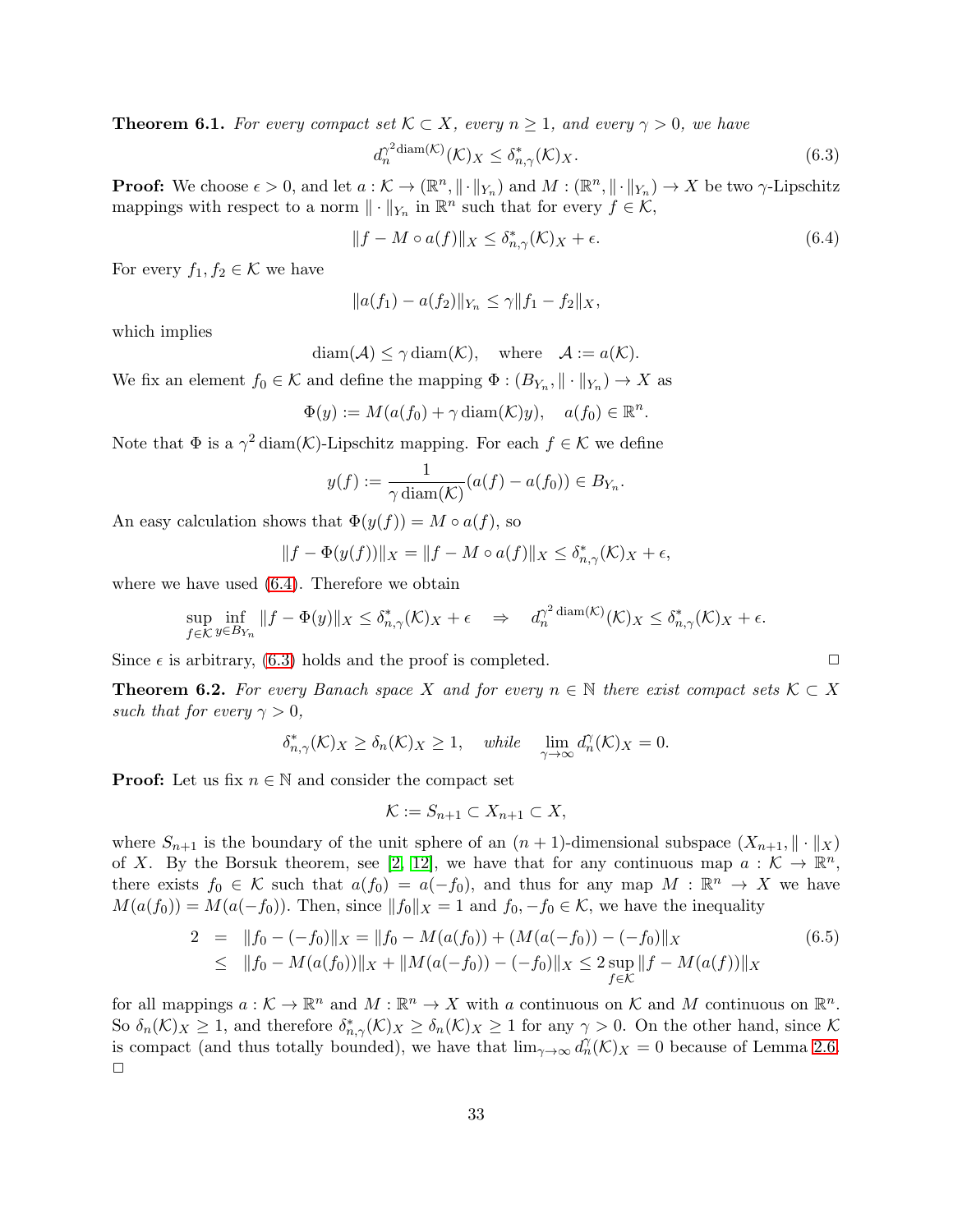## <span id="page-33-0"></span>7 Relation to neural networks

In this section, we discuss deep neural network approximation (DNNA) by feed-forward ReLU neural networks (NN) of constant width  $W \geq 2$  and depth n, whose parameters have absolute values bounded by 1. We will show that the approximation tools provided by these NNs are in fact Lipschitz mappings

$$
\Phi: (B_{\ell_{\infty}^{\tilde{n}}}, \|\cdot\|_{\ell_{\infty}^{\tilde{n}}}) \to C(\Omega), \quad \Omega = [0,1]^d, \quad \tilde{n} = Cn, \quad C = C(W),
$$

with Lipschitz constant  $\gamma_n = C' n W^n$ . Therefore, a theoretical benchmark for the performance of the DNNA for a class  $K \subset X$  is given by the Lipschitz width  $d_{\tilde{n}}^{\gamma_n}$  $\widetilde{n}^n(\mathcal{K})_X$ . This observation motivates our investigation of Lipschitz widths whose Lipschitz constant depends on  $n$ .

#### 7.1 Deep neural networks as Lipschitz mappings

Let us first recall that a DNNA of a function  $f \in C(\Omega)$ ,  $\Omega \subset \mathbb{R}^d$ , via feed-forward NN with activation function  $\sigma : \mathbb{R} \to \mathbb{R}$ , constant width W and depth n is in fact an approximation to f by the family of functions

$$
\Sigma_n := \{ \Phi(y) : y \in \mathbb{R}^n, \ \tilde{n} = \tilde{n}(W, n) = Cn \} \subset C(\Omega).
$$

For each  $y \in \mathbb{R}^{\tilde{n}}$ ,  $\Phi(y) \in C(\Omega)$  is a continuous function  $\Phi(y) : \Omega \to \mathbb{R}$  of the form

<span id="page-33-2"></span>
$$
\Phi(y) := A^{(n)} \circ \bar{\sigma} \circ A^{(n-1)} \circ \ldots \circ \bar{\sigma} \circ A^{(0)},\tag{7.1}
$$

with  $A^{(0)}: \mathbb{R}^d \to \mathbb{R}^W$ ,  $A^{(\ell)}: \mathbb{R}^W \to \mathbb{R}^W$ ,  $\ell = 1, \ldots, n-1$ , and  $A^{(n)}: \mathbb{R}^W \to \mathbb{R}$  being affine mappings, and  $\bar{\sigma}: \mathbb{R}^W \to \mathbb{R}^W$  given by

$$
\bar{\sigma}(x_{j+1},\ldots,x_{j+W})=(\sigma(x_{j+1}),\ldots,\sigma(x_{j+W})).
$$

The argument y of  $\Phi$  is a vector in  $\mathbb{R}^n$  that consists of the entries of the matrices and offset vectors (biases) of the affine mappings  $A^{(\ell)}$ ,  $\ell = 0, \ldots, n$ . We order these entries in such a way that the entries of  $A^{(\ell)}$  appear before those of  $A^{(\ell+1)}$  and the ordering for each  $A^{(\ell)}$  is done in the same way. Before going further, we need to specify a norm  $\|\cdot\|_{Y_{\tilde{n}}}$  to be used for  $\mathbb{R}^{\tilde{n}}$ . We take this norm to be the  $\ell_{\infty}^{\tilde{n}} := \ell_{\infty}(\mathbb{R}^{\tilde{n}})$  norm, that is,  $||y||_{\ell_{\infty}^{\tilde{n}}} := \max_{1 \leq i \leq \tilde{n}} |y_i|$ . This choice is not optimal for obtaining the best constants in our estimates but it will simplify the exposition that follows. Also, when considering vector functions  $g = (g_1, \ldots, g_W)$  from  $C(\Omega)$ , we use the notation

$$
||g|| := \max_{1 \leq i \leq W} ||g_i||_{C(\Omega)}.
$$

It was proven in [\[6\]](#page-39-2) that if B is any finite ball in  $\ell_{\infty}(\mathbb{R}^{\tilde{n}})$  and  $\sigma(t) = \text{ReLU}(t) = \max\{t, 0\} = t_{+}$ , then  $\Phi : B \to C(\Omega)$  is a  $\gamma$ -Lipschitz mapping with  $\gamma$  depending only on B, W, n, and d. In fact,  $\Phi$ is a  $\gamma$ -Lipschitz map on any bounded set. Here, we will investigate in detail the Lipschitz constant  $\gamma$  in the case when B is the unit ball  $(B_{\ell_{\infty}^{\tilde{n}}}, \|\cdot\|_{\ell_{\infty}^{\tilde{n}}})$ . More precisely, the following theorem holds.

<span id="page-33-1"></span>**Theorem 7.1.** The mapping  $\Phi: (B_{\ell_{\infty}^{\tilde{n}}}, \|\cdot\|_{\ell_{\infty}^{\tilde{n}}}) \to C(\Omega)$ , with  $\Omega = [0,1]^d \subset \mathbb{R}^d$ , defined in [\(7.1\)](#page-33-2) with  $\sigma = \text{ReLU}$  is a  $C' n W^n$ -Lipschitz mapping, that is

$$
\|\Phi(y) - \Phi(y')\|_{C(\Omega)} \le C' nW^n \|y - y'\|_{\ell_\infty^{\tilde{n}}}, \quad y, y' \in B_{\ell_\infty^{\tilde{n}}},
$$

where  $C' = C'(d)$  is a constant depending on d.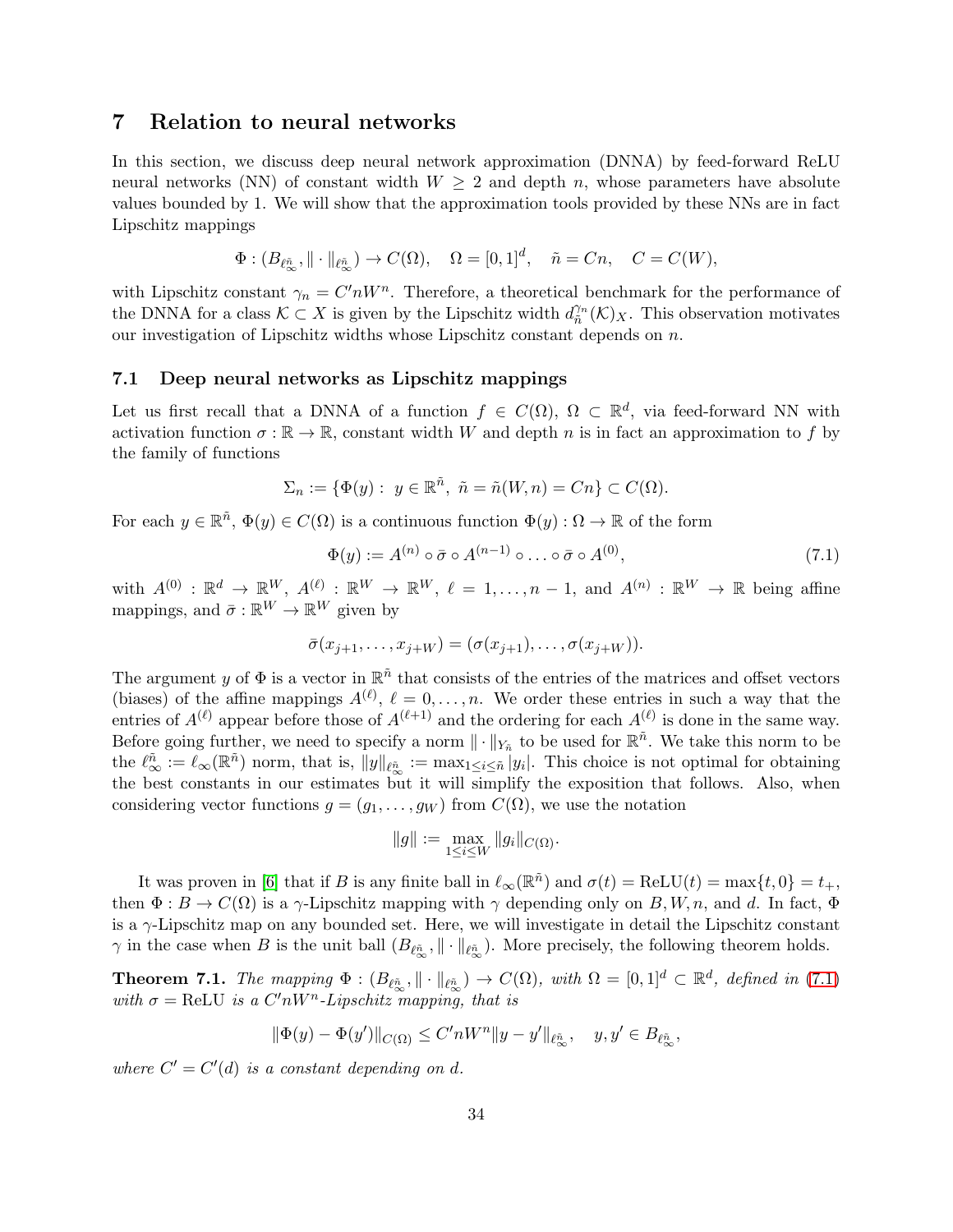**Proof:** Let y and y' be the entries of the affine mappings  $A^{(j)}(\cdot) := A_j(\cdot) + b^{(j)}, j = 0, \ldots, n$ , and  $A^{(j)}(\cdot) := A'_{j}(\cdot) + b^{(j)}, \ j = 0, \ldots, n$ , respectively, ordered in a predetermined way. We fix  $x \in \Omega$ and denote by

$$
\eta^{(0)}(x) := \overline{\text{ReLU}}(A_0 x + b^{(0)}), \quad \eta'^{(0)}(x) := \overline{\text{ReLU}}(A'_0 x + b'^{(0)}),
$$
  

$$
\eta^{(j)} := \overline{\text{ReLU}}(A_j \eta^{(j-1)} + b^{(j)}), \quad \eta'^{(j)} := \overline{\text{ReLU}}(A'_j \eta'^{(j-1)} + b'^{(j)}), \quad j = 1, ..., n-1,
$$

where  $A_j, A'_j, b^{(j)}, b'^{(j)}, j = 1, \ldots, n-1$ , are the respective  $W \times W$  matrices and bias vectors, associated to  $y$  and  $y'$ , and

$$
\eta^{(n)} := A_n \eta^{(n-1)} + b^{(n)}, \quad \eta'^{(n)} := A'_n \eta'^{(n-1)} + b'^{(n)}.
$$

Note that since  $||y||_{\ell_{\infty}^{\tilde{n}}} \leq 1$ ,

 $\|\eta'^{(0)}\| \le (d+1) \|y\|_{\ell_\infty^{\tilde{n}}} \le d+1, \quad \|\eta'^{(j)}\| \le (W\|\eta'^{(j-1)}\|+1) \|y\|_{\ell_\infty^{\tilde{n}}} \le W\|\eta'^{(j-1)}\|+1, \quad j=1,\ldots,n.$ One can show by induction that for  $j = 1, \ldots, n$ ,

<span id="page-34-0"></span>
$$
\|\eta'^{(j)}\| \le W^j d + \sum_{k=0}^j W^k \le (d+2)W^j. \tag{7.2}
$$

Note that the above inequality also holds for  $j = 0$ . Next, since ReLU is a Lip 1 function, we have

$$
\|\eta^{(0)}(x)-\eta^{'(0)}(x)\| \leq \|(A_0-A_0')x\|+\|b^{(0)}-b'^{(0)}\| \leq (d+1)\|y-y'\|_{\ell_\infty^{\tilde{n}}}=:C_0\|y-y'\|_{\ell_\infty^{\tilde{n}}},
$$

and therefore  $\|\eta^{(0)} - \eta^{'(0)}\| \leq C_0 \|y - y'\|_{\ell^{\tilde{n}}_{\infty}}$ . Suppose we have proved that

$$
\|\eta^{(j-1)} - \eta'^{(j-1)}\| \le C_{j-1} \|y - y'\|_{\ell_\infty}.
$$

It follows that

$$
\begin{array}{rcl}\n\|\eta^{(j)}(x) - \eta'^{(j)}(x)\| &\leq & \|A_j \eta^{(j-1)}(x) + b^{(j)} - A'_j \eta'^{(j-1)}(x) - b'^{(j)}\| \\
&\leq & \|A_j (\eta^{(j-1)}(x) - \eta'^{(j-1)}(x))\| + \| (A_j - A'_j) \eta'^{(j-1)}(x)\| + \|b^{(j)} - b'^{(j)}\| \\
&\leq & W \|y\|_{\ell_{\infty}^{\tilde{n}}} \|\eta^{(j-1)} - \eta'^{(j-1)}\| + W \|y - y'\|_{\ell_{\infty}^{\tilde{n}}} \|\eta'^{(j-1)}\| + \|y - y'\|_{\ell_{\infty}^{\tilde{n}}} \\
&\leq & (WC_{j-1} + (d+2)W^j + 1) \|y - y'\|_{\ell_{\infty}^{\tilde{n}}} \\
&= & C_j \|y - y'\|_{\ell_{\infty}^{\tilde{n}}},\n\end{array}
$$

where we have used the induction hypothesis, the fact that  $||y||_{\ell^{\tilde{n}}_{\infty}} \leq 1$ , and the bound [\(7.2\)](#page-34-0) for  $\|\eta^{(j)}\|$ . Thus, we have obtained that  $\|\eta^{(j)} - \eta^{(j)}\| \le C_j \|y - y'\|_{\ell_{\infty}^{\tilde{n}}}$ , and therefore the following recursive relation

$$
C_j = WC_{j-1} + (d+2)W^j + 1, \quad j = 1, \dots, n,
$$

between the constants  $C_j$ ,  $j = 1, ..., n$ , where  $C_0 = d + 1$ . We then obtain

$$
C_n < (n+1)(d+2)W^n + \sum_{k=0}^{n-1} W^k < C'nW^n, \quad \text{with } C' = C'(d).
$$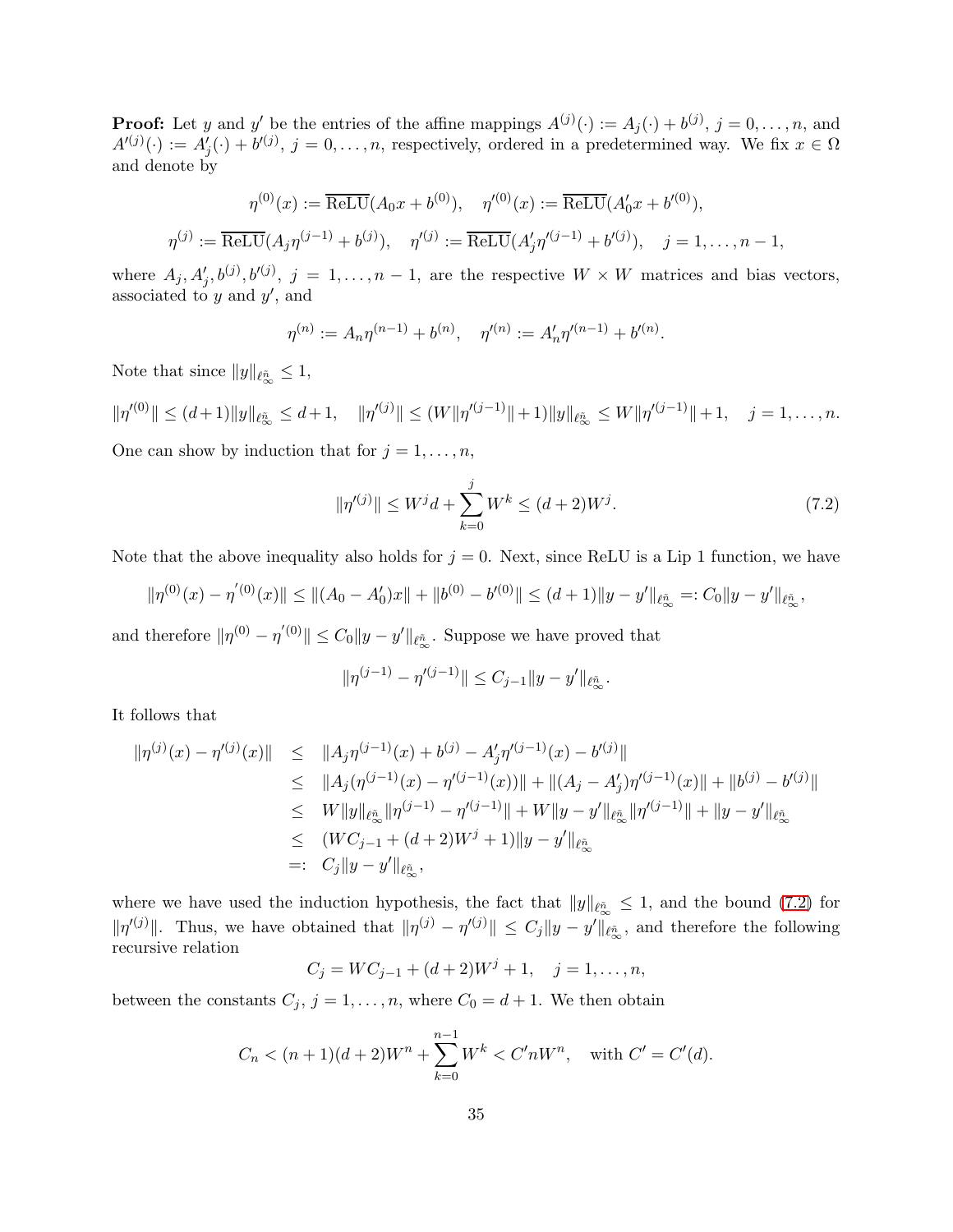Finally, we write

$$
\|\Phi(y) - \Phi(y')\|_{C(\Omega)} = \|\eta^{(n)} - \eta'^{(n)}\| \le C_n \|y - y'\|_{\ell_\infty} \le C' n W^n \|y - y'\|_{\ell_\infty} \,
$$

and the proof is completed.  $\Box$ 

We next discuss a Carl's type inequality that is similar to Lemma [4.5,](#page-17-2) but is for the case when the Lipschitz constant  $\gamma$  depends on n.

**Remark 7.2.** If one follows the proof of Lemma [4.5](#page-17-2) with the condition that  $\gamma$  is not a constant, but  $\gamma = \gamma_n = C'n^{\delta} \lambda^n$ , where  $C' > 0$ ,  $\delta \in \mathbb{R}$ , and  $\lambda > 1$ , one can show that

$$
d_n^{\gamma_n}(\mathcal{K})_X < c_0 \frac{[\log_2 n]^{\beta}}{n^{2\alpha}}, \quad \beta \in \mathbb{R}, \ \alpha > 0 \quad \Rightarrow \quad \varepsilon_m(\mathcal{K})_X < C \frac{[\log_2 m]^{\beta}}{m^{\alpha}}, \quad \text{where } m = cn^2,
$$

and C, c are fixed constants, depending only on  $c_0$ ,  $\beta$ ,  $\alpha$ ,  $\delta$ ,  $\lambda$  and C'. Indeed, the proof follows from the fact that for  $\varepsilon = c_0 [\log_2 n]^{\beta} n^{-2\alpha}$  we have

$$
N_{2\varepsilon}(\mathcal{K}) \le \left(\frac{3\gamma}{\varepsilon}\right)^n = (3C'c_0^{-1}\lambda^n[\log_2 n]^{-\beta}n^{\delta+2\alpha})^n < 2^{cn^2},
$$

and therefore

$$
\varepsilon_{cn^2}(\mathcal{K})_X < 2c_0[\log_2 n]^{\beta} n^{-2\alpha}.
$$

Setting  $m = cn^2$  i.e.  $n = \sqrt{m/c}$  gives

$$
\varepsilon_m(\mathcal{K})_X \leq 2c_0[\log_2\sqrt{m/c}]^{\beta} (m/c)^{-\alpha} = 2c_0c^{\alpha}2^{-\beta}\frac{[\log_2 m - \log_2 c]^{\beta}}{m^{\alpha}} < C''\frac{[\log_2 m]^{\beta}}{m^{\alpha}},
$$

which is what we wanted to show.

# **7.2** Lower bound for  $d_n^{\gamma_n}(\mathcal{K})_X$

Now that we know that DNNA is an approximation to a function f by a particular  $\gamma_n$ -Lipschitz mapping with  $\gamma_n = C' n W^n$ , we can ask the question what are the limits of such approximation. This question is answered by providing a lower bound for the Lipschitz width  $d_n^{\gamma_n}(\mathcal{K})_X$  via the next theorem which is a modification of Theorem [4.7.](#page-18-2)

<span id="page-35-0"></span>**Theorem 7.3.** For any compact set  $K \subset X$  we consider the Lipschitz width  $d_n^{\gamma_n}(K)_X$  with  $\gamma_n =$  $C'n^{\delta}\lambda^{n}$ ,  $\delta \in \mathbb{R}$ ,  $\lambda > 1$  and  $C' > 0$  being fixed constants. Then the following holds:

(i) if for some constants  $c_1 > 0, \alpha > 0$  and  $\beta \in \mathbb{R}$  we have

$$
\varepsilon_n(\mathcal{K})_X > c_1 \frac{(\log_2 n)^{\beta}}{n^{\alpha}}, \quad n = 1, 2, \dots,
$$

then there exists a constant  $C > 0$  such that

<span id="page-35-1"></span>
$$
d_n^{\gamma_n}(\mathcal{K})_X \ge C \frac{(\log_2 n)^{\beta}}{n^{2\alpha}}, \quad n = 1, 2, \dots
$$
 (7.3)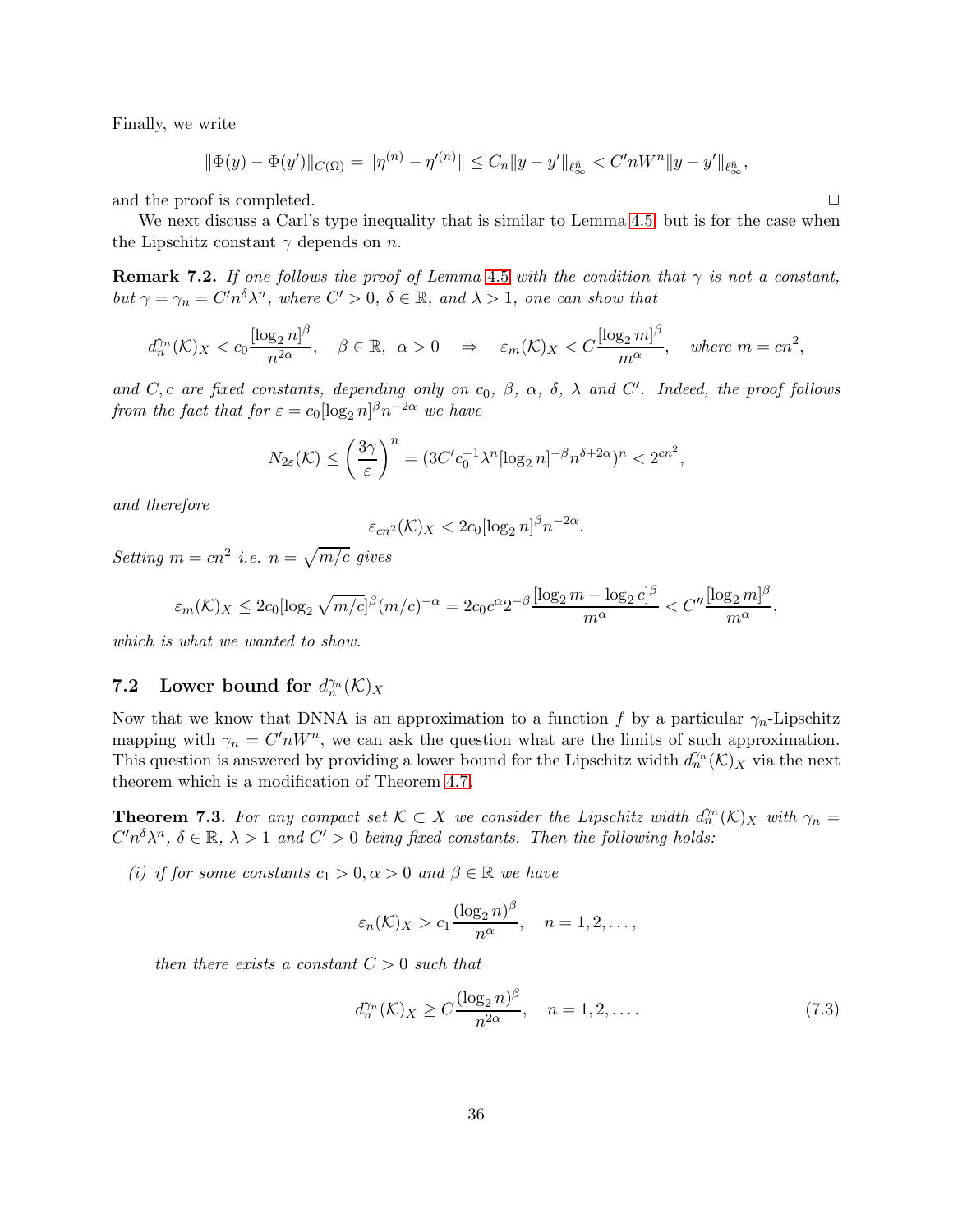(ii) if for some constants  $c_1 > 0, \alpha > 0$  we have

$$
\varepsilon_n(\mathcal{K})_X > c_1(\log_2 n)^{-\alpha}, \quad n = 1, 2, \ldots,
$$

then there exists a constant  $C > 0$  such that

$$
d_n^{\gamma_n}(\mathcal{K})_X \ge C(\log_2 n)^{-\alpha}, \quad n = 1, 2, \dots
$$
\n
$$
(7.4)
$$

**Proof:** We prove the theorem by contradiction. We first concentrate on the proof of (i). If [\(7.3\)](#page-35-1) does not hold for some constant  $C$ , then there exists a strictly increasing sequence of integers  $(n_k)_{k=1}^{\infty}$ , such that

$$
p_k := \frac{d_{n_k}^{\gamma_{n_k}}(\mathcal{K})n_k^{2\alpha}}{(\log_2 n_k)^{\beta}} \to 0 \quad \text{as} \quad k \to \infty.
$$

Thus we can write

$$
d_{n_k}^{\gamma_{n_k}}(\mathcal{K}) = \frac{p_k \left[ \log_2 n_k \right]^{\beta}}{n_k^{2\alpha}} < \frac{2p_k \left[ \log_2 n_k \right]^{\beta}}{n_k^{2\alpha}} =: \delta_k, \quad k = 1, 2, \dots.
$$

Now we apply Proposition [4.6](#page-18-1) with  $\eta_n = c_1(\log_2 n)^{\beta} n^{-\alpha}$  and obtain

$$
c_1 \left[ \log_2(n_k \log_2(3\gamma_{n_k} \delta_k^{-1})) \right]^{\beta} n_k^{-\alpha} \left[ \log_2(3\gamma_{n_k} \delta_k^{-1}) \right]^{-\alpha} \le 4 \frac{p_k \left[ \log_2 n_k \right]^{\beta}}{n_k^{2\alpha}},
$$

which we rewrite as

<span id="page-36-0"></span>
$$
p_k^{-1} \left[ \log_2 n_k + \log_2 \log_2 (3\gamma_{n_k} \delta_k^{-1}) \right]^\beta \left[ \log_2 (3\gamma_{n_k} \delta_k^{-1}) \right]^{-\alpha} \le C_1 \left[ \log_2 n_k \right]^\beta n_k^{-\alpha}, \quad C_1 = 4/c_1. \tag{7.5}
$$

Observe that

$$
\log_2(3\gamma_{n_k}\delta_k^{-1}) = \log_2(1.5\gamma_{n_k}) + \log_2(p_k^{-1}) + 2\alpha \log_2 n_k - \beta \log_2(\log_2 n_k)
$$
  
= 
$$
\log_2(1.5C'n_k^{\delta}\lambda^{n_k}) + \log_2(p_k^{-1}) + 2\alpha \log_2 n_k - \beta \log_2(\log_2 n_k),
$$

and therefore for  $k$  big enough we obtain

<span id="page-36-2"></span>
$$
\log_2(3\gamma_{n_k}\delta_k^{-1}) \le 2\left[\log_2(p_k^{-1}) + An_k\right].\tag{7.6}
$$

The latter inequality and [\(7.5\)](#page-36-0) give

$$
p_k^{-1} \left[ \log_2 n_k + \log_2 (\log_2(3\gamma_{n_k} \delta_k^{-1})) \right]^{\beta} \left[ \log_2(p_k^{-1}) + An_k \right]^{-\alpha} \le 2^{\alpha} C_1 \left[ \log_2 n_k \right]^{\beta} n_k^{-\alpha},
$$

which is equivalent to

<span id="page-36-1"></span>
$$
p_k^{-1} \left[ \log_2 n_k + \log_2 (\log_2 (3\gamma_{n_k} \delta_k^{-1})) \right]^\beta \le 2^\alpha C_1 \left[ \frac{\log_2 (p_k^{-1})}{n_k} + A \right]^\alpha \left[ \log_2 n_k \right]^\beta. \tag{7.7}
$$

Case 1:  $\beta \geq 0$ .

Note that since  $\delta_k \to 0$  and  $\gamma_{n_k} \to \infty$ , for k big enough we have  $\log_2(\log_2(3\gamma_{n_k}\delta_k^{-1})) > 0$ . Since  $\beta \geq 0$ , we have

$$
\left[\log_2 n_k\right]^\beta \le \left[\log_2 n_k + \log_2 \left(\log_2 \left(3\gamma_{n_k} \delta_k^{-1}\right)\right)\right]^\beta,
$$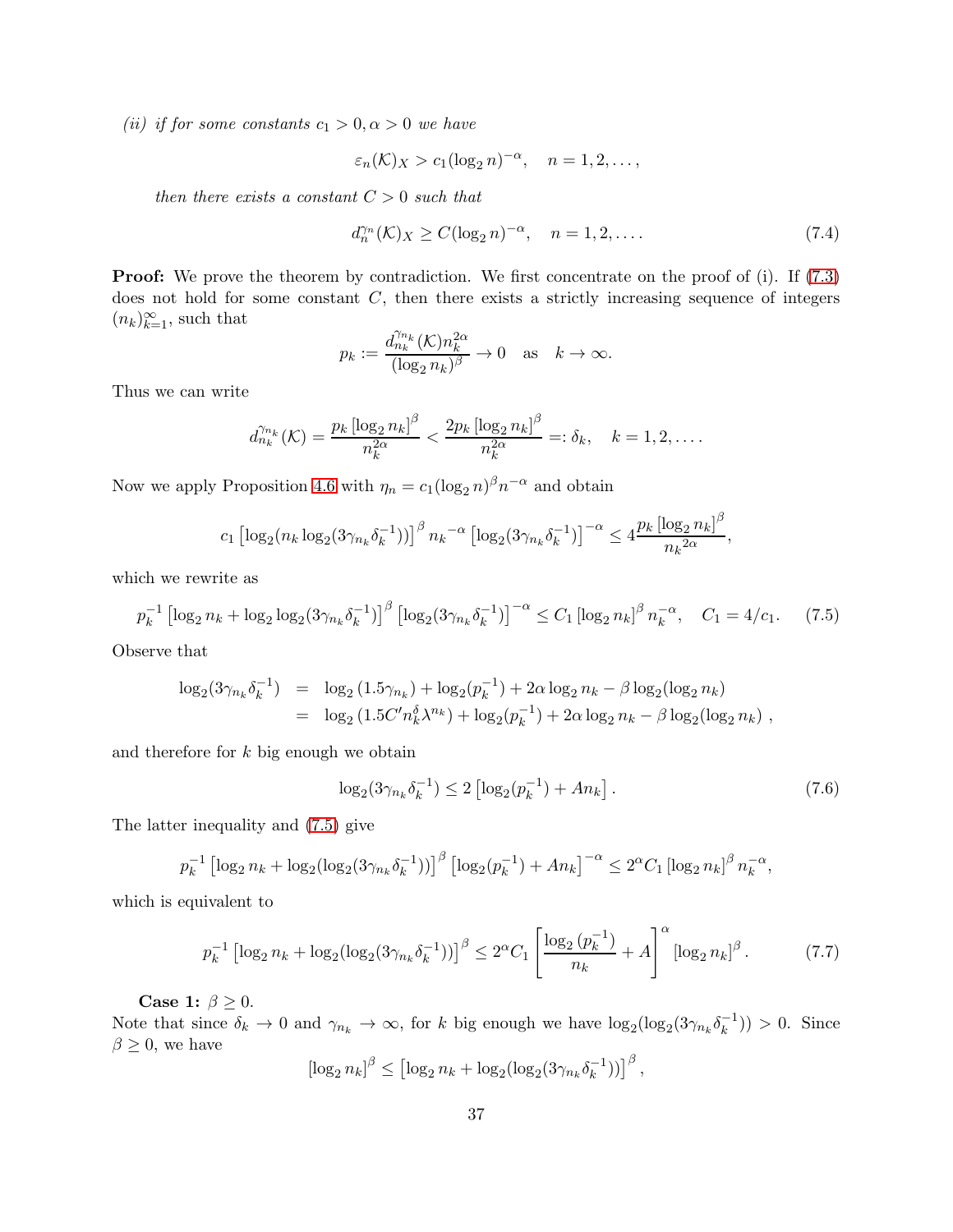and therefore it follows from [\(7.7\)](#page-36-1) that

$$
p_k^{-1} \le 2^{\alpha} C_1 \left[ \frac{\log_2(p_k^{-1})}{n_k} + A \right]^{\alpha} < C[\log_2(p_k^{-1})]^{\alpha},
$$

which contradicts the fact that  $f_k$  tends to zero (and thus  $p_k^{-1} \to \infty$ ).

Case 2:  $\beta < 0$ .

In this case we rewrite  $(7.7)$  and use  $(7.6)$  to obtain

$$
p_k^{-1} \le 2^{\alpha} C_1 \left[ \frac{\log_2(p_k^{-1})}{n_k} + A \right]^{\alpha} \left[ 1 + \frac{\log_2(\log_2(3\gamma_{n_k}\delta_k^{-1}))}{\log_2 n_k} \right]^{-\beta}
$$
  

$$
\le 2^{\alpha} C_1 \left[ \frac{\log_2(p_k^{-1})}{n_k} + A \right]^{\alpha} \left[ 1 + \frac{\log_2(2An_k + 2\log_2(p_k^{-1}))}{\log_2 n_k} \right]^{-\beta}.
$$

Next, we consider the following 2 cases.

**Case 2.1:** If for infinitely many values of k we have  $p_k^{-1} \le cn_k$ , then the above inequality becomes

$$
p_k^{-1} \le C,
$$

which contradicts with the fact that  $p_k^{-1} \to \infty$  as  $k \to \infty$ .

**Case 2.2:** If for infinitely many values of k we have  $p_k^{-1} \ge cn_k$ , then the above inequality becomes

$$
p_k^{-1} \le C \left[ \log_2(p_k^{-1}) \right]^\alpha \left[ \log_2(\log_2(p_k^{-1})) \right]^{-\beta},
$$

which also contradicts with the fact that  $p_k^{-1} \to \infty$  as  $k \to \infty$ .

To prove (ii) we repeat the argument for (i), namely, we assume that (ii) does not hold. Therefore there exists a strictly increasing sequence of integers  $(n_k)_{k=1}^{\infty}$ , such that

$$
e_k := d_{n_k}^{\gamma_n}(\mathcal{K})[\log_2 n_k]^{\alpha} \to 0 \quad \text{as} \quad k \to \infty.
$$

We write

$$
d_{n_k}^{\gamma_{n_k}}(\mathcal{K}) = e_k [\log_2 n_k]^{-\alpha} < 2e_k [\log_2 n_k]^{-\alpha} =: \delta_k, \quad k = 1, 2, \dots,\tag{7.8}
$$

and use Proposition [4.6](#page-18-1) with  $\eta_n = c_1(\log_2 n)^{-\alpha}$  to derive

$$
c_1 \left[ \log_2(n_k \log_2(3\gamma_{n_k} \delta_k^{-1})) \right]^{-\alpha} \leq 4e_k \log_2 n_k]^{-\alpha}.
$$

The latter inequality is equivalent to

$$
e_k^{-1} \le C_1 \left[ 1 + \frac{\log_2(\log_2(3\gamma_{n_k}\delta_k^{-1}))}{\log_2 n_k} \right]^\alpha \le C_1 \left[ 1 + c \frac{\log_2(n_k + \log_2(e_k^{-1}))}{\log_2 n_k} \right]^\alpha, \quad C_1 = 4/c_1, \tag{7.9}
$$

where we have used inequality similar to  $(7.6)$ .

**Case 1:** If for infinitely many values of k we have  $e_k^{-1} \le cn_k$ , then the above inequality becomes

$$
e_k^{-1} \le C,
$$

which contradicts with the fact that  $e_k^{-1} \to \infty$  as  $k \to \infty$ .

**Case 2:** If for infinitely many values of k we have  $e_k^{-1} \ge cn_k$ , then the above inequality becomes

$$
e_k^{-1} \leq C \left[\log_2(e_k^{-1})\right]^{\alpha},
$$

which also contradicts with the fact that  $e_k^{-1} \to \infty$  as  $k \to \infty$ .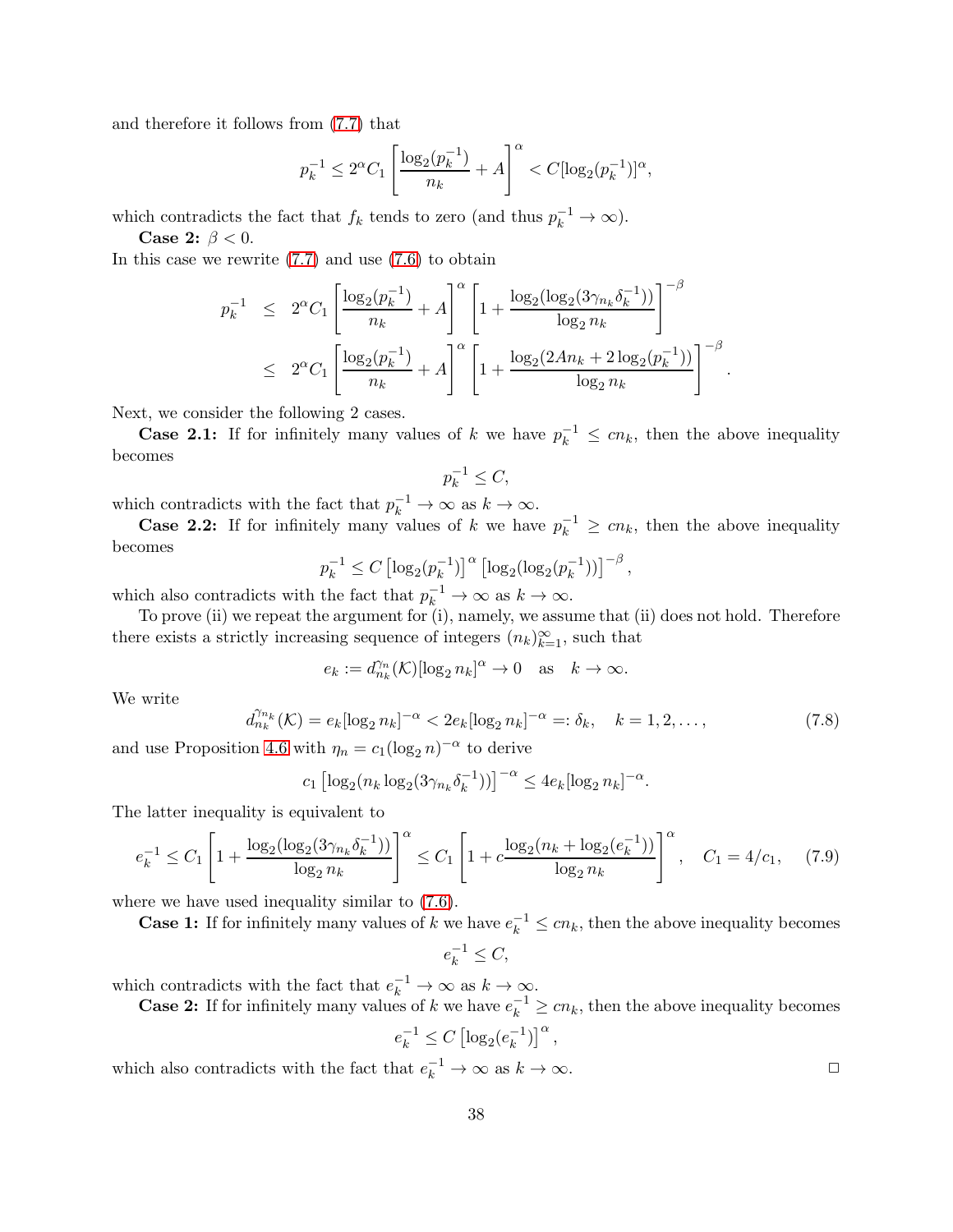#### 7.3 Summary

In this section we summarize our results for the Lipschitz widths  $d_n^{\gamma_n}(\mathcal{K})_X$  and give several examples. The following corollary holds.

<span id="page-38-0"></span>**Corollary 7.4.** Let  $K \subset X$  be a compact subset of a Banach space  $X, n \in \mathbb{N}$ , and  $d_n^{\gamma_n}(K)_X$  be the Lipschitz width for K with Lipschitz constant  $\gamma_n = C'n^{\delta} \lambda^n$ , where  $\delta \in \mathbb{R}$ ,  $C' > 0$  and  $\lambda > 2$ .

(i) For  $\alpha > 0$ ,  $\beta \in \mathbb{R}$ , we have

<span id="page-38-1"></span>
$$
\varepsilon_n(\mathcal{K})_X \asymp \frac{[\log_2 n]^\beta}{n^\alpha} \quad \Rightarrow \quad d_n^{\gamma_n}(\mathcal{K})_X \asymp \frac{[\log_2 n]^\beta}{n^{2\alpha}};\tag{7.10}
$$

(*ii*) For  $\alpha > 0$ , we have

$$
\varepsilon_n(\mathcal{K})_X \asymp \frac{1}{[\log_2 n]^\alpha} \quad \Rightarrow \quad d_n^{\gamma_n}(\mathcal{K})_X \asymp \frac{1}{[\log_2 n]^\alpha}.\tag{7.11}
$$

Proof: We first prove (i). Let us assume that

$$
\varepsilon_n(\mathcal{K})_X \le C \frac{[\log_2 n]^\beta}{n^\alpha},
$$

holds. After using  $(4.4)$  from Theorem [4.2,](#page-14-0) we obtain

<span id="page-38-2"></span>
$$
d_n^{2^n \operatorname{rad}(\mathcal{K})}(\mathcal{K})_X \le 2^\beta C \frac{[\log_2 n]^\beta}{n^{2\alpha}}.\tag{7.12}
$$

We now fix  $n_0$  such that  $C'n^{\delta}\lambda^n \geq 2^n \text{rad}(\mathcal{K})$  for all  $n \geq n_0$  (recall that  $\lambda > 2$ ). We apply Lemma [2.1,](#page-2-5) (iv) to derive

<span id="page-38-3"></span>
$$
d_n^{\gamma_n}(\mathcal{K})_X \le d_n^{2^n \operatorname{rad}(\mathcal{K})}(\mathcal{K})_X, \quad n \ge n_0. \tag{7.13}
$$

Finally, it follows from [\(7.12\)](#page-38-2) and [\(7.13\)](#page-38-3) that

$$
d_n^{\gamma_n}(\mathcal{K})_X \le C' \frac{[\log_2 n]^\beta}{n^{2\alpha}}, \text{ for all } n,
$$

provided the constant  $C'$  is chosen appropriately. The other direction in  $(7.10)$  is the statement of Theorem [7.3,](#page-35-0) (i). The proof of (ii) is similar and we omit it.  $\square$ 

Corollary [7.4](#page-38-0) provides a tool for giving lower bounds on how well a compact set (model class)  $K$  can be approximated by a DNN. So far, one way to give such lower bounds is via VC dimension, see [\[6\]](#page-39-2), §5.9, and the references therein, which is restricted to the case when approximation error is measured in the norm  $\|\cdot\|_{C(\Omega)}$ . Note that Corollary [7.4](#page-38-0) can be applied in the case of  $L_p$ approximation when  $p \neq \infty$ . For example, if  $B_q^s(L_\tau(\Omega))$ ,  $\Omega = [0,1]^d$ , is any Besov space that lies above the Sobolev embedding line for  $L_p(\Omega)$ , then it is proven in [\[9\]](#page-39-11) that

$$
\varepsilon_n(U(B_q^s(L_\tau(\Omega))))_{L_p(\Omega)} \asymp n^{-s/d},
$$

where  $U(B_q^s(L_\tau(\Omega)))$  is the unit ball of  $B_q^s(L_\tau(\Omega))$ . Then, according to Theorem [7.1](#page-33-1) and Corollary [7.4,](#page-38-0) we have

$$
dist(U(B_q^s(L_\tau(\Omega))), \Sigma_n)_{L_p(\Omega)} \ge d_{\tilde{n}}^{\gamma_n}(U(B_q^s(L_\tau(\Omega))))_{L_p(\Omega)} \ge Cn^{-2s/d}.
$$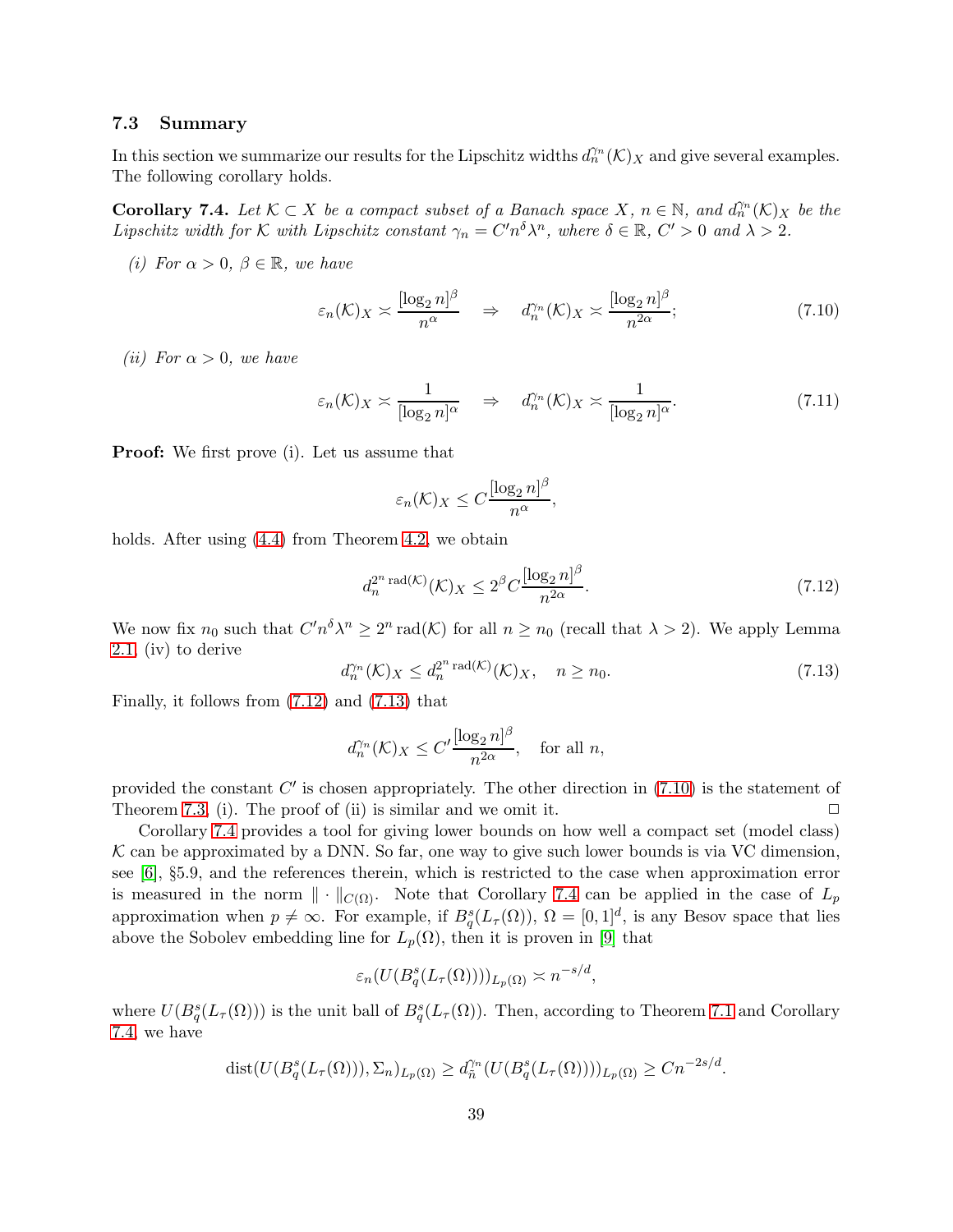In particular, we recover the estimate, see (5.18) in [\[6\]](#page-39-2)

$$
dist(U(B_q^s(L_\infty(\Omega))), \Sigma_n)_{C(\Omega)} \ge Cn^{-2s/d}.
$$

Note that, in contrast to stable manifold widths, the Lipschitz widths do not shed a light on the numerical aspect of this approximation, that is, they do not give even a theoretical algorithm of how to design the approximant.

# References

- <span id="page-39-10"></span>[1] Y. Benyamini, J. Lindenstrauss, Geometric Nonlinear Functional Analysis, Vol. 1, American Mathematical Society Colloquium Publications, 48(2000), AMS, Providence, RI.
- <span id="page-39-7"></span> $[2]$  K. Borsuk, *Drei Sätze über die n-dimensionale euklidische Sphäre* Fund. Math. **20** (1933), 177-191
- <span id="page-39-3"></span>[3] B. Carl, Entropy numbers, s-numbers, and eigenvalue problems, J. Funct. Anal. 41 (1981) 290–306
- <span id="page-39-1"></span>[4] B. Carl, I. Stephani, Entropy, compactness and the approximation of operators, Cambridge University Press, 1990
- <span id="page-39-2"></span>[5] A Cohen, R. DeVore, G. Petrova, and P. Wojtaszczyk, Optimal Stable Nonlinear Approximation, Journal of FoCM
- <span id="page-39-9"></span>[6] R. DeVore, B. Hanin, and G. Petrova, Neural Network Approximation, [arXiv:2012.14501](http://arxiv.org/abs/2012.14501)
- <span id="page-39-0"></span>[7] R. DeVore, R. Howard, C. Micchelli, Optimal nonlinear approximation, Manuscripta Mathematica 63(4) (1989), 469–478.
- [8] R. DeVore, G. Kyriazis, D. Leviatan, V. Tichomirov, Wavelet compression and nonlinearwidths, Advances in Computational Mathematics,  $\mathbf{1}(2)$  (1993), 197–214.
- <span id="page-39-11"></span>[9] R. DeVore, R. Sharpley, *Besov spaces on domains in*  $\mathbb{R}^d$ , Transactions of the American Mathematical Society, 335 (2) (1993), 843–864.
- [10] A.N. Kolmogorov, V.M. Tihomirov,  $\varepsilon$ -entropy and  $\varepsilon$ -capacity of sets in function spaces, (in Russian) Uspehi Mat. Nauk 14 (1959) no. 2 (86) 386
- <span id="page-39-8"></span><span id="page-39-6"></span>[11] T. Kühn, *Entropy Numbers of General Diagonal Operators* Rev. Mat. Complut. 2005 18.2 pp. 479-491
- [12] G.G. Lorentz, M.Golitschek, Y.Makovoz, Constructive Approximation, Advanced Problems, vol II Grundlehren der mathematischen Wissenschaften 304, Springer Verlag (1996)
- <span id="page-39-5"></span>[13] A. Pinkus, n-Widths in Approximation Theory, Ergebnisse der Mathematik und ihrer Grenzgebiete, Springer Verlag 1985
- <span id="page-39-4"></span>[14] P. Wojtaszczyk, Banach spaces for analysts, Cambridgw studies in advanced mathematics 25, Cambridge University Press 1991